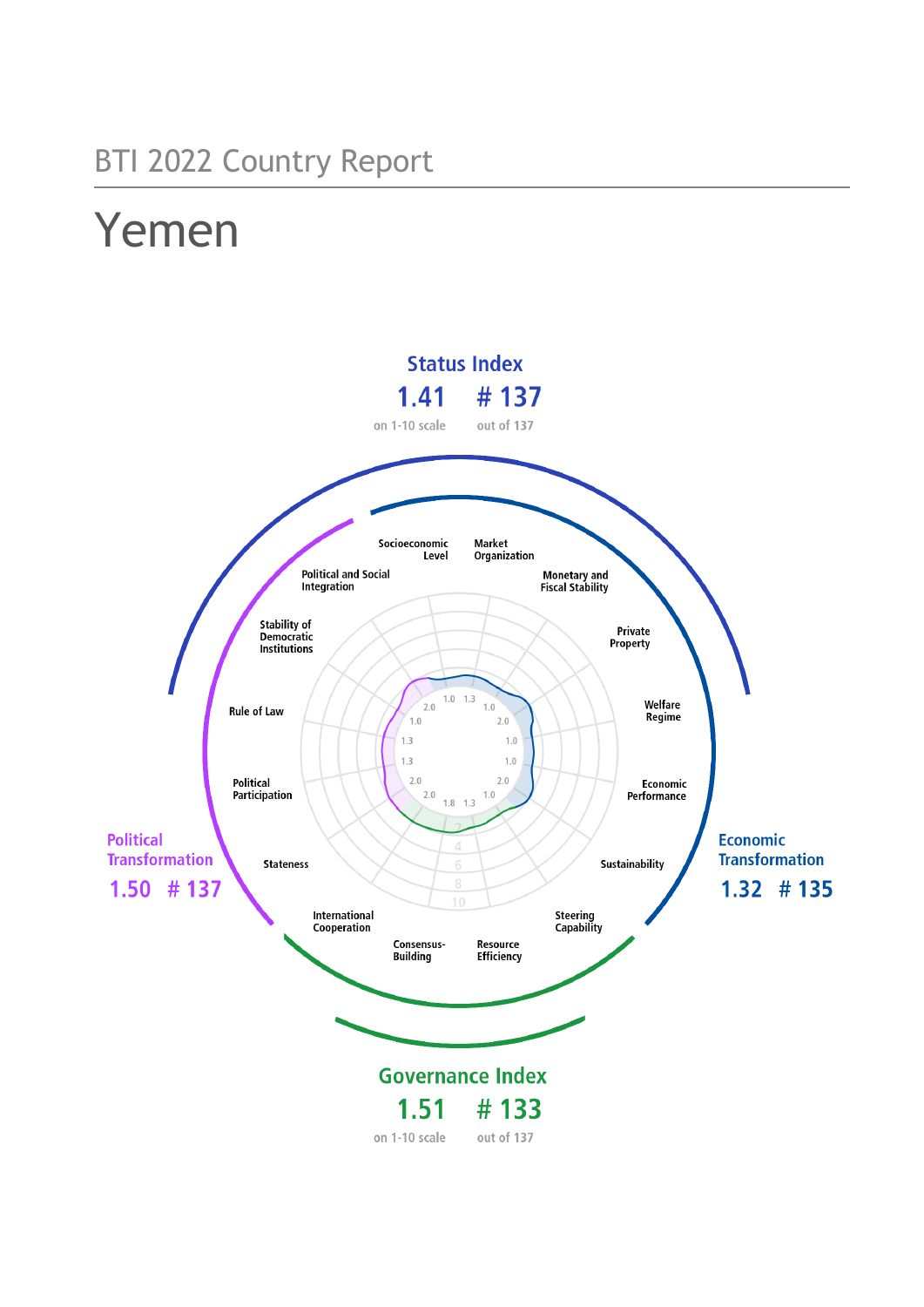This report is part of the **Bertelsmann Stiftung's Transformation Index (BTI) 2022**. It covers the period from February 1, 2019 to January 31, 2021. The BTI assesses the transformation toward democracy and a market economy as well as the quality of governance in 137 countries. More on the BTI at [https://www.bti-project.org.](https://www.bti-project.org/)

Please cite as follows: Bertelsmann Stiftung, BTI 2022 Country Report — Yemen. Gütersloh: Bertelsmann Stiftung, 2022.

This work is licensed under a **Creative Commons Attribution 4.0 International License**.

#### **Contact**

Bertelsmann Stiftung Carl-Bertelsmann-Strasse 256 33111 Gütersloh Germany

**Sabine Donner** Phone +49 5241 81 81501 sabine.donner@bertelsmann-stiftung.de

**Hauke Hartmann** Phone +49 5241 81 81389 hauke.hartmann@bertelsmann-stiftung.de

**Claudia Härterich** Phone +49 5241 81 81263 claudia.haerterich@bertelsmann-stiftung.de

#### **Sabine Steinkamp** Phone +49 5241 81 81507 sabine.steinkamp@bertelsmann-stiftung.de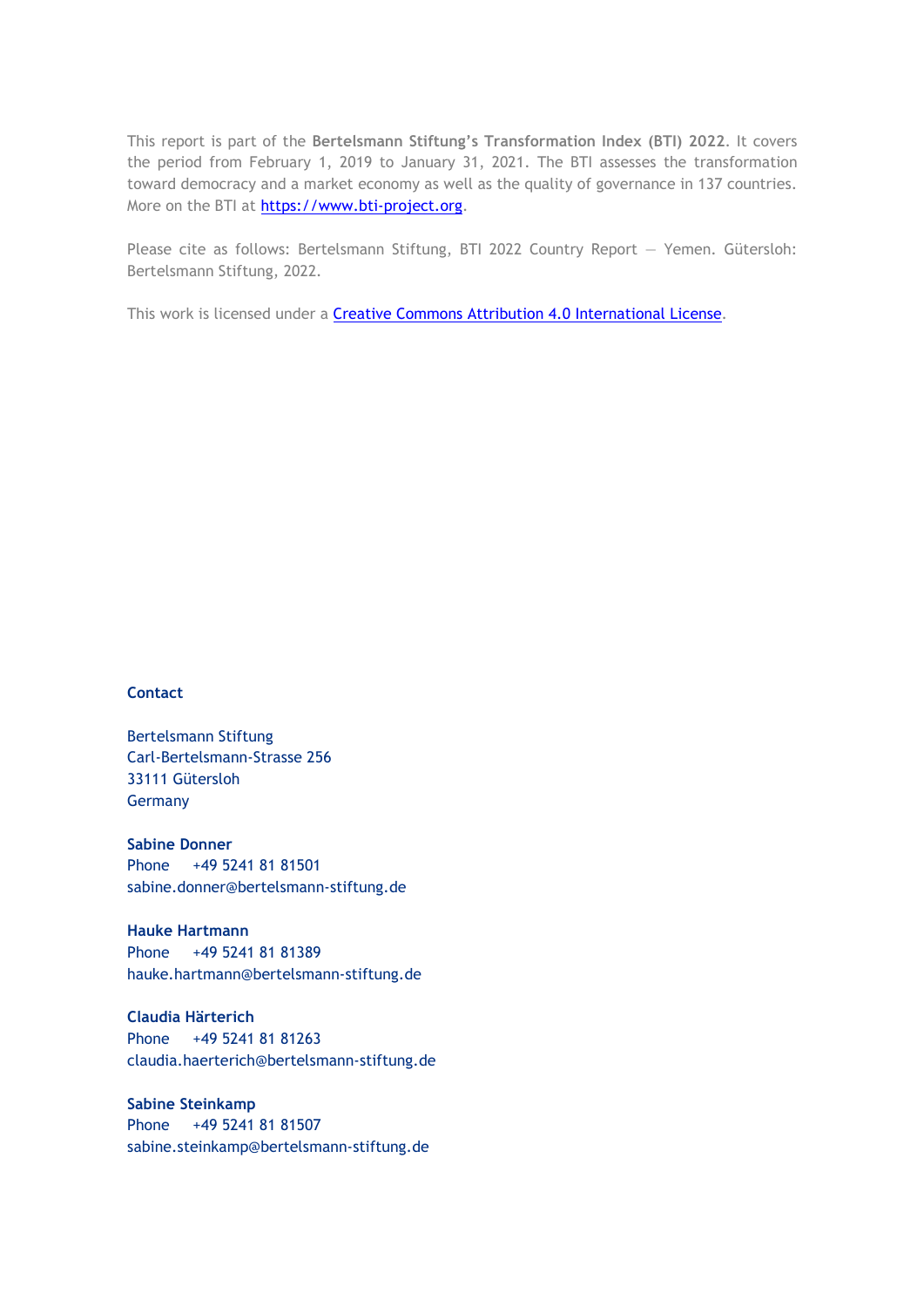#### **Key Indicators**

| Population<br>M<br>Pop. growth <sup>1</sup><br>% p.a. |       | 29.8                   | HDI.                           | 0.470 | GDP p.c., PPP $\ S$          |       |  |
|-------------------------------------------------------|-------|------------------------|--------------------------------|-------|------------------------------|-------|--|
|                                                       |       | HDI rank of 189<br>2.3 |                                | 179   | Gini Index                   | 36.7  |  |
| Life expectancy                                       | vears | 66.1                   | UN Education Index             | 0.350 | Poverty <sup>3</sup><br>$\%$ | 51.2  |  |
| Urban population %                                    |       | 37.9                   | Gender inequality <sup>2</sup> | 0.795 | Aid per capita $\sqrt{2}$    | 150.8 |  |
|                                                       |       |                        |                                |       |                              |       |  |

Sources (as of December 2021): The World Bank, World Development Indicators 2021 | UNDP, Human Development Report 2020. Footnotes: (1) Average annual growth rate. (2) Gender Inequality Index (GII). (3) Percentage of population living on less than \$3.20 a day at 2011 international prices.

## Executive Summary

The internationally recognized government of President Abdrabbuh Mansur Hadi lost control over most of the population, the territory and the borders of the Republic of Yemen years ago. A plethora of political groups, militant Islamist organizations and militias, some sponsored by members of the Saudi-led coalition (SLC) that Hadi asked to intervene in 2015, have taken over.

Fragmentation of the state apparatus progresses. Institutions like the central bank and parliament are split between Ansar Allah-controlled Sanaa and the "temporary capital" Aden that is under control of SLC-allies – namely the Southern Transition Council (STC). The STC entered a fragile alliance with President Hadi by signing the Riyadh Agreement in 2019 and joined the newly formed coalition government in late 2020, without disarming its militias.

Without access to the country's oil reserves, Ansar Allah reverted to very creative taxation, extortion, kidnapping, confiscation and embezzlement of humanitarian aid to fund its networks and supporters. While claiming the moral high ground in Yemen and abroad, Ansar Allah's leadership increasingly has to react to reports of extortion, kidnapping and rape, committed by its members and followers.

While Hadi, Ansar Allah and the STC are playing the blame game, the civil war rages on. SLC air raids and naval and aerial blockades continue and SLC-supported militias and military units fight among each other. Meanwhile, Ansar Allah continues to receive Iranian support, launches missile and drone attacks against Saudi Arabia and is about to acquire access to the governorate of Marib and its oil resources.

The World Bank estimated reconstruction costs at  $$20 - $25$  billion in 2020. GDP growth has been negative, inflation high and poverty rampant. However, the prisoner exchange, agreed upon in Stockholm in 2018, has begun and U.N.-led negotiations over a cease-fire in exchange for a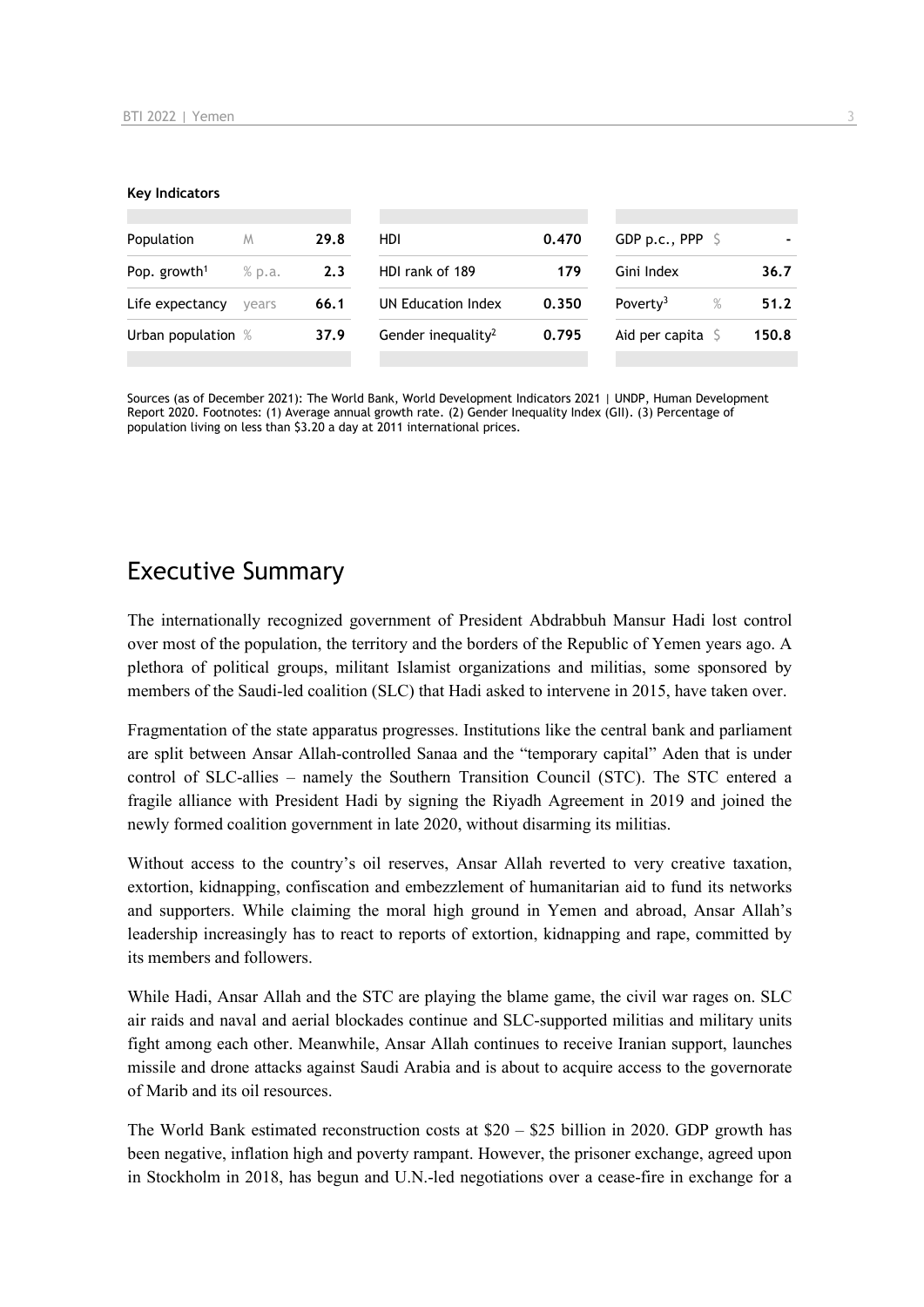buffer zone along the Saudi border continue ("Joint Declaration"). However, U.N. technicians have not yet been able to inspect the ailing "Safer" oil tanker containing more than a million barrels of crude oil that might spill into the Red Sea any time.

Logistical and security issues strangle the private sector and may force commercial banks, mostly still operating from Sanaa, to close or relocate. This in turn would further impede imports, including of food and fuel.

Already, U.N. organizations warn of an imminent famine: 80% of the population of approximately 30 million people need some kind of humanitarian assistance. Millions have been displaced, lack access to clean water or health and education facilities.

In spite of substantial civil engagement and hundreds of donor-funded trainings for NGOs (mostly pre-2015), the capacity of civil society is low, due to the suffocating political and security context. Human rights violations are not limited to politically active citizens, though. Especially in Ansar Allah-controlled areas, they include kidnapping for ransom and extortion.

While political violence, malnutrition and diseases like malaria, cholera and dengue fever plague the Yemeni population, neither the internationally recognized government in Riyadh and Aden, nor the Ansar Allah-controlled government in Sanaa are up to the looming challenges emerging from new COVID-19 variants.

However, governance in Yemen mostly relies on commitments between individuals and on agreements between social and political actors, rather than governments. While this has contributed to the current crisis, it also makes Yemeni society more resilient at times when there is no government.

## History and Characteristics of Transformation

When the former Yemen Arab Republic (YAR, North Yemen) and the People's Democratic Republic of Yemen (PDRY, South Yemen) merged into the Republic of Yemen (RoY) in 1990, rising economic pressure and emerging power struggles between the Yemeni Socialist Party – South (YSP) and the General People's Congress – North (GPC) as well as the newly formed conservative-Islamist Yemeni Congregation for Reform (YCR), also known as al-Islah, increasingly threatened the nascent democratic framework.

In May 1994, the two former state leaderships entered into open warfare, with the northern leadership emerging victorious in July 1994. The postwar coalition government involving the GPC and al-Islah amended the constitution immediately, erasing many political and personal freedoms.

The 1997 elections, which yielded the GPC an absolute majority, were boycotted by the YSP. Al-Islah thus became the dominant opposition party. Incumbent President Ali Abdullah Salih, in office as the North's president since 1978, won 96.2% of the votes in the first direct presidential election in 1999.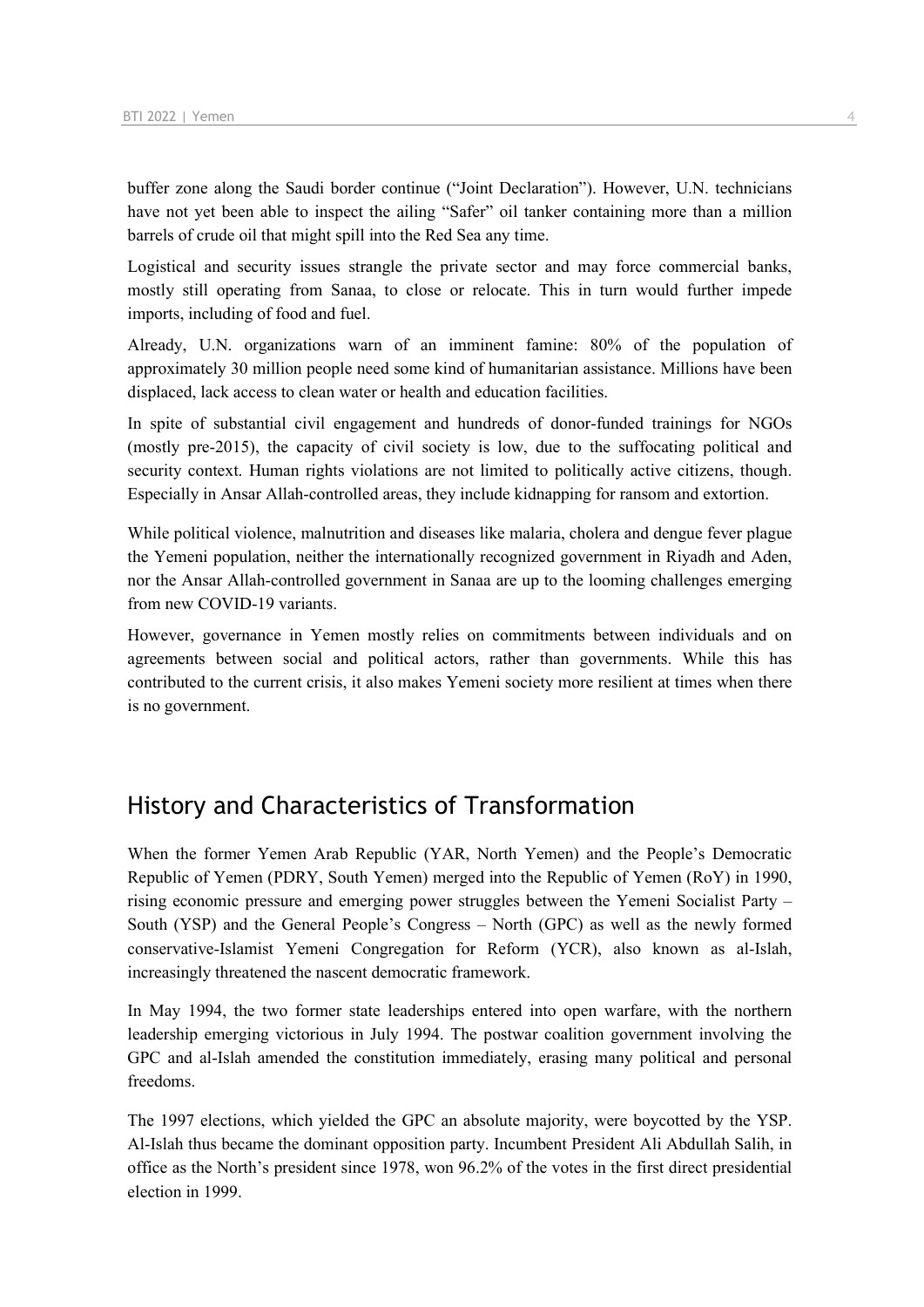After the GPC had further consolidated its absolute power with a sweeping victory in the 2003 (so far last) parliamentary elections, the Houthi family in northern Sa'dah started an on-and-off rebellion, mainly for reasons having to do with economic and political marginalization. Meanwhile, the opposition (al-Islah, YSP and some smaller parties) succeeded in building a common platform, thus limiting the regime's ability to play these groups against each other. Government-opposition negotiations after Salih's renewed election as president in 2006 agreed to postpone parliamentary elections until April 2011. By January 2011, however, this dialogue had officially failed as GPC again submitted wide-ranging constitutional amendments to parliament.

Sluggish developments in terms of political and economic transformation contributed to the Yemeni Youth Revolution, which began in January 2011 and put immense pressure on Salih. His heavy-handedness with protesters and his efforts to outwit his opponents as well as the international community, backfired. After the U.N. Security Council (UNSC) had passed Resolution 2014, Salih handed over presidential powers to Vice President Abdrabbuh Mansur Hadi on November 22, 2011. The GPC formed a coalition government with al-Islah, which had joined and finally hijacked the popular protests.

While the first phase (90 days) of the transition was instituted comparatively smoothly, implementation of the second phase, which were supposed to end with elections in February 2014, faced delays. A 10-month long National Dialog Conference (NDC) produced 1,800 recommendations. However, influential members of the southern Hirak movement boycotted the NDC and refused to accept a six regions federation – rather than a separate southern state or a two-region federal system. "Ansar Allah," the Houthi's major political force, also rejected the six-region model because it would have cut them off from the port of Hudaidah. Without having a mandate, the NDC extended President Hadi's term when elections had to be postponed.

In September 2014, meanwhile aligned with former President Salih, Ansar Allah invaded Sanaa, and in January 2015 it took over the presidential palace. President Hadi eventually escaped to Saudi Arabia, leaving behind a failed state and inviting the Saudi government to intervene militarily. On March 26, 2015, the SLC launched its "Decisive Storm" operation, renaming it "Restoring Hope" shortly thereafter, with the aim of re-installing President Hadi.

The ensuing developments quickly resulted in a humanitarian catastrophe for the Yemeni population as the Yemeni state, society and economy went into a tailspin. These developments amounted to an economic disaster for Saudi Arabia, whose reputation also suffered. Although direct civilian casualties are on the decline, the United Nations has estimated that 233,000 Yemenis had died by the end of 2020 as a result of the fighting and the lack of food and health care. International efforts to solve the complex set of conflicts have had only limited effects (consultation rounds under the auspices of the U.N. Special Envoy for Yemen in Geneva and Biel 2015, Kuwait 2016 and Stockholm 2018). Similarly, the United Nations' efforts to get the conflicting parties to sign a joint declaration for a ceasefire that would entail economic and humanitarian support and the resumption of the political process, has also had only limited impact.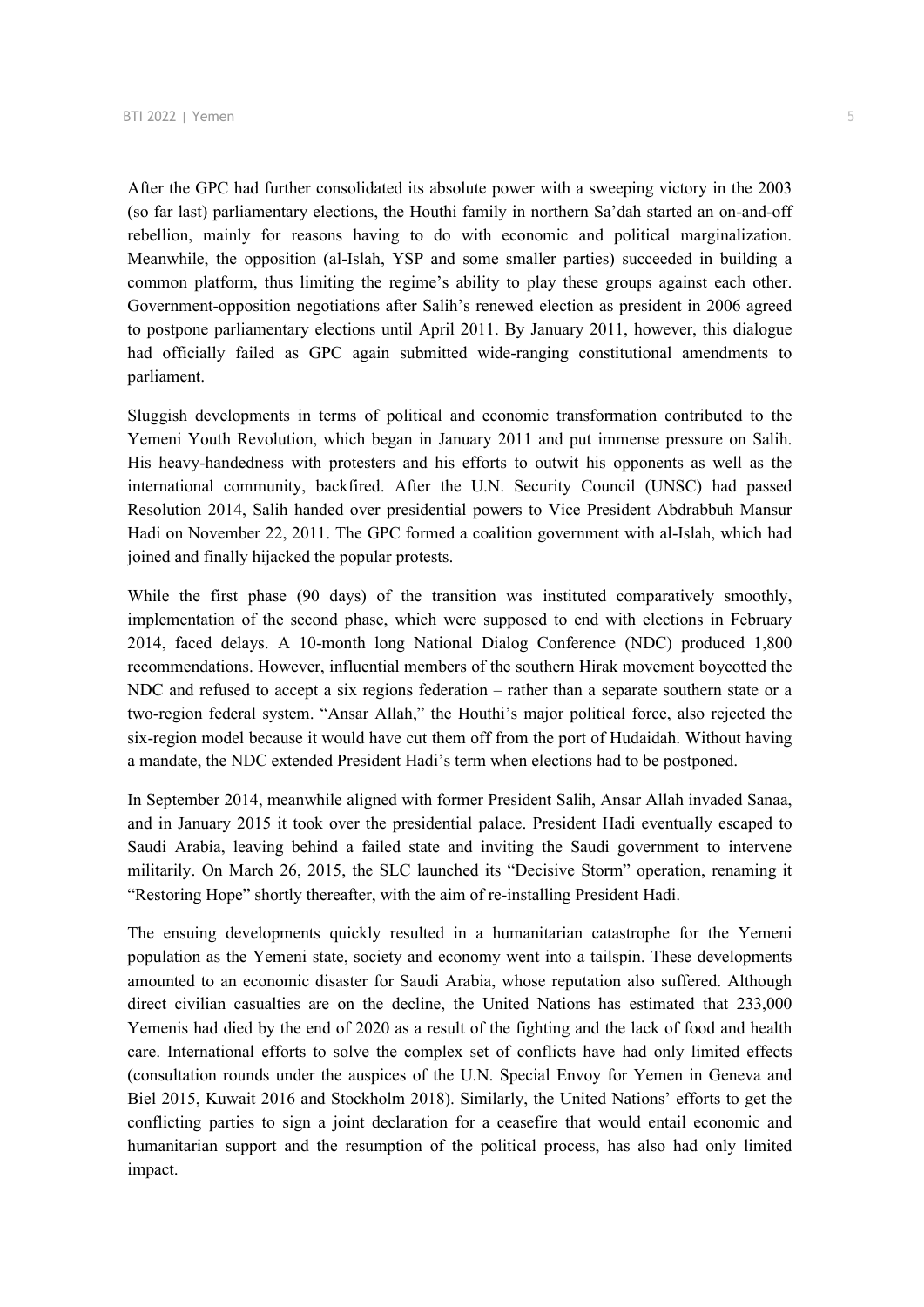The BTI combines text analysis and numerical assessments. The score for each question is provided below its respective title. The scale ranges from 1 (worst) to 10 (best).

## Transformation Status

## I. Political Transformation

## **1** | Stateness Question

There is no state monopoly on the use of force. Yemen's borders are even more porous than in the past and the internationally recognized government of President Hadi is faced with an increasing number of contenders.

In the northwest, where approximately 70% of the population lives, Ansar Allah has controlled state institutions since 2014. However, even areas in the southeast, nominally under the control of the Hadi government, are heavily contested. The United Arab Emirates (UAE) and the Kingdom of Saudi Arabia (KSA) support sometimes-competing political and military forces, employ mercenaries and set up their own militias, which fight al-Qaeda on the Arabian Peninsula (AQAP), Ansar Allah or each other. This applies to the "temporary capital" Aden, which is under control of the Southern Transitional Council (STC, established by members of the Southern Movement in 2017), as well as remote areas like al-Mahrah and the island of Soqotra. There are autonomous military units (Tarik Salih, west coast) and private militias (e.g., Hamud al-Mikhlafi, Taizz). Other governorates, like Marib and Hadhramaut, are developing into independent statelets.

The UAE withdrew its troops in 2019 after having installed and equipped various militias in the south, totaling up to 90,000 fighters. Whether the latest government, set up in December 2020 and including five members of the STC, will manage to control these militias remains to be seen.

AQAP and the Islamic State in Yemen (ISY) seem to be weakened. But in spite of ongoing U.S. drone attacks, AQAP has maintained some strongholds and continues to fight UAE-funded militias in Abyan, for example.

The country is awash with arms, changing hands across political divisions in large quantities. While significant quantities of them were looted from security forces (the United States lost track of arms supplied to Yemen prior to 2015, worth about \$500 million), others are smuggled in via the Red Sea and the Indian Ocean. Some also reportedly come in through Omani territory. Though plausible, such reports should be taken with a grain of salt because the SLC tries to justify its military and political interventions in the Yemeni-Omani border area.

## Score

### Monopoly on the use of force 1

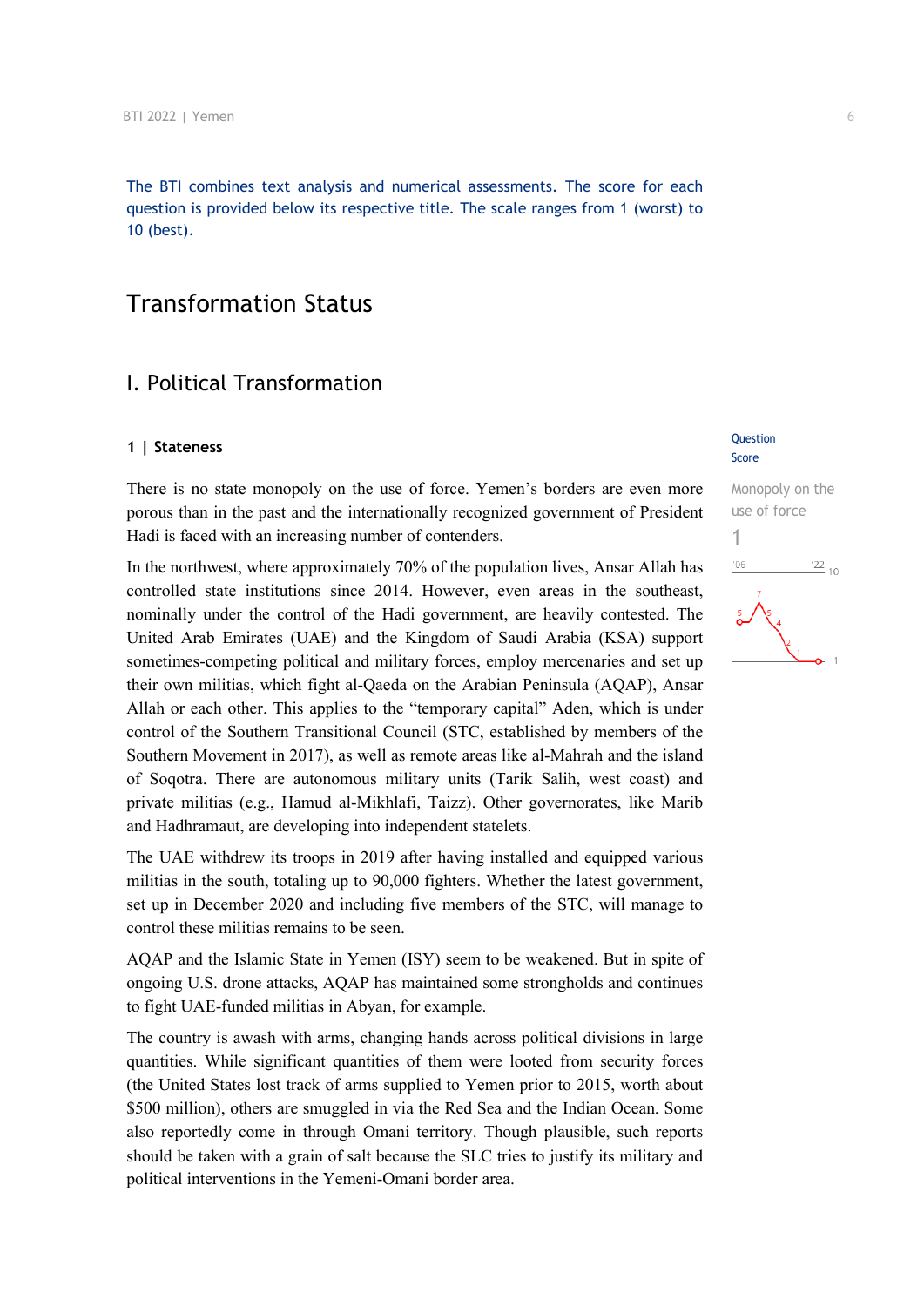How porous the borders are became clear once more in October 2020, when the Islamic Republic of Iran sent Hasan Irlou, a Revolutionary Guard military adviser, to Sanaa, ostensibly to serve as ambassador. Indirectly, Iran thus acknowledged Ansar Allah as legitimate state authority.

The legitimacy of the nation-state is widely challenged. Supported by the UAE, parts of the Southern Movement are pushing for a return to Yemen's pre-unification status (i.e., two separate Yemeni states). The STC announced self-administration in April 2020, but recalled the announcement in July of that year. However, while the STC is financially potent, very vocal, highly visible and supported by UAEsponsored militias, it is unclear to what extent it actually represents the population. Not all Yemenis in former PDRY areas support the Southern Movement, not all parts of the Southern Movement demand complete separation from the Republic of Yemen, and not all regions in the south feel represented by the Southern Movement, especially when they belong to the few governorates rich in natural resources (oil and gas). The governors of Hadhramaut, Shabwah, al-Mahrah, Socotra and Abyan rejected the STC's declaration of self-administration, while the governorate of Hadhramaut experienced pro-government demonstrations in August 2020. In April 2017, Hadhramaut laid out clear conditions for remaining in a federalized Yemen or becoming part of an independent southern state, during the UAE-sponsored Hadhramaut Inclusive Conference.

Since 2019, STC representatives have participated in Saudi-sponsored negotiations that resulted in a power-sharing agreement between Hadi and the STC. Implementation of the Riyadh Agreement resulted in some progress toward peace, when both sides agreed on a joint cabinet in December 2020, although the agreement's security and military features (including disarmament of militias) have been largely ignored. When the ministers of the Unity Cabinet arrived in Aden, the airport was attacked (ostensibly by Ansar Allah) and more than 20 people were killed.

Religious dogmas have been part of the legal and political spheres for centuries, and the Shariah has officially remained the sole source of legislation except in the People's Democratic Republic of Yemen (1967 – 1990) and in the Republic of Yemen (1990 – 1994). The draft constitution of 2015 avoids the term "only source of legislation" but still makes Shariah "the source of legislation," leaving interpretation to the legislative authority. In practice, religious, customary and state laws of varied origin regulate public and private life. Islamic scholars have shaped public opinion in crucial questions such as women's rights, form of the state (federal/central) and the National Dialog Conference (NDC) where many religious leaders were among the deputies. Preachers influenced by Saudi-type Wahhabism, like Abdelmajid al-Zindani, who was not invited to the NDC, claim that Qur'an and Sunna are above the constitution.

## State identity



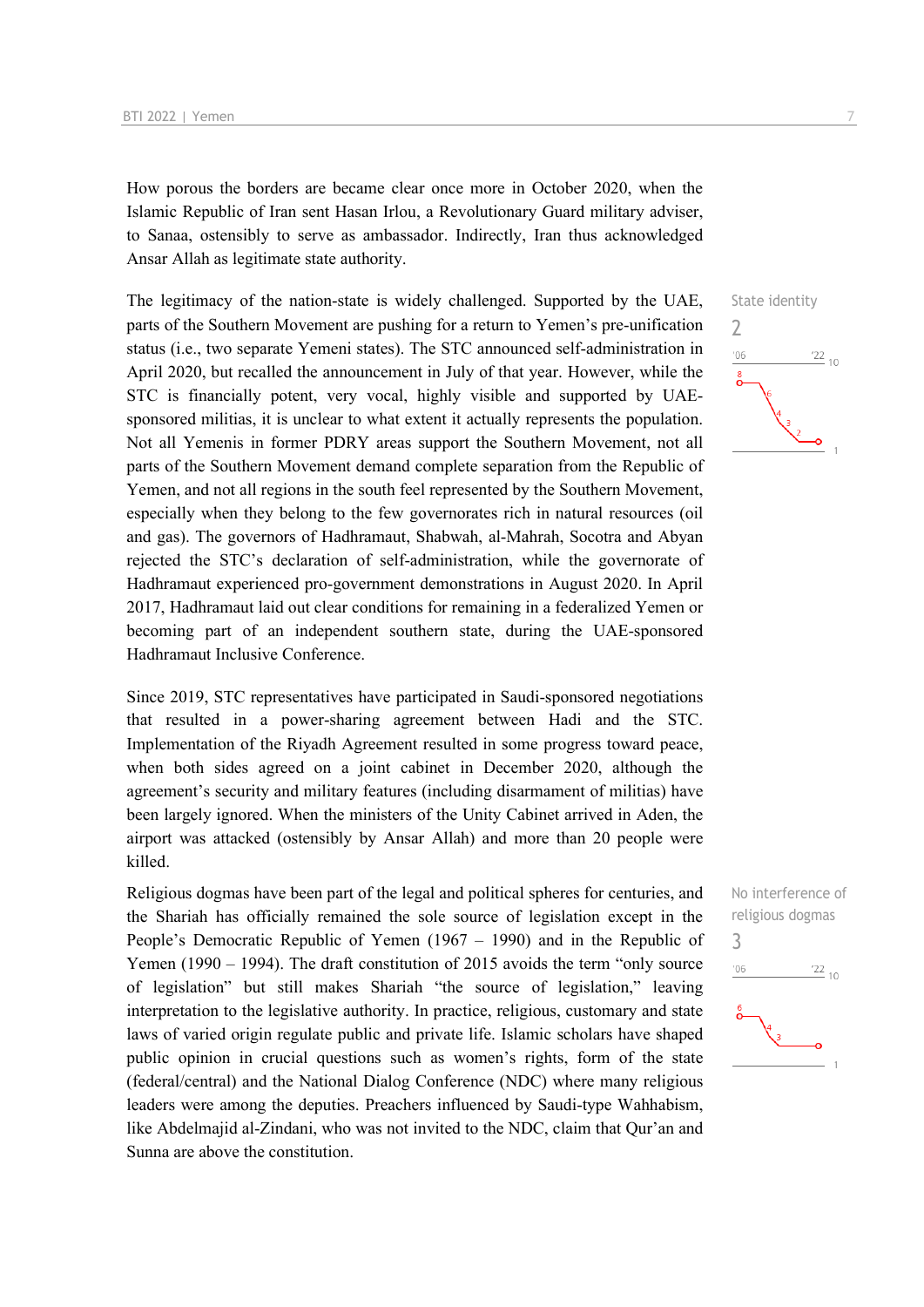During the NDC, Ansar Allah, unlike Sunni Salafists, did not oppose the concept of secularism or federalism per se. This changed after Ansar Allah gained control of most of northwest Yemen. The group became more religiously erratic in its conduct and has persecuted tiny religious minorities in an Islamist Iranian style. Specifically, they fight everything they consider Saudi-Wahhabi influence, including political activists and specific content in school textbooks.

The new draft constitution of 2015 might have officially reduced the influence of religious dogmas on legal and political institutions. But even without the war, its enforcement would have been very limited. While the state could function as a secular order with modern institutions, the combination of Islamist radicalization (Zaydi or Sunni) and Saudi Arabia's political influence has strengthened the position of religious dogmas vis-à-vis a secular order. A rise in religious fundamentalism (in both Sunni and Zaydi forms) in a manner that impacts on the daily lives of people leads to religious dogmas having different weights in different areas. AQAP even applies hudud (corporal punishment according to Islamic law), while gender segregation is increasingly enforced in regions under the control of Ansar Allah (northwest Yemen) or al-Islah (Marib). Moreover, Ansar Allah's interpretation of zakat violates the principle of equality.

Almost six years of war have left their mark on the basic administrative structures of the state, which were already deficient. These cannot keep the peace or maintain law and order.

That said, taxes are still being collected on the national as well as on the local level, though they do not necessarily reach Yemen's central bank (CBY). The governors of Marib, Hadhramaut and Shabwah keep a percentage of taxes and fees and at least some of these funds are used to finance basic administration and local investment.

Ansar Allah diverts taxes and fees (e.g., in al-Hudaidah) to its own coffers to finance its operations and – ostensibly – to pay some public sector salaries. In spring 2020, it reinterpreted the zakat law and introduced a new 20% tax on some businesses. The Houthi family and other families claiming descent from Prophet Muhammad are among the beneficiaries of this additional revenue, which is termed "Hashemite tax." It "institutionalizes hereditary discrimination and racism and is an affront to the values of equal citizenship enshrined in the republic's constitution," according to the Sanaa Strategic Center.

Although about one-quarter of the telecommunication assets have been damaged or destroyed, mobile phone and internet services still function on a basic level. However, the sector is becoming increasingly fragile, not least due to double taxation and import restrictions. The public sector can no longer provide electricity, for example, in Sanaa.

Clinics, hospitals and schools are either closed or function on a very low level due to import restrictions, logistical challenges, unpaid salaries, internal displacement, mines, airstrikes, targeted attacks and an unknown number of COVID-19 cases. If Basic administration  $\overline{\phantom{0}}$  $\frac{22}{10}$  $'06$ 

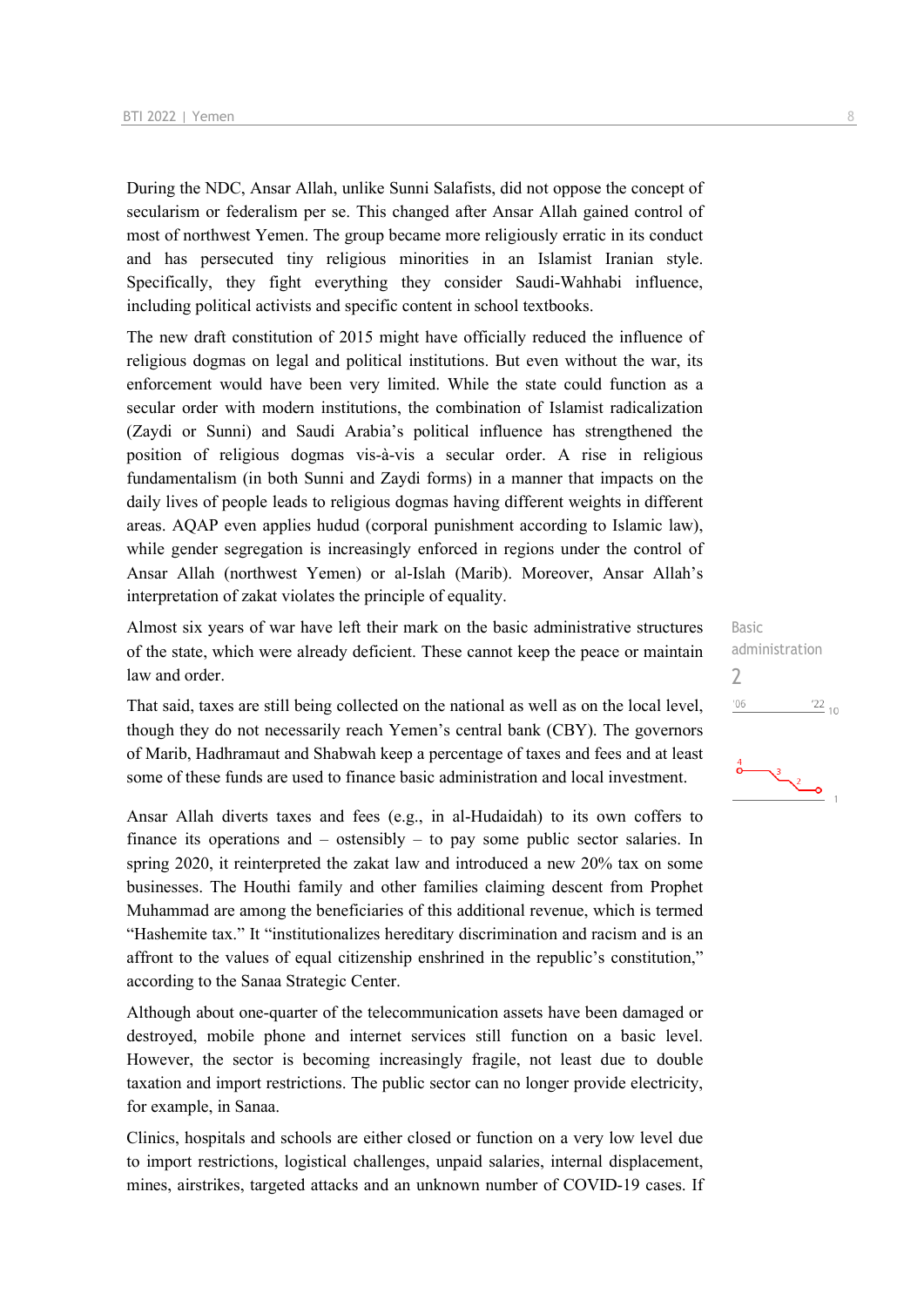they do provide services, they are often dependent on national and international NGOs and humanitarian organizations. According to UNDP's Human Development Report 2020, there are seven hospital beds per 10,000 Yemenis.

Remarkably, public institutions like ministries or local administration still function to some extent – in spite of war and irregular salaries paid to public servants and no matter who the government is (or claims to be, like Ansar Allah-appointed "supervisors" or STC representatives).

One of the major service providers, the Social Development Fund (SDF), continues project implementation in almost all governorates with international donor funding.

#### **2 | Political Participation**

Parliamentary elections were last held in 2003, local council elections in 2006 and presidential elections in 2012, when Abdrabbuh Mansur Hadi was the only candidate. The NDC decision to extend his term, which expired in 2014, was never ratified by the electorate or the legislature.

Voter registers were manipulated in the past and have not been updated for years, the Supreme Commission for Elections and Referendum is under control of Ansar Allah, the administrative infrastructure is in decay and the country is increasingly fragmented in terms of territory and institutions. Hence, free and fair elections are unlikely to be held any time soon.

Despite the absence of elections, parties in conflict still fight for control over institutions, especially parliament. In 2015, Ansar Allah announced parliament's dissolution. Nevertheless, like the Hadi government, it has gathered members of parliament within its respective spheres of influence, claiming to have parliament's backing. In March 2020, the Ansar Allah-controlled Specialized Criminal Court in Sanaa sentenced 35 parliamentarians to death in absentia for siding with the Hadi government.

Non-elected bodies like the Supreme Political Council (Ansar Allah) and the STC strive to fill the void. Ansar Allah set up its own government in Sanaa and appointed its own governors and "supervisors" to government entities on the national and local levels. Meanwhile, the STC seems to follow a similar strategy.





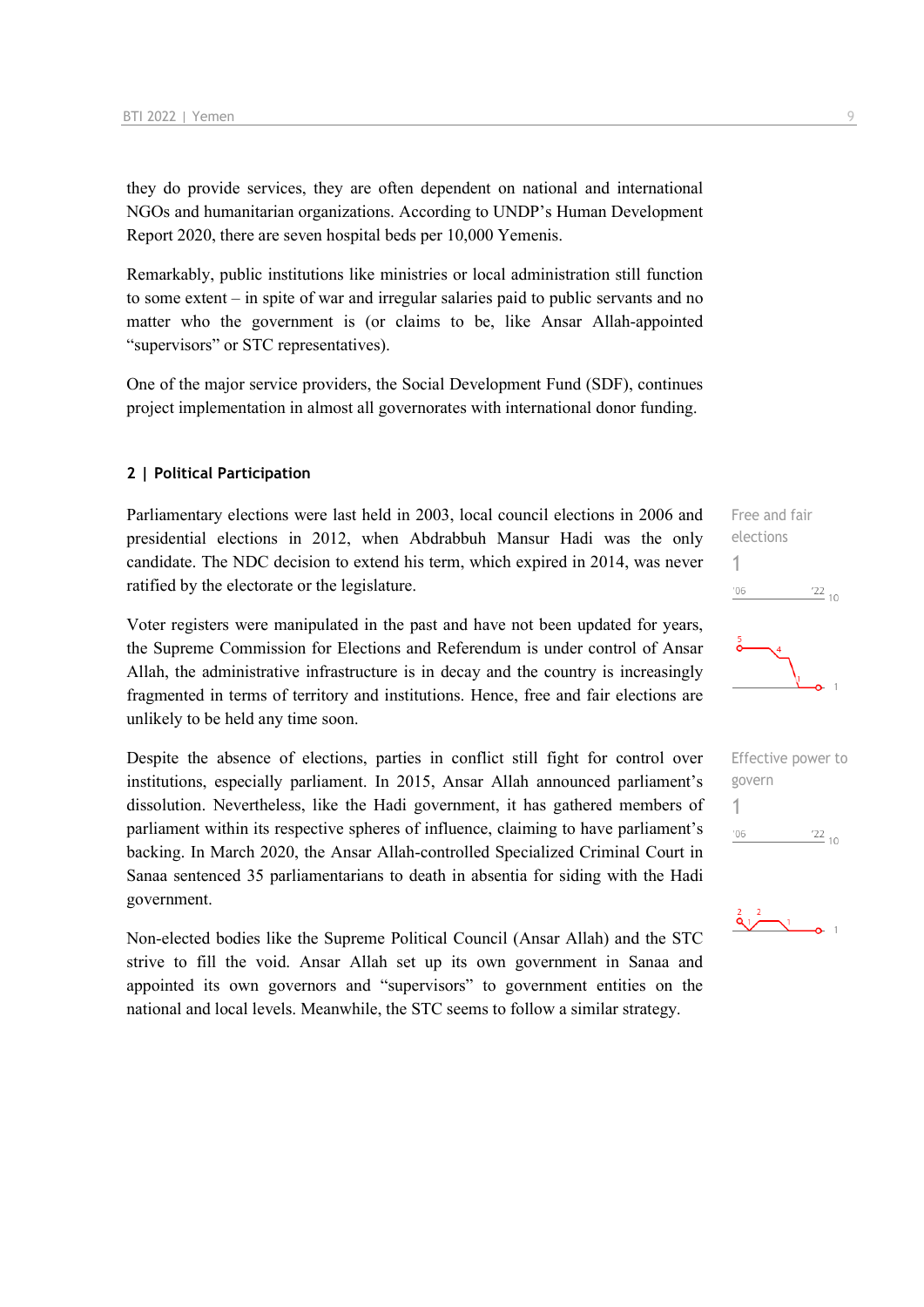Legally, there are few restrictions on parties or social organizations. The 2001 constitution allowed citizens to organize themselves along political, professional and union lines and to form associations (Art. 58). The draft constitution of 2015 guarantees assembly rights and explicitly refers to them in several articles (e.g., 13, 71, 83, 110 and 111).

State and non-state actors in all parts of the country use violence against demonstrators, civil society organizations, and local and international media (lootings, beatings, kidnapping/arrests, enforced disappearance, torture). Making use of assembly rights has become more dangerous than ever, especially for women in Ansar Allah-controlled areas. The U.N. Security Council Panel of Experts reported cases of rape. Ansar Allah even organized a female militia, inspired by the Women's Basij organization in Iran, exerting social control over and violence against female protesters.

The SLC repeatedly bombed larger gatherings, including markets, weddings and funeral halls. UAE-supported forces arrested and tortured Yemeni citizens in "secret prisons." In Aden, majority female security forcefully dispersed demonstrations by the detainees' female relatives.

Ansar Allah killed and arrested members of GPC and al-Islah, and tries to control civil society, forcing NGOs to ask for permission when conducting activities or to host members of the security apparatus at their events. Demonstrators, male as well as female, are arrested and defamed as "mercenaries" unless the demonstration is organized in support of Ansar Allah.

Labor unions – already weak before 2014 – have lost further ground due to the breakdown of the formal economy.

In response to COVID-19, temporary night curfews were enacted in some areas such as Hadhramaut and Sanaa, and printed newspapers banned in mid-March 2020 for three weeks to prevent the further spread of the virus through the distribution networks. Tangible impacts on already very limited association rights were however not reported.

Freedom of expression is denied, media is controlled and manipulated by the combatting parties. Access to many websites is blocked. Thousands of citizens have been arrested, sometimes released for ransom. Local journalists, including citizenjournalists, and human rights activists are detained arbitrarily, kidnapped, beaten or killed. Radio stations and media offices have been closed, plundered and bombed. International and regional media is almost entirely locked out (no visas) or banned from reporting. In 2017, the SLC even prevented the United Nations from bringing journalists into the country. According to Amnesty International, the SLC is "effectively imposing a media blackout. This ban was also extended to human rights organizations."

Association / assembly rights 2  $06'$  $\frac{22}{10}$ 

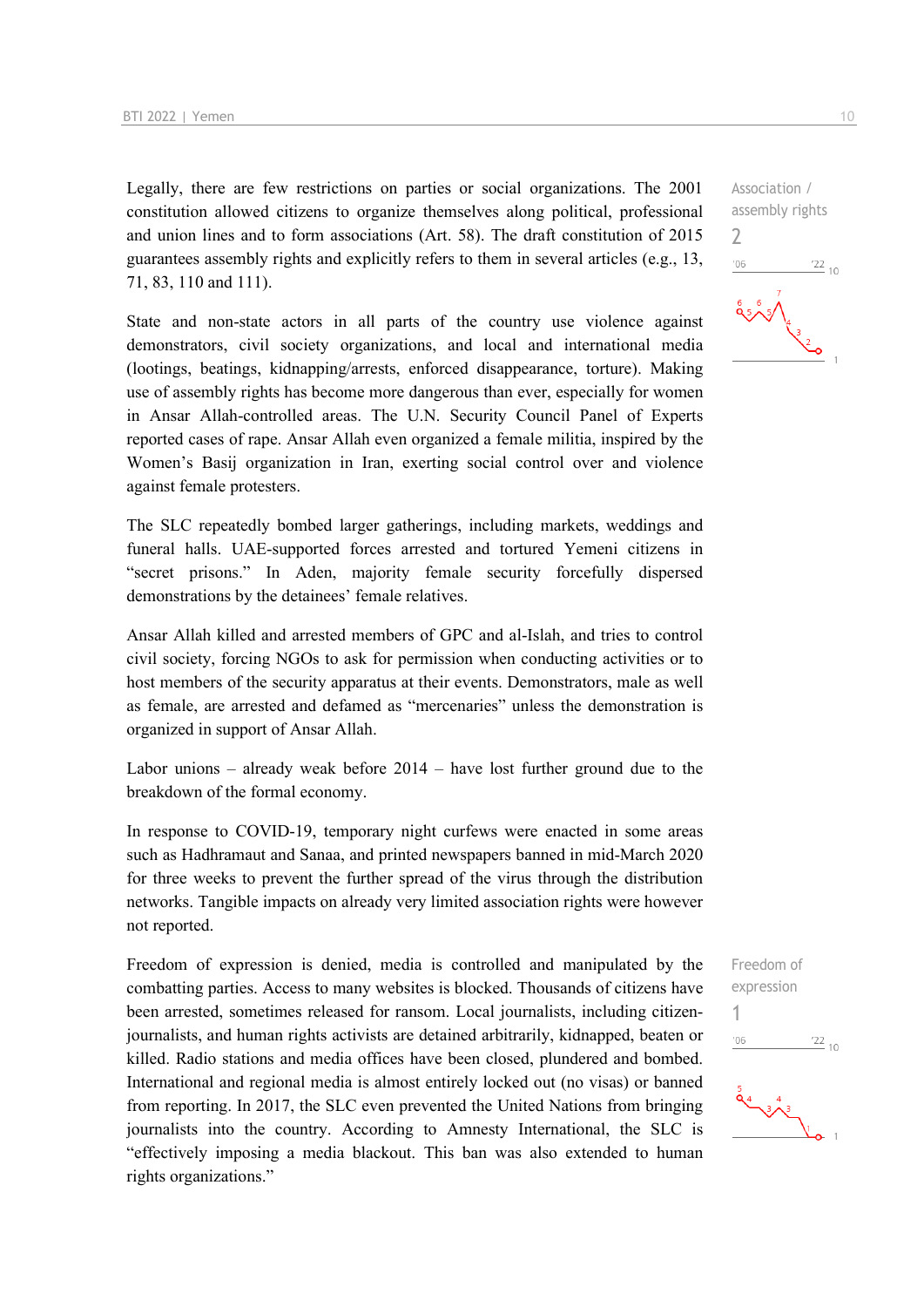However, organized by the Sanaa Center for Strategic Studies, international media representatives visited areas under nominal Hadi government control (Marib/2017, Hadhramaut/2018 and Shabwah/2020). At the local level, well-established NGOs continue to train journalists and monitor human rights violations.

Trying to present itself as actively fighting COVID-19, the internationally recognized government temporarily banned printed newspapers in March 2020 (decree 6/2020).

#### **3 | Rule of Law**

Since the Gulf Cooperation Council's (GCC) Implementation Agreement of 2011 by-passed the constitution, separation of powers – never fully implemented – has been de facto abolished.

Six years into the war, there are no longer any legitimate state powers that could be subjected to the law. Parliament and the judiciary are split between the combatting parties and unable to control the various "executives." Ansar Allah issued a Constitutional Declaration already in early 2015 and has since developed a parallel government, consisting of a Supreme Political Council (roughly equivalent to a presidential council and replacing the Supreme Revolutionary Committee officially abolished in 2019) and a network of "supervisors" to control formal state institutions on the national and local levels, the private sector and civil society organizations. Without the cooperation of the security apparatus, it would be hard to achieve such extensive control. Ansar Allah not only copies former President Salih's system, it perfects it.

The judiciary is institutionally differentiated but not independent. The few recent reports about the judiciary in Yemen suggest that like other state institutions it has fallen prey to the conflict parties. Courts cannot function independently from whatever group holds power in the respective area and sometimes militias assume the role of the judiciary. Courts and judges are by-passed, replaced or even targeted.

While at least some courts in the capital and provincial capitals still function, to what extent the trials are fair or fulfill a minimum standard is a completely different matter. The sheer number of human rights violations indicates that in many regions the judiciary cannot fulfill its role.

Specialized courts issue an increasing number of death sentences, though they do not always seem to follow up on the implementation of their rulings. Ansar Allah turned the Specialized Criminal Court (SCC) in Sanaa, originally set up to deal with cases of terrorism, into a tool to suppress political opponents, journalists and religious minorities. Court rulings against Ansar Allah's political opponents and their allies, for example, are often accompanied by property confiscation, revealing

Separation of powers 1  $\frac{22}{10}$  $-06$ 



Independent judiciary  $\overline{\phantom{0}}$  $\frac{22}{10}$  $^{\prime}06$ 

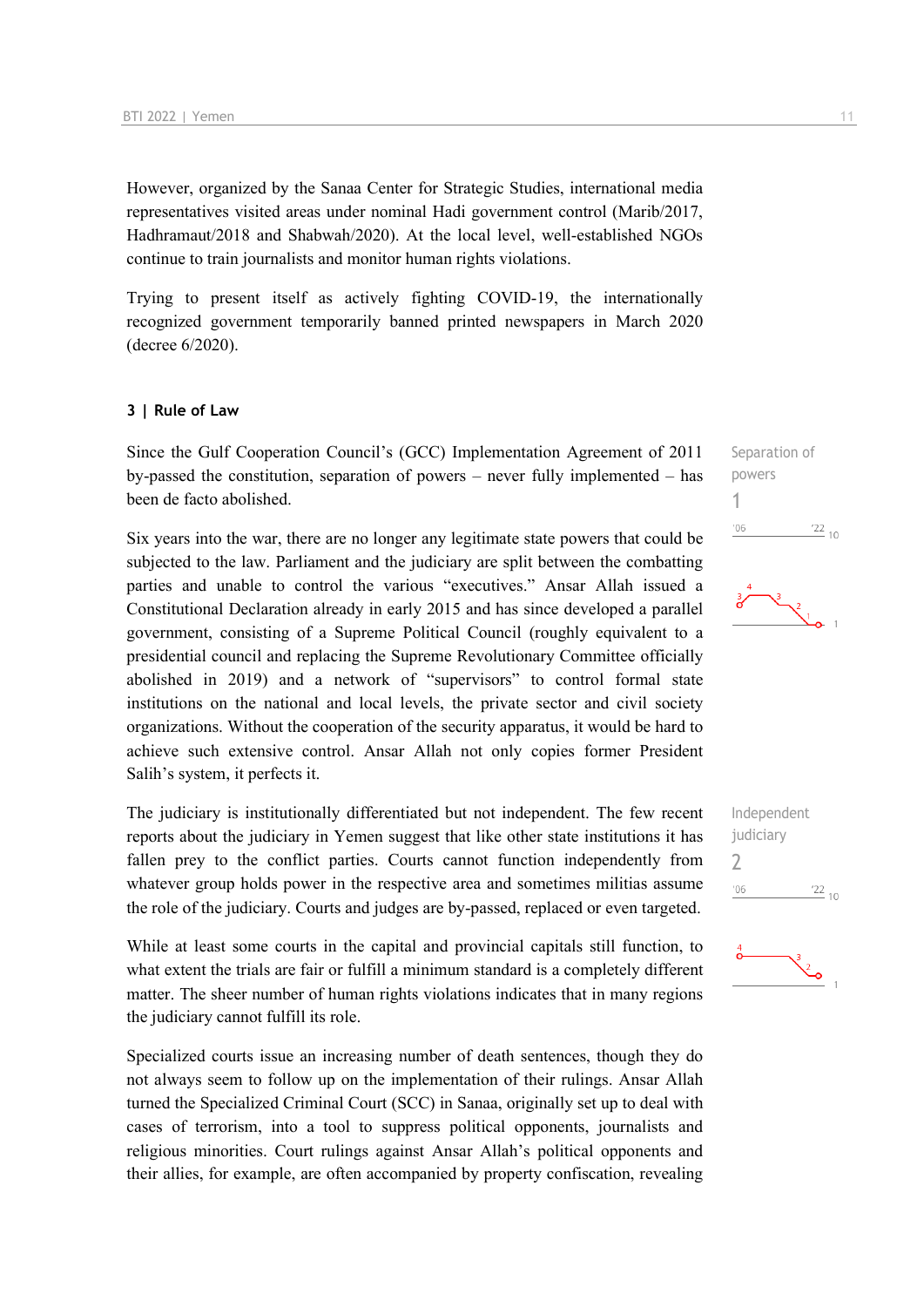the underlying motives for the verdicts. Consequently, the Supreme Judicial Council in Aden declared the courts in Ansar Allah-controlled areas illegitimate.

In areas where some form of law and order is upheld, this may depend on traditional rather than state institutions.

The only case of an officeholder who was dismissed after he had been widely accused of corruption was Prime Minister Ahmed bin Daghr in 2018. However, he did not have to fear legal consequences as Hadi dismissed him officially due to "neglect" and "inability" in a move that was likely meant to appease the STC and the UAE. In January 2021, Hadi appointed him Head of the Shura Council (advisory body).

On a lower level, public offices, including prisons, have been "privatized," as the salaries of public sector employees (including security forces) are paid irregularly or not at all.

In its January 2020 report, the U.N. Group of Eminent International and Regional Experts (Panel of Experts) concluded that, due to "the lack of any accountability, national wealth and external aid are increasingly either diverted or lost owing to corrupt practices by officials of the government of Yemen and the Houthis."

In some areas, office abuse has taken extreme forms. The director of the Criminal Investigation Department in Sanaa, Sultan Zabin, was accused of torture and various crimes against women, but not prosecuted. Though the cases have been documented in the Panel of Experts' report (2021), the accusations were domestically brushed off as rumors spread by political opponents. Already in early 2019, the panel reported to the UNSC that "individuals who were held captive by Houthi forces for the purpose of being exchanged for Houthi fighters detained by the government of Yemen."

Hence, in 2020 the panel recommended that the UNSC should take the Yemen file to the International Criminal Court.

Civil rights are codified by the constitution and laws but are systematically violated. Examples from areas nominally under the control of the Hadi government are the UAE-run detention facilities and indiscriminate killings and arrests. In areas controlled by Ansar Allah as well as those that are under the control of the SLC, there are numerous cases of perceived opposition members being subject to arbitrary detention, and children being recruited to fight in conflicts. Moreover, Ansar Allah persecutes, arrests and expels members of the country's tiny Bahai and Jewish minorities.

The erosion of state institutions – and their consequent inability to protect civil rights, equal access to justice, etc. – particularly affects women and traditionally marginalized groups such as the Muhammashin (mostly black Yemenis suffering Prosecution of office abuse 1  $'06$  $\frac{22}{10}$ 



Civil rights 1 $106$  $\frac{22}{10}$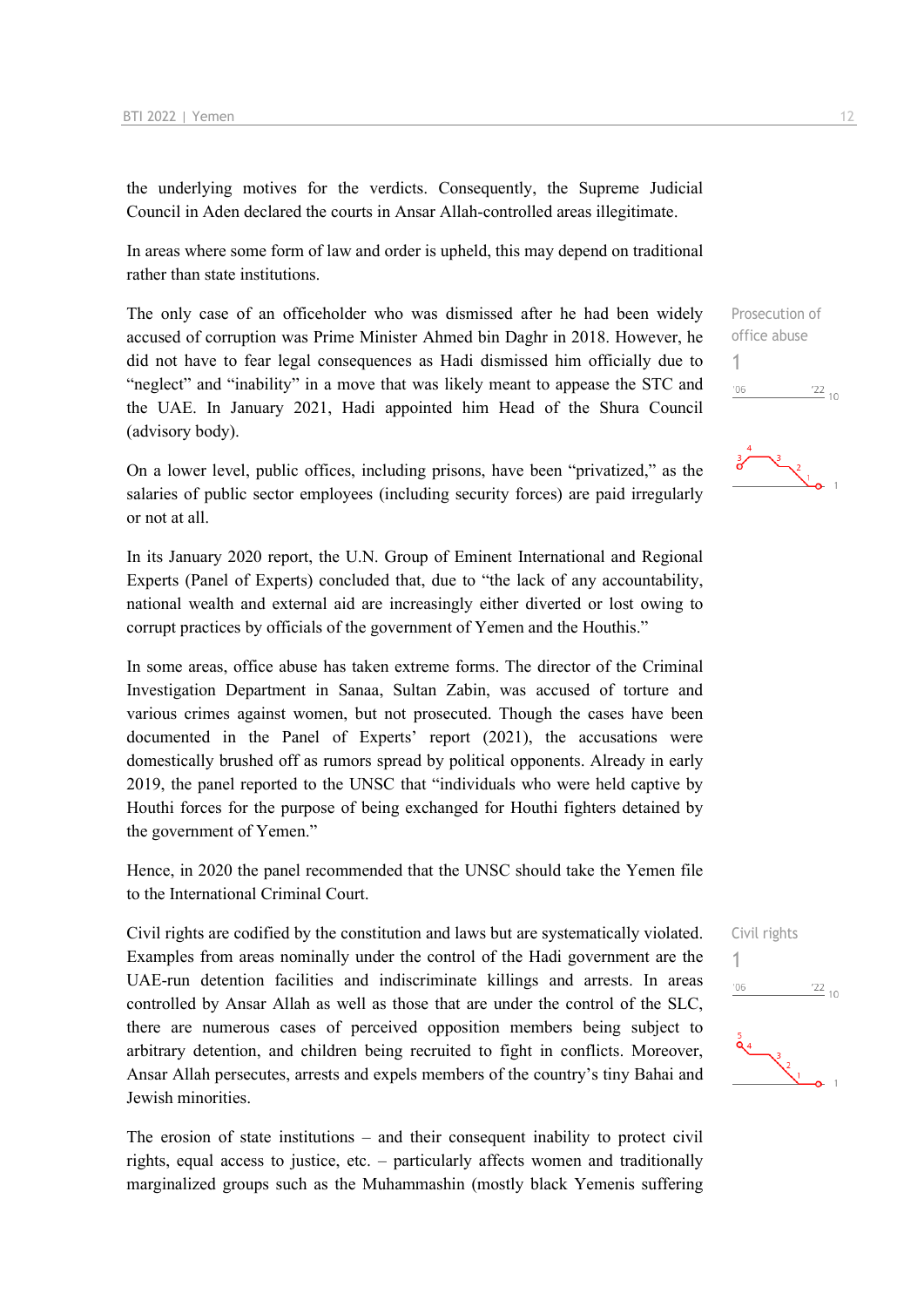from social exclusion and deep-seated poverty). Social norms that formerly protected women are eroding as well. Gender-based violence, along with child marriage and child labor, have increased. Amnesty International called Yemen "one of the worst places in the world to be a woman" in 2019. As in previous years, Yemen ranks last on the Global Gender Index 2020. The U.N. Panel of Experts reported in 2020 that it "identified an extensive network involved in political repression under the guise of curbing prostitution" in Ansar Allah-controlled areas. That said, the erosion of norms and role models could offer new chances for women to participate in the (formal) economy and the local and national political sphere, when and if such spheres exist. The new cabinet of December 2020 was criticized for being all male.

Another highly vulnerable group sometimes subject to extreme violence and not protected by either ruling faction in Yemen are African (mostly Ethiopian) migrants. In 2019, 138,000 people from the Horn of Africa crossed the 29-km wide Red Sea, a number that declined due to COVID-19 to 34,000 in 2020, but is expected to rise again after the renewed violence in Ethiopia's northern province of Tigray.

As Amnesty International observed, mechanisms to protect civilians are not up to the task. This applies to the National Commission to Investigate Alleged Violations of Human Rights, set up by the Hadi government in 2015, as well as the SLC's Joint Incidents Assessment Team. Repeatedly the U.N. Panel of Experts concluded that the violations committed by the various conflict parties may amount to war crimes.

#### **4 | Stability of Democratic Institutions**

Remnants of institutions elected in the 2000s (e.g., the parliament and local councils on the governorate and district levels) still exist. However, they are subject to sometimes extensive intervention and manipulation, and have a number of shortcomings, including expired terms, inadequate funding and lack of qualified personnel. On the national level, democratic institutions are fragmented and degenerated to mere tools of the conflict parties. The 301 members of parliament were last elected in 2003 for six years.

Subnational interests and clientelism have always limited parliament's performance. The GCC initiative rendered parliament completely powerless because unless parliament and cabinet reach a consensus, the decision rests with the president. Hadi did not even try to obtain parliament's approval for extending his term or secure a vote of confidence for his last cabinets.

Between 2016 and 2019, parliament mainly convened at the demand of the Supreme Political Council in Sanaa. As the General People's Congress acquired a two-thirds majority in 2003, parliament was still able to reach a quorum even

Performance of democratic institutions 1 $'06$  $'22_{10}$ 

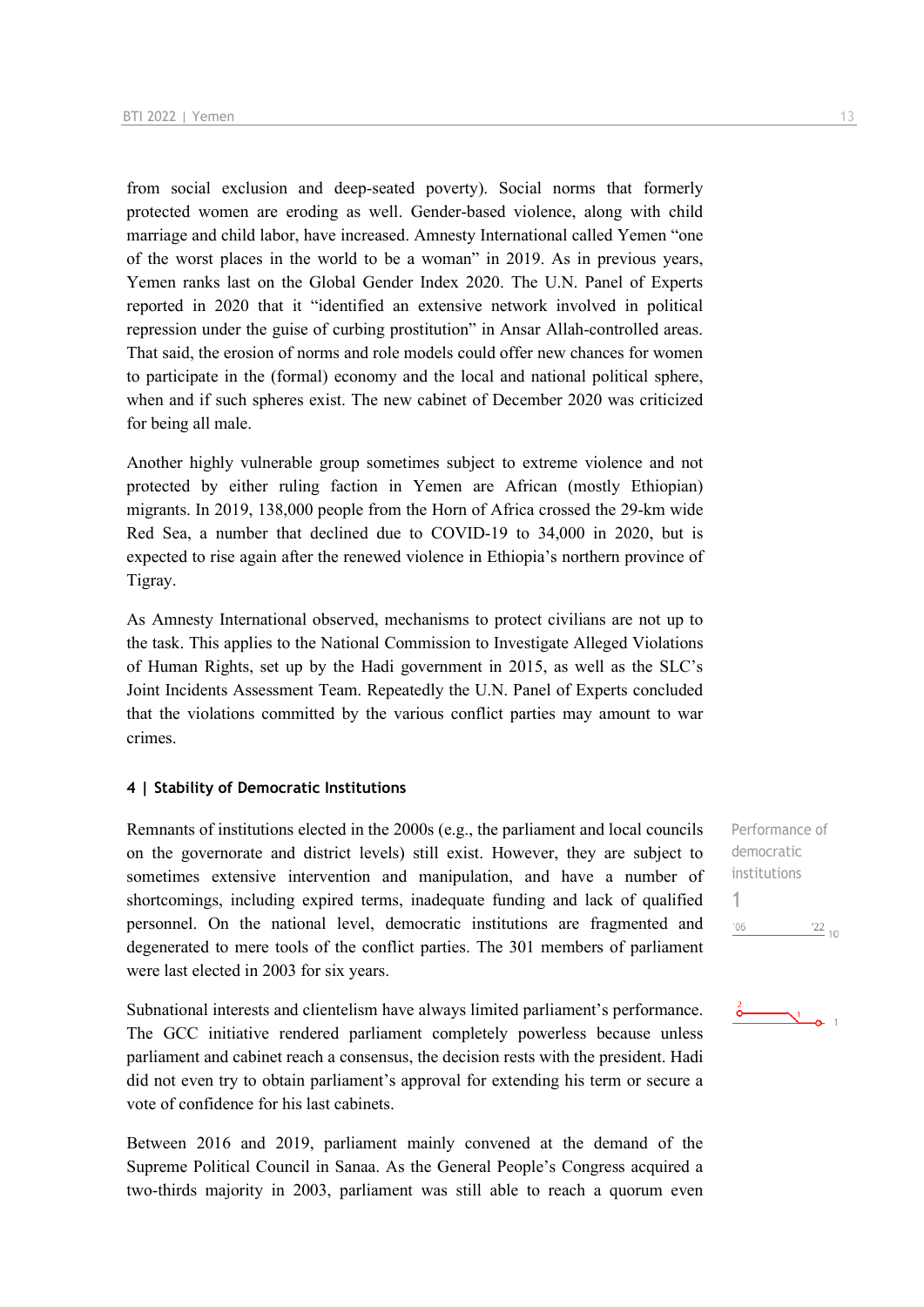though the majority of southern parliamentarians has boycotted the sessions for years. With the GPC split after Salih was killed by Ansar Allah in December 2017, and with many GPC leaders having fled abroad or been arrested, parliament is now unlikely to reach a quorum, which would make its votes valid. In late January 2017, President Hadi decreed to transfer the parliament from Sanaa to Aden – but parliament continued to convene in Sanaa under the control of Ansar Allah. In early 2019, a new attempt was made, among other things, to replace the speaker, Yahya al-Ra'i (GPC), who is "under the control of the Iran-supported Houthi militia," according to al-Khaleej Online. The number of members of parliament loyal to President Hadi is unknown. Whether a quorum was reached at the session in Sayun in spring 2019 is unclear, as no list of participants was published. However, that the Ansar Allah-controlled Specialized Criminal Court sentenced 35 members of parliament to death (in absentia), in spring 2020, indicates that the number of members affiliated with President Hadi is fairly low.

On the local level, administration still seems to function to some extent, depending on the location and the intensity of the fighting.

While democratic institutions are accepted in principle, military and tribal figures have handled political office as a personal fiefdom that can be passed on to their offspring – and this includes parliamentarians and presidents – for decades.

With the exception of parts of the local administration, the current civil war has rendered these institutions irrelevant. Until early 2015, with parliamentary elections scheduled to take place after the constitutional referendum, the executive was the only power that could claim democratic legitimacy to some extent. Since then, acceptance of the executive's democratic legitimacy has further declined and is openly challenged nationwide. On the national level, civil society, demanding political participation and the rule of law, has no chance of prevailing against local, regional and international armed forces' and militias' contempt for democratic institutions.

#### **5 | Political and Social Integration**

As the political process is dominated by violent conflict, there is no forum for political parties anymore and the party system has ceased to exist.

In any case, party membership often depends on clientelistic networks and parties have not held internal elections or updated their programs for years. The General People's Congress (GPC) has dissolved into several factions since 2014. It split when Ali Abdullah Salih sided with Ansar Allah against Hadi, and then again when some GPC leaders stayed loyal to Ansar Allah even after the death of Salih and other GPC leaders.





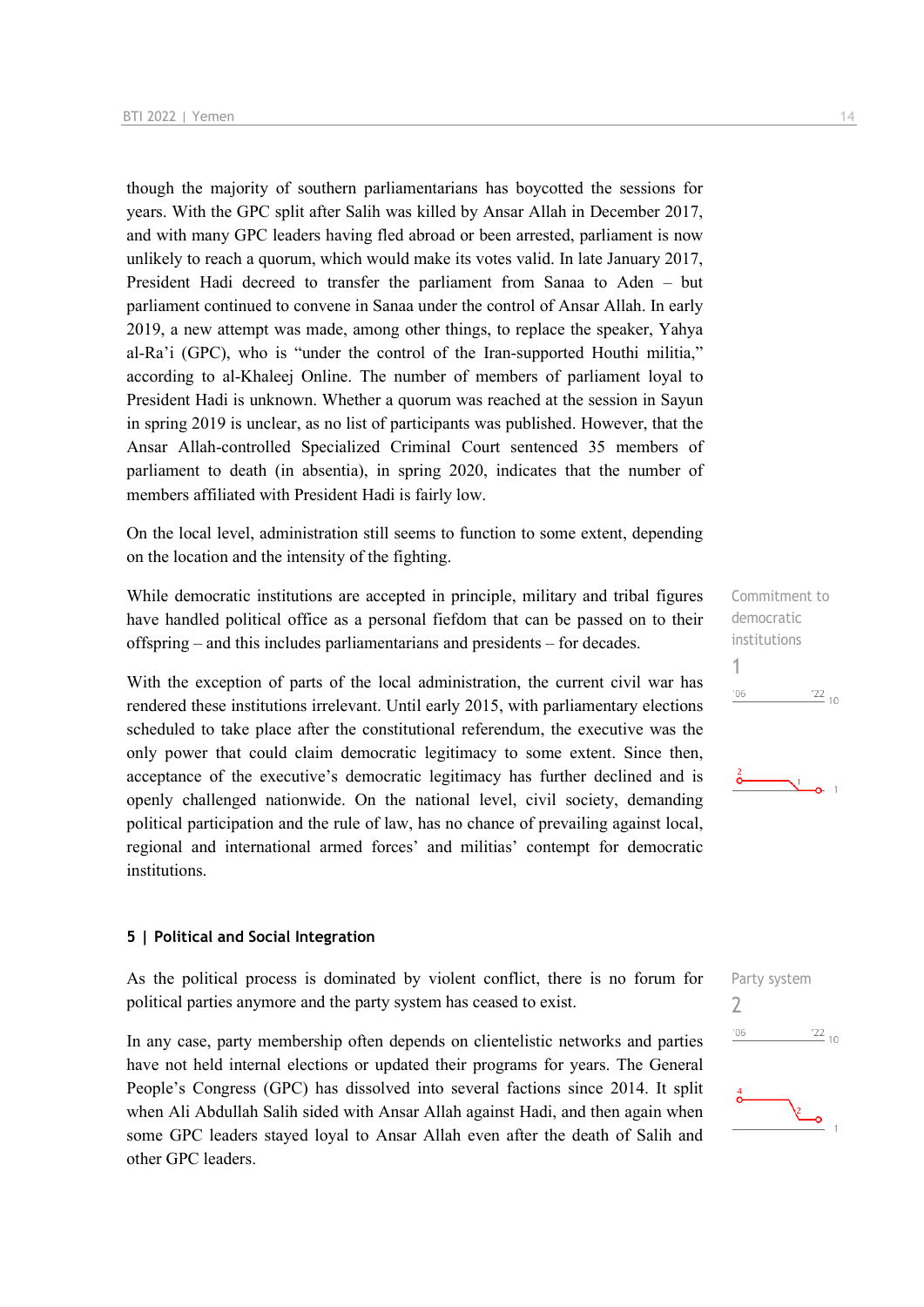Al-Islah has always been composed of several wings (a tribal wing, the Muslim Brotherhood, etc.) but has not split. Members still supporting Hadi and/or linked to the Muslim Brotherhood are persecuted by Ansar Allah and UAE mercenaries alike. When Qatar reestablished ties with Saudi Arabia and the UAE in late 2020, many Islah leaders (including Abdelmajid al-Zindani) left Qatar for Turkey.

Finally, the Yemeni Socialist Party had to give way to the Southern Movement (in particular the STC).

Despite some positive developments prior to the war, the topography of interest groups is limited, and important social interests are under-represented. NGOs, in particular those concerned with human rights and anti-corruption, flourished and were increasingly organized and differentiated until 2015. Many donors ran capacity development programs and supported NGO activities.

After 2015, many NGOs shifted their focus from governance to humanitarian aid or service provision at the local level, often on behalf of international donors. There are very few human rights organizations that have been able to move beyond their ties to the conflict parties. Those that have are subject to harassment and arrest.

In addition, NGOs are at risk having their bank accounts frozen and are under very close supervision in Ansar Allah-controlled areas. In areas the STC controls, militias and bureaucrats loyal to the STC make decisions regarding issuing NGO permits and allowed activities and occasionally arrest NGO staff.

Militias and dozens of checkpoints across the country make it difficult for NGOs from different regions to pool their resources and cooperate on specific topics. Nevertheless, there still are NGOs organizing cultural events at the local level and beyond.

Unions are generally weak, mainly as a result of successful co-optation under the Salih regime, the small and decreasing size of the formal sector and political polarization within organizations in recent years.

The Southern Movement is fragmented in terms of objectives, leadership and means. Objectives range from demands for a two-region federal system to separation from the north.

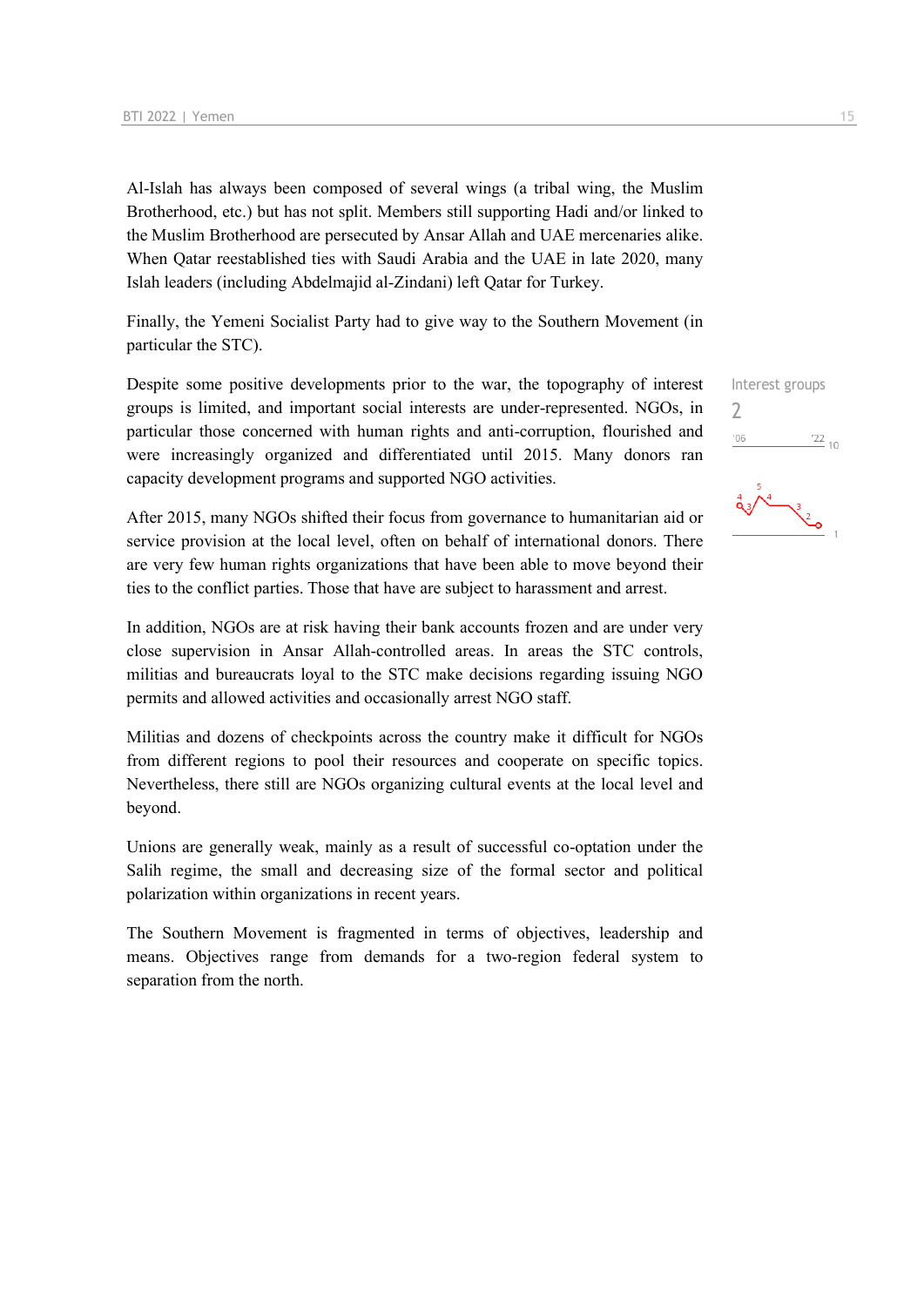A survey conducted by Arab Barometer in 2018 found that more than half of respondents preferred democracy to other political systems. In 2020, the Center for Applied Research in Partnership with the Orient (CARPO) conducted interviews in Yemen and concluded that young people still hope for "inclusive, accountable and transparent forms of governance and an effective rule of law, which protects and promotes human rights and freedom of expression."

Yemen has a long history of voluntary and self-organized groups, associations and organizations. However, self-organization is rarely formalized and usually restricted to members of the same family, village, tribe or region. Charities and other NGOs are still active, most of all in the humanitarian sector. In addition, many Yemenis, including those of tribal origin, have migrated within the country. Over the course of two generations, many people have moved from Aden, Taiz, Marib or other governorates to Sanaa, for example. And more recently, thousands of internally displaced persons (IDPs) have settled in the governorate of Marib. In any case, most IDPs have found refuge with their relatives or friends in other regions, which can be taken as an indicator for solidarity at least on the level of the extended family.

Extremely worrying are attacks against Yemenis from northern governorates who live in the south, the rising political polarization and the increasing tendency to frame political antagonisms in religious terminology. The belligerent rhetoric of the parties to the conflict ("aggressors"/"mercenaries"/"militias") will leave a mark, especially on young people. Travel restrictions and other limitations on interaction will further weaken the level of trust among citizens living in different parts of the country.

Donor-funded projects designed to foster community resilience and strengthen local civil society organizations have a long history and may now be more relevant than ever before.

democracy n/a  $-06$  $^{22}$  10

Approval of

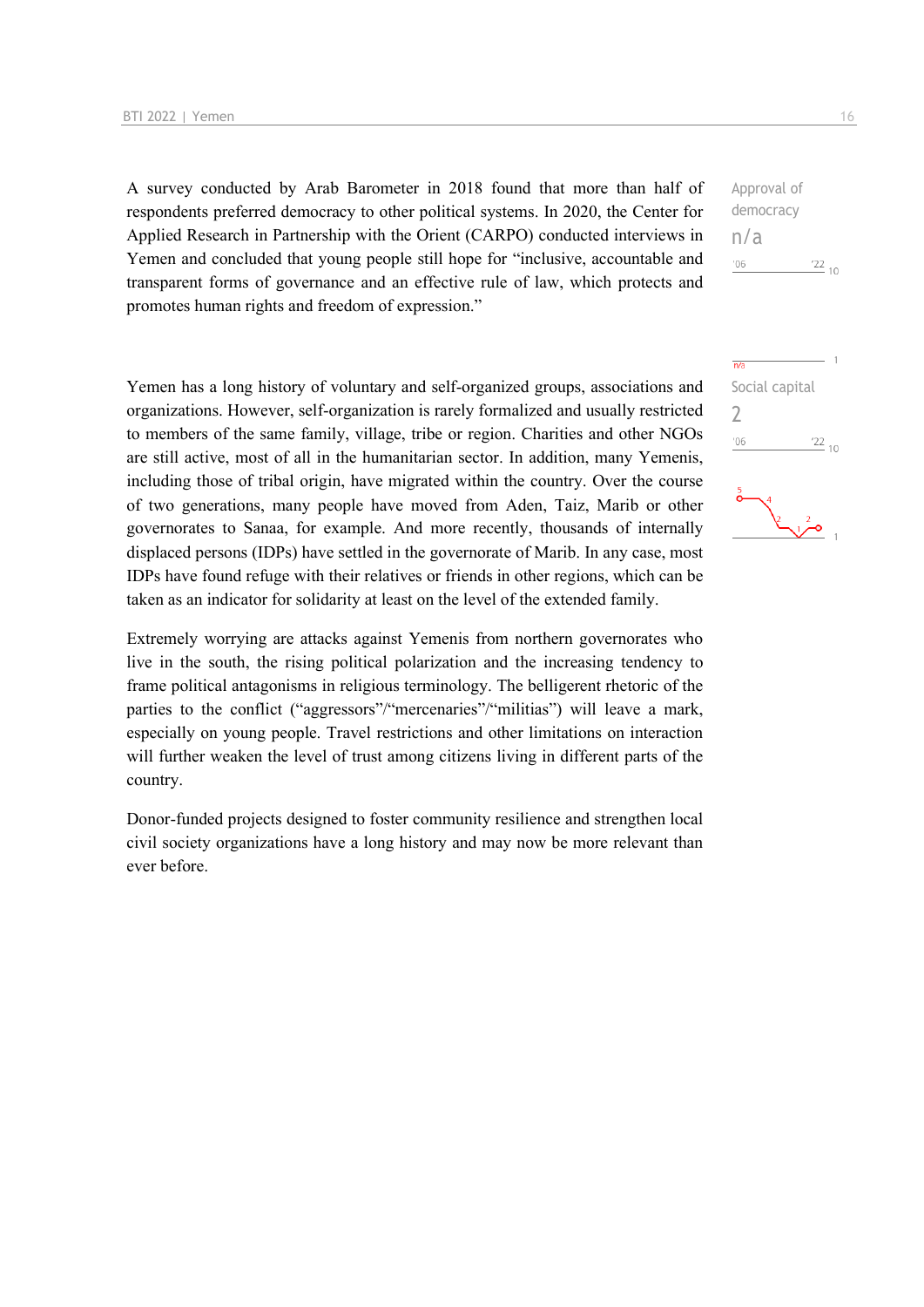## II. Economic Transformation

#### **6 | Level of Socioeconomic Development**

While Yemen has never been able to sufficiently provide public services, in some areas those services are no longer available at all. In the Human Development Index (HDI) 2020, Yemen ranks 179th (out of 189 countries).

Even prior to the war, social exclusion was quantitatively and qualitatively extensive and structurally ingrained, mainly due to poverty, a general lack of education, gender related income inequality and social barriers. The Gini coefficient was 36.7 in 2014 (latest available data).

## Yemen needs to import 100% of its medicine, 90% of its wheat and rice and 70% of its fuel. Due to the SLC's air, land and maritime blockade, the country could only import half the food needed to feed the population. Still, the private sector provides clean water, food, education, health service and energy – to those who can afford it.

The majority of the population is malnourished and cut off from access to medical facilities, a situation exacerbated by indiscriminate bombing and shelling of hospitals by all parties to the conflict. However, until early 2021, the effects of COVID-19 seem to have been rather limited as certain factors (mobility restrictions, only 3% of the population are 65 or older) seem to delay the impact of the pandemic.

Depending on the source, between two and four million Yemenis were internally displaced in late 2020. Simultaneously, at least 80% of the population was in need of humanitarian aid, and almost half the population faced acute food insecurity (IPC Phase 3 and above).

| <b>Economic indicators</b> | 2017 | 2018    | 2019    | 2020                     |                |
|----------------------------|------|---------|---------|--------------------------|----------------|
| <b>GDP</b>                 | S M  | 26736.1 | 23486.3 | ٠                        | $\blacksquare$ |
| GDP growth                 | $\%$ | $-5.1$  | 0.8     | $\overline{\phantom{a}}$ | $\blacksquare$ |
| Inflation (CPI)            | $\%$ |         |         | $\overline{\phantom{a}}$ |                |
| Unemployment               | $\%$ | 13.2    | 13.0    | 12.9                     | 13.4           |
|                            |      |         |         |                          |                |

#### **Ouestion** Score

#### Socioeconomic barriers 1  $\frac{22}{10}$  $^{\prime}06$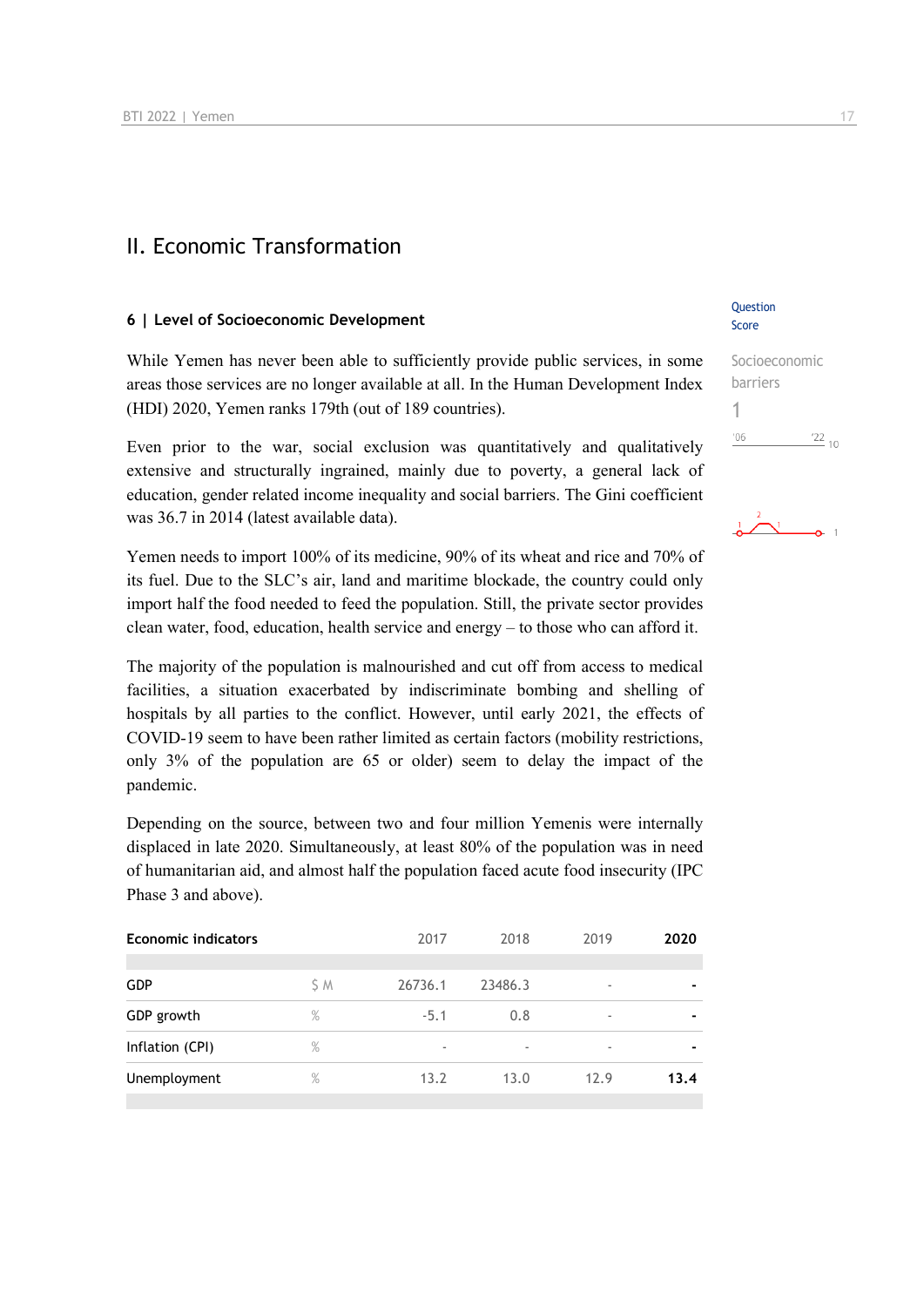| <b>Economic indicators</b> |          | 2017                     | 2018   | 2019                     | 2020   |
|----------------------------|----------|--------------------------|--------|--------------------------|--------|
| Foreign direct investment  | % of GDP | $-1.0$                   | $-1.2$ | $\overline{\phantom{a}}$ |        |
| Export growth              | $\%$     | $\overline{\phantom{m}}$ |        |                          |        |
| Import growth              | $\%$     | $\overline{\phantom{m}}$ |        |                          |        |
| Current account balance    | S M      |                          |        |                          |        |
| Public debt                | % of GDP | 77.4                     | 74.5   | 76.5                     | 84.2   |
| External debt              | \$ M     | 7193.1                   | 7036.5 | 7055.2                   | 7120.8 |
| Total debt service         | S M      | 99.0                     | 111.3  | 114.9                    | 134.7  |
| Net lending/borrowing      | % of GDP |                          |        |                          |        |
| Tax revenue                | % of GDP |                          |        |                          |        |
| Government consumption     | % of GDP | $\overline{\phantom{a}}$ |        | $\blacksquare$           |        |
| Public education spending  | % of GDP |                          |        |                          |        |
| Public health spending     | % of GDP |                          |        |                          |        |
| R&D expenditure            | % of GDP | $\overline{\phantom{m}}$ |        | $\overline{\phantom{a}}$ |        |
| Military expenditure       | % of GDP | $\overline{\phantom{a}}$ |        |                          |        |

Sources (as of December 2021): The World Bank, World Development Indicators | International Monetary Fund (IMF), World Economic Outlook | Stockholm International Peace Research Institute (SIPRI), Military Expenditure Database.

#### **7 | Organization of the Market and Competition**

While the war has paralyzed large parts of the public sector and the private sector is suffering – already by late 2015 half of the private sector companies had laid off staff or reduced salaries – the regulatory framework in place before the war is still there. Decree 19 of 1999 regulates market competition, monopoly prevention and commercial deception. In theory, private companies can operate freely and have shown remarkable resilience, thus qualifying as partner organizations for some international donors. Due to the Saudi-led blockade, smuggling goods – including weapons – into the country has become even more profitable, and the informal sector is likely to have grown. Also, there are reports that import and export licenses as well as "preferential" exchange rates are only granted to supporters of the respective power holders, providing some companies with the chance to dominate the market.

Given all these circumstances, it has become ever more difficult to do business in Yemen. Consequently, the World Bank ranks Yemen 188th in the category "trading across borders" in its 2020 Doing Business report (which however only covers the

Market organization  $\overline{\phantom{0}}$  $\frac{22}{10}$  $06'$ 

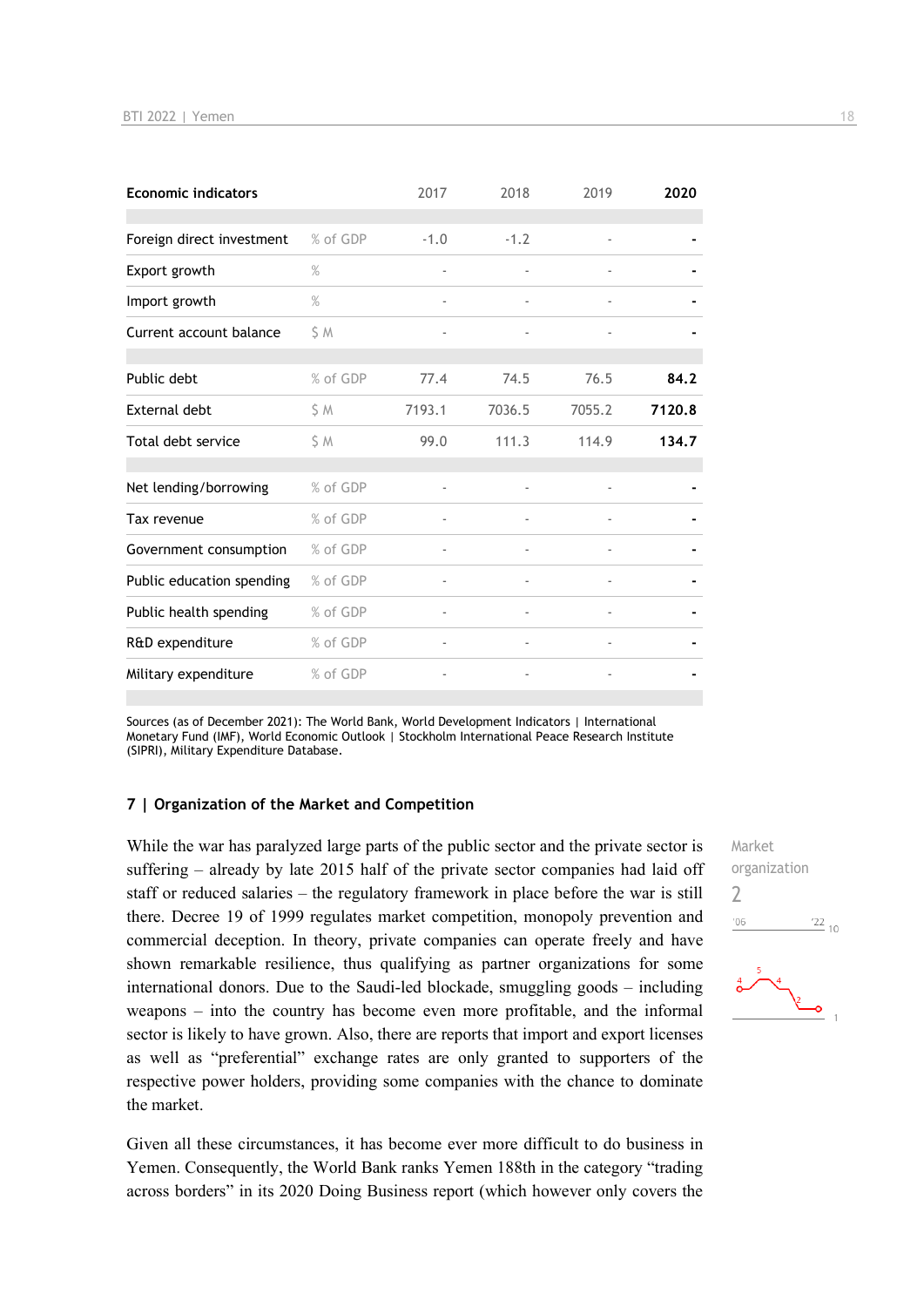city of Sanaa). Establishing a business has meanwhile become easier: It takes six procedures and 40 days, with costs equaling 40.2% of per capita GNI, placing Yemen at 156th out of 190 countries.

Ansar Allah and the Hadi government both intervened to limit the prices of food and other essential goods after the value of the Yemeni riyal became extremely volatile in the second half of 2018. However, according to the U.N. Panel of Experts, essential goods have become "prohibitively expensive."

Decree 19 of 1999 regulates market competition, monopoly prevention and commercial deception, and calls for the formation of the Competition Protection and Monopoly Prevention Organization (CPMPO) to assure compliance. CPMPO was attached to the Ministry of Industry and Trade and chaired by the minister. Yet, Salih's patronage-based regime led to a situation where loyalty was systematically rewarded. Monopolistic structures existed in basic food industries, such as in wheat, flour and especially in sugar, where five large companies had an import and sale oligopoly. Since the war started, the priority is to get goods into the country  $-$  no matter the legality of how it is done.

A new law on monopolistic and anti-competitive behavior was under preparation, according to Yemen's 2013 report on its accession to the World Trade Organization (WTO). The same report states that monopolies had been established for electricity production and distribution (the Public Electricity Corporation), water and sewage (the Public Corporation of Water and Sanitation), landline telephone services (the Public Telecommunication Corporation) and international telecommunication services (TeleYemen). Without breaking up the existing monopolies, Yemen would allow private sector participation gradually to ensure universal access to essential services.

However, mobile telecommunications services were open to foreign participation and all market access limitations on telecommunications were to be lifted by January 1, 2015. This never happened. Rather, existing safeguards have become irrelevant in the absence of functioning state institutions, and the regulatory framework is outdated.

As of January 2021, there are four GSM mobile phone service providers in Yemen; the biggest one (Yemen Mobile) is owned by the government.

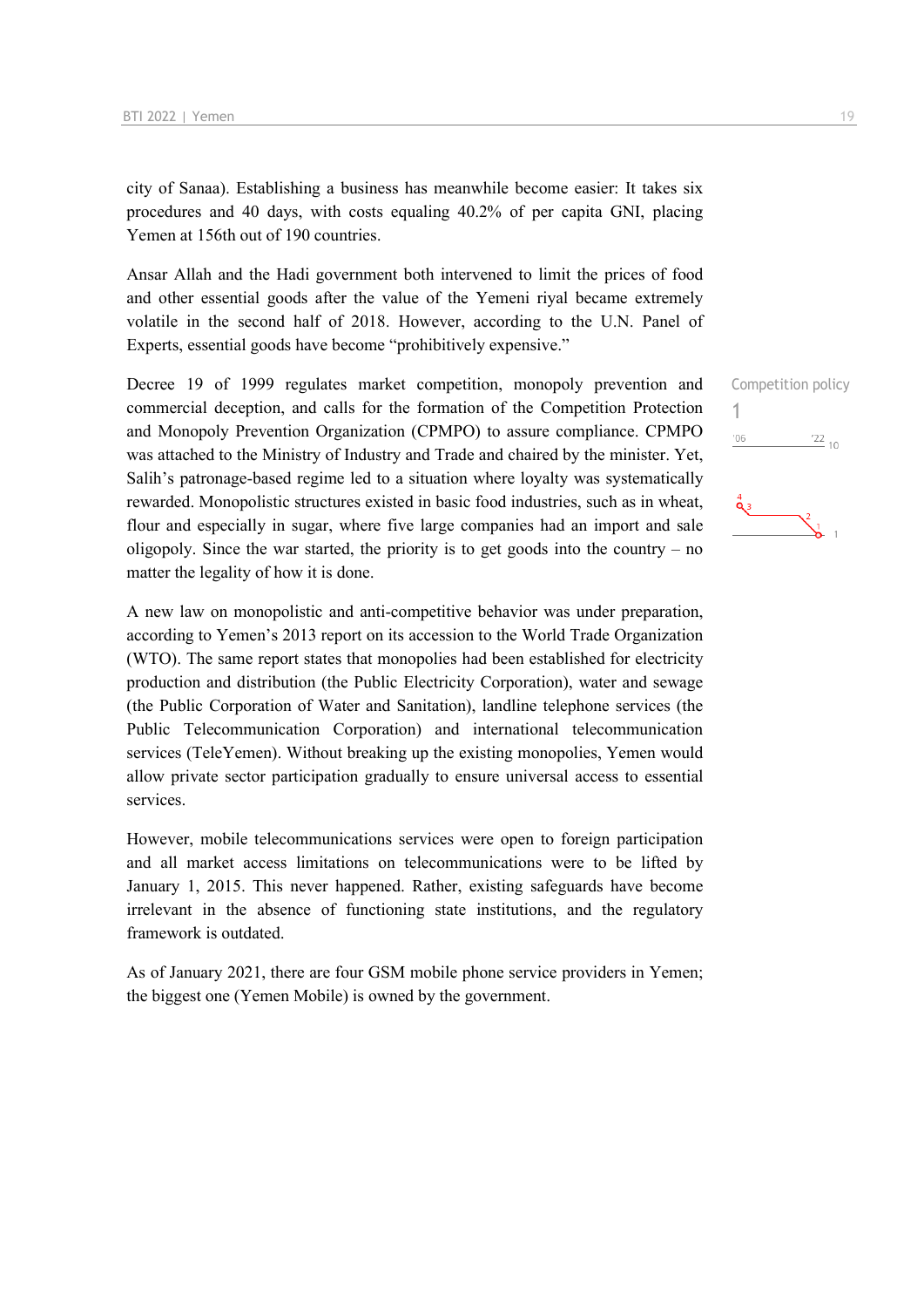It is the SLC rather than the Yemeni state that controls foreign trade and isolates the Yemeni economy from the world market. The SLC blocks commercial flights to Sanaa airport, controls and sometimes delays and prevents imports (e.g., fuel, equipment for the telecommunication sector or solar energy systems) via air, sea or land. This sometimes includes imports that have been cleared by the United Nations Verification and Inspection Mechanism (UNVIM) set up in 2016.

Prior to the war, foreign trade had been liberalized to a large extent. After almost a decade and a half of negotiations, Yemen became the 160th WTO member in June 2014. However, the country still boycotts goods and services coming from Israel, and at least until 2013, the right to import goods was reserved to Yemeni nationals. Import of alcohol, explosives, hazardous waste (Yemen became signatory to the Basel Convention in 1996) and certain types of food such as pork is still banned.

Regionally, Yemen became a member of the Greater Arab Free Trade Area (GAFTA) in 2002. Negotiations over membership in the Gulf Cooperation Council (GCC) as a dominant regional free trade area started in 2005 but went nowhere.

Yemen's simple average most favored nation tariff was 7.6% in 2017 (latest data), compared to 8.9% (world). However, the government has no capacity to further liberalize foreign trade and other priorities dominate the agenda. The Ansar Allahcontrolled government in Sanaa is attempting to mitigate the shortage of food imports by seeking ways to enhance self-reliance. The Omani Mazunah Free Trade Zone, close to the border, has acquired importance for Yemeni merchants and investors.

The underdeveloped financial sector has been hit hard by economic warfare. The banking sector was already burdened with non-performing loans in 2014 (almost 25%). Meanwhile, Yemen is classified as high-risk area. Credit to the private sector declined as getting credit in Yemen is very difficult (186th of 190 states, Doing Business Index 2020).

According to the Yemen Socio-Economic Update (YSEU), the banking sector comprised 17 banks (incl. Yemeni banks, branches of foreign banks, Islamic banks and joint venture banks) in 2015. In 2018, the Yemeni NGO Economic Media counted 1,350 exchange offices, most of them operating without a license from the CBY. Importers increasingly turn to the informal currency market to get the hard currency needed especially for fuel imports. According to the World Bank's first Yemen Economic Brief 2019, currency circulating outside banks has "increased by more than 100% since 2014."

In 2013, the World Bank described the regulatory system as very weak and credit risk management as insufficient. Nevertheless, the sector is regulated by a number of laws and regulations. In 2007, the first microfinance bank was established, and a leasing law was introduced. Though under discussion for some years, a stock exchange was not established.





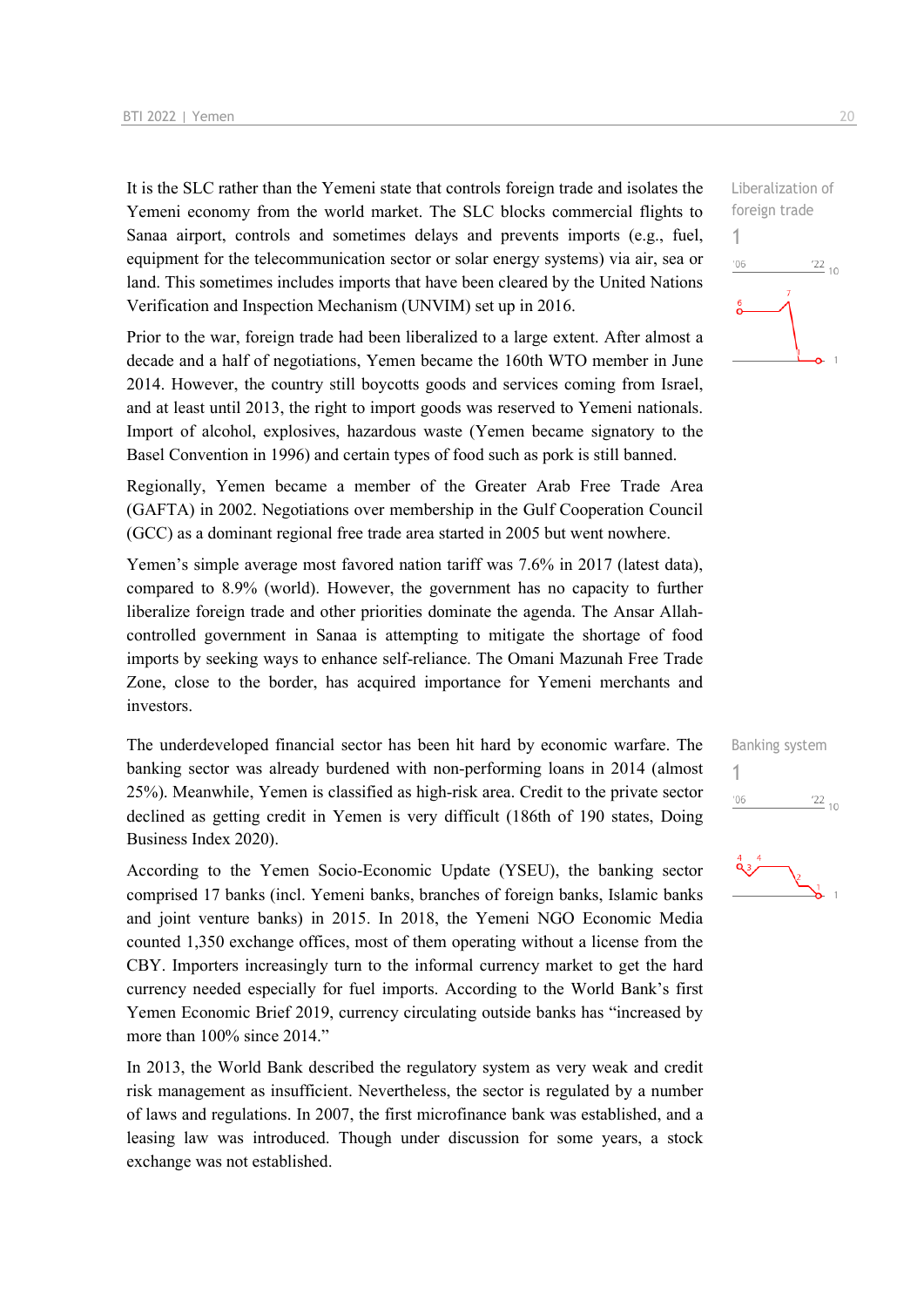Already in 2015, Yemeni banks temporarily suspended withdrawals of foreign currency deposits. Nevertheless, until President Hadi decided its relocation to Aden and replaced its governor in September 2016, the CBY was perceived as relatively independent in political, economic and financial terms, especially when compared to regional standards. It was also perceived as one of the few national institutions that – in spite of the war – managed to fulfill its tasks, including payment of salaries to public sector employees, debt service, issuing letters of credit and keeping the Yemeni riyal rather stable.

Although the United States released frozen assets and Saudi Arabia deposited \$2.2 billion in the CBY in 2018, Hadi's selection of CBY governors and their erratic decision-making contributed to further currency instability and import restrictions. Saudi deposits and several decrees, issued in September 2018, meant to bring monetary policy back under the CBY control, reduced inflation temporarily but could not end the liquidity crisis.

The continuous liquidity crisis, the increasing amount of currency in circulation outside banks and a population that largely has no access to or refuses to extend the use of e-payment mechanisms all indicate that trust in the banking sector is low. That Ansar Allah openly engaged in extorting banks in Sanaa and the STC – sometimes forcefully – seized public funds has not helped the situation (U.N. Panel of Experts, 2021). According to World Development Indicators, only 64 out of every 1,000 Yemenis above the age of 14 had an account in a commercial bank in 2014 (latest data available). Almost all private sector companies pay their staff and suppliers in cash or via cash transfer. However, transferring money between areas controlled by different parties to the conflict has become very difficult, due to Ansar Allah's ban on newly printed banknotes from Aden, extremely high transfer fees and the risk from checkpoints staffed with various militias looking to seize funds.

#### **8 | Monetary and fiscal stability**

The government is not able to pursue monetary stabilization. In 2016, Hadi de facto divided the CBY, with one part moving to Aden and the other staying in Sanaa. Neither part of the CBY is independent of the respective power holders. What is worse, this move contributed to establishing two separate political entities on the territory of the Republic of Yemen and turned monetary policy into an instrument of war, as the Yemeni NGO Studies and Economic Media (SEMC) put it. Remarkably, the World Bank found that the Ansar Allah-controlled government has been more successful than President Hadi's government in managing inflation and exchange rates.

There is a severe shortage of foreign currency, with currency speculation emerging as a profitable business. The CBY in Aden tried to get a handle on the exchange rate by banning the transfer of amounts larger than \$10,000 to other countries

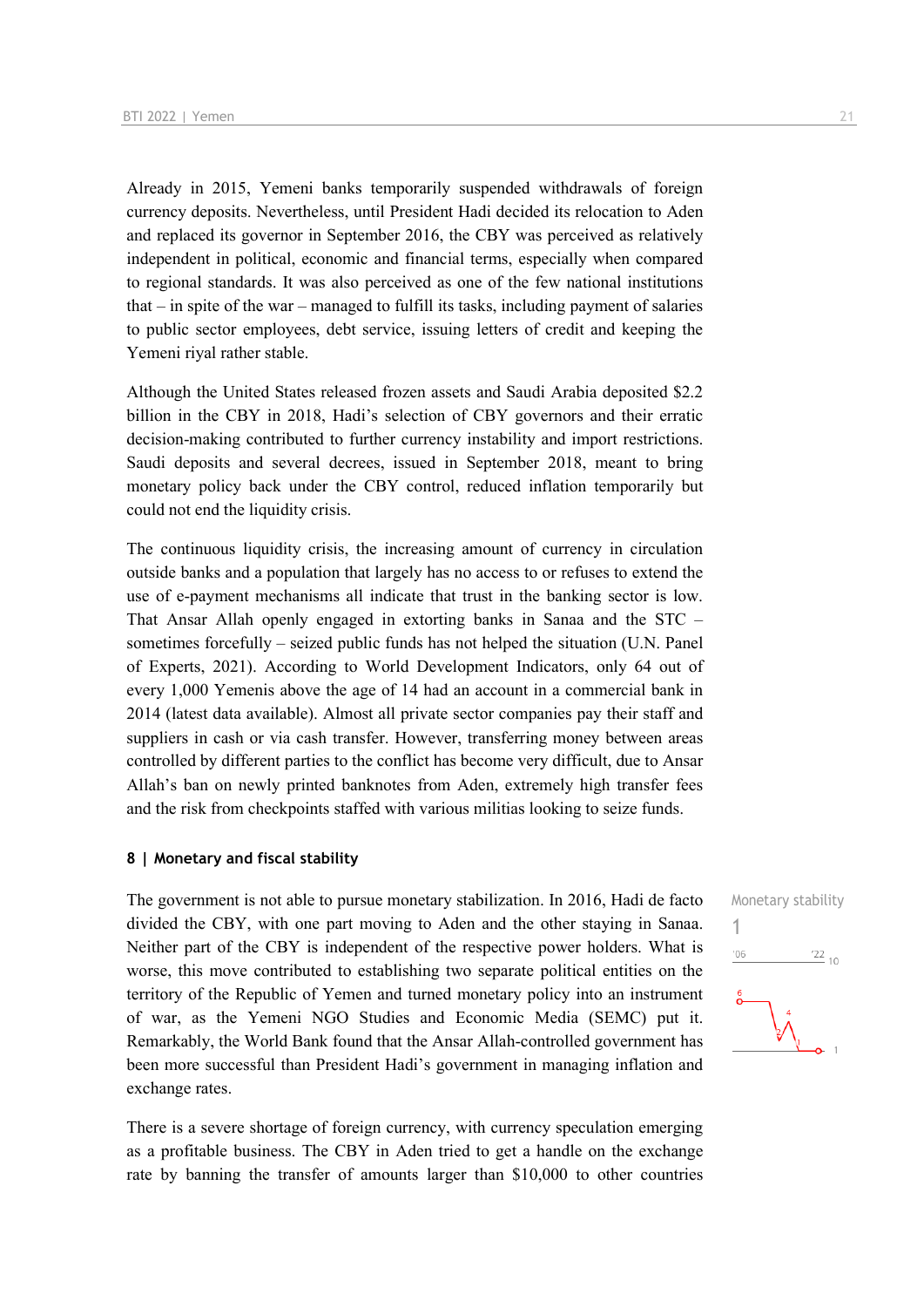without its permission. In addition, the CBY is trying to gain access to accounts frozen abroad (and has succeeded in releasing funds previously frozen in the United States).

Exchange and inflation rates have been extremely volatile. This resulted in the multiday closure of several large businesses in 2018 because they could no longer determine the sale price of their commodities. A combination of domestic (moneyprinting by the Aden-based CBY or the failure of peace talks) and international (regional conflicts) factors led the exchange rate to increase from 600 Yemeni rials to \$1 to 800 rials to \$1 over two weeks in September 2018. (The riyal's value in January 2015 had been YER 215 to 1 USD). A Saudi donation to the CBY brought the exchange rate down to YER 500 to \$1 in October 2018. However, by late 2020, the exchange rate was again up to YER 600 to \$1 in Sanaa and to YER 880 to \$1 in Aden. The Yemeni SEMC even reported an exchange rate exceeding 900 rials to \$1 in December 2020.

Raising the interest rate to 27% on deposit certificates has not had any lasting effect. Neither did another round of decrees in the last quarter of 2018. In late 2020, the Adeni CBY took measures against currency speculation by blacklisting 30 private money exchange companies. Given the political turmoil in Aden, this move is unlikely to have any impact. Measures to contain the potential economic fallout from the COVID-19 pandemic have not been taken.

The government does not have a budgetary policy. It does not even seem to prepare a budget that can be monitored.

Details of the budget announced in early 2018 (Prime Minister Decree 165/2018) were not made public, but then Prime Minister Ahmed bin Daghr expected a deficit of about \$1.3 billion, with government revenue at \$2.22 billion and government spending at \$3.32 billion. Bin Daghr told Reuters: "It's an austerity budget. It includes salaries for the military and civilians in 12 provinces … Salaries in Houthidominated areas will be limited to the education and health sectors." As the IMF stated in December 2018: "Strengthening the transparency of the government's fiscal operations, including by publishing regular reports on budgetary developments, could help catalyze more donor support." In January 2021, the cabinet in Aden started preparation for a semi-annual plan with detailed expenses on a monthly basis.

By contrast, the Ansar Allah government presents budget proposals to the parliament in Sanaa.

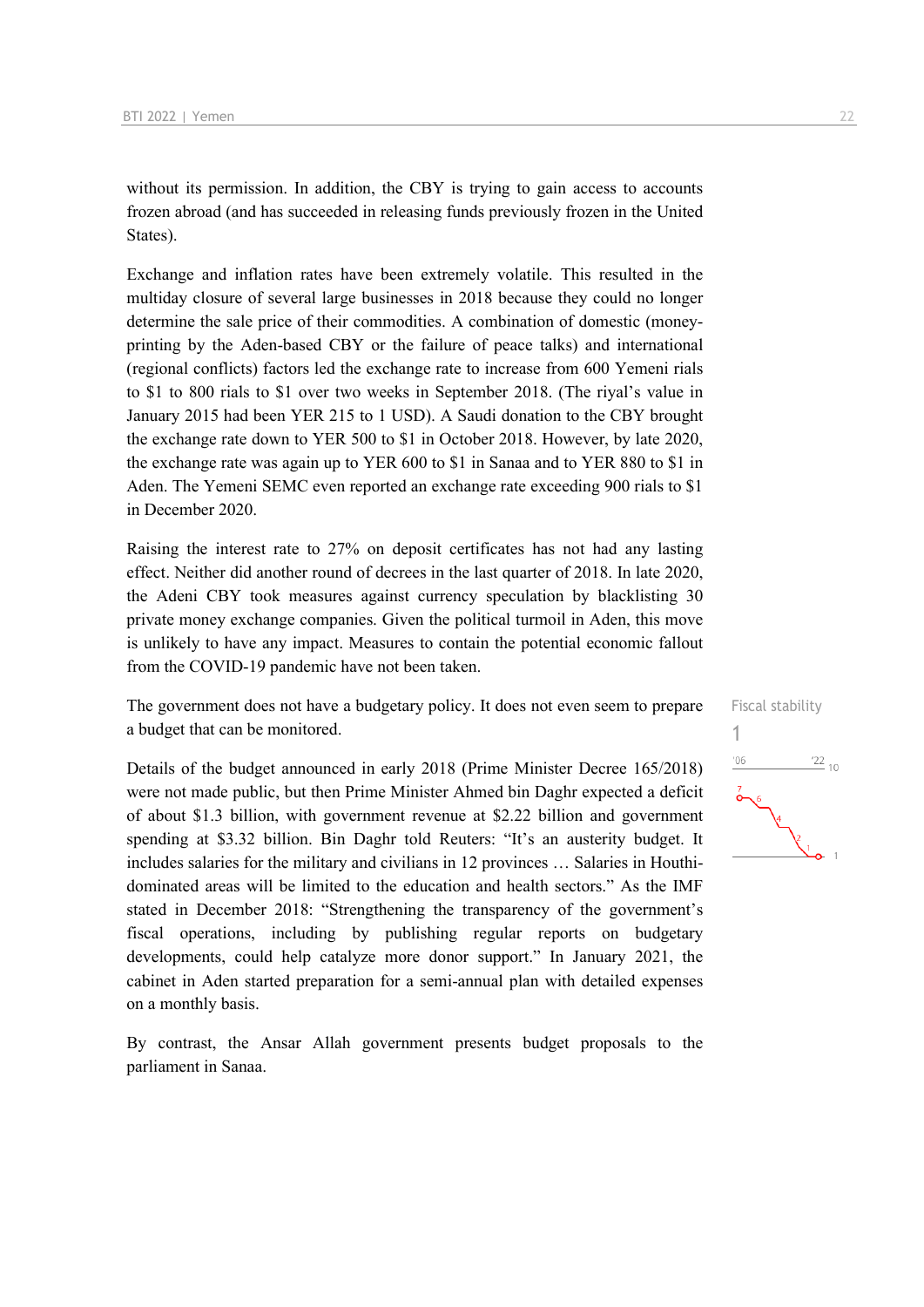#### **9 | Private Property**

The government cannot protect private property. Ansar Allah, for example, confiscates private property, raids banks, imposed a war-tax on salaries and holds hostages for ransom to fund their operations. In 2020, they started taking 20% of the products of certain industries.

Prior to the war, the system was already deficient, although the law formally defined property rights and regulates the acquisition of property. The investment law (2010) allows all investors 100% ownership of an investment project, including real estate associated with it, as well as free transfer of foreign currency and employment of foreign nationals (in principle).

Registering property in Yemen used to be rather easy. However, lack of documentation, fraud, and the constant and sometimes violent struggles over landownership indicate severe problems.

This not only reflects negatively on the country's investment climate but has strong political implications. One of the issues that led to the rise of the southern al-Hirak movement was the arbitrary confiscation of land by the Salih regime. This happened mainly in the south but there were also less publicized cases in Sanaa and al-Hudaidah. The problem is reinforced by judicial corruption, which often renders efforts to settle disputes over property rights futile.

Apart from Ansar Allah's general demands, there are no strategies detailing if and how citizens will be compensated for loss of family members or injuries, for their homes, farms, shops or factories destroyed by shelling or air strikes.

However, Yemen has signed several international and bilateral agreements on settlement of commercial and investment disputes that – in peace time – might substitute for the shortages of the judiciary. The concept of intellectual property rights (guaranteed by the Investment Law No. 15/2010 as well as by the Intellectual Property Rights Law No. 19/1994) is generally unknown.

De jure, private companies can act freely in principle, yet some special regulations for international companies exist (such as a ban on engaging in the weapons and explosives industry, or specific rules in vital sectors). Law 1/2008 abolished the legal requirement for a foreign business to have a Yemeni partner as well as other legal constraints.

Investment capital and profits can be transferred without limitations on amount or  $curreney - if the banks can provide such services. Enterprise within the public and$ mixed sector (e.g., the Yemeni Economic Corporation) are estimated to make up about one-fourth of the country's larger companies. They sometimes played an opaque role, especially those that were controlled by relatives or in-laws of former President Salih.

Property rights 2  $'06$  $\frac{22}{10}$ 



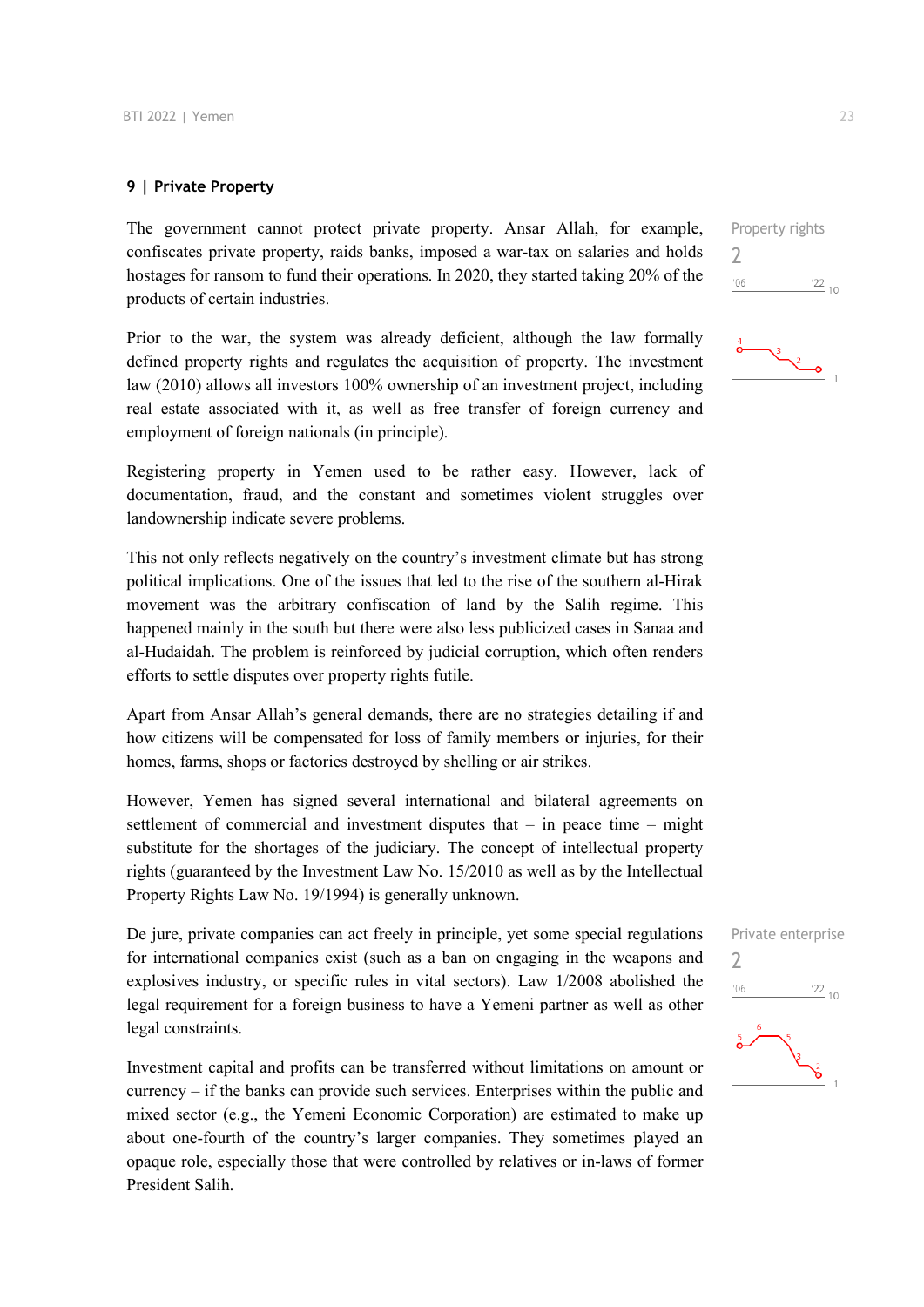However, even prior to the war, economic, political and social barriers to business development were massive. Key issues included deficiencies in infrastructure, corruption and a shortage of qualified workers.

International contracts in the hydrocarbon sector are managed by the Yemen General Corporation for Oil & Minerals, which reports to the Ministry of Oil and Mineral Resources. However, in 2015, production stopped due to the security situation. Austrian OMV was the first international oil company to restart export in 2018. Medco Energi (Indonesia) followed in 2019, according to the U.S. Energy Information Administration. Gas liquidation run by TOTAL in Belhaf (Shabwah) has been suspended since 2015.

According to a World Bank report (2019), 20% of the private sector companies closed, more than half shrunk, while the remaining 20% relocated between 2015 and 2018. Accordingly, doing business in Yemen is very difficult and the World Bank's Doing Business Index 2020 ranked Yemen 187th out of 190 countries.

#### **10 | Welfare Regime**

Support for the elderly, the ill, the unemployed and the internally displaced is generally provided by family, tribe and village structures or private welfare organizations – if and where they exist. The severe hardship the population is enduring since 2015 reflects on people's ability to provide for themselves, let alone for others. Of the estimated 750,000 displaced Yemenis who fled to Marib, the majority has no access to basic facilities.

Remittances, another lifeline for many families, have been on the decline since summer 2020, according to OXFAM. Fees for transferring remittances to Yemen have risen, sometimes up to 50% of the transfer amount, leading to a further decline in funds. Also, social structures have become weaker in certain areas due to a process of internal displacement and migration, or as in Aden, due to historical factors.

The Social Welfare Fund, mainly financed by international donors, already ran out of money by the end of 2014. In 2017, the General Authority for Insurance and Pensions (GAIP) was unable to pay pensions to about one-third of the recipients of its benefits.

In 2016, 1.2 million Yemenis employed in the public sector did not receive their salaries, which meant at least six million people (who were dependent on these salaries) were left without any compensation. Since then, regular payment has not resumed. In early 2018, the Hadi government announced that it would withhold payments for public sector employees in areas under the control of Ansar Allah (about 70% of the population), except for those working in health care and education.

Social safety nets 1 $^{\prime}06$  $\frac{22}{10}$ 

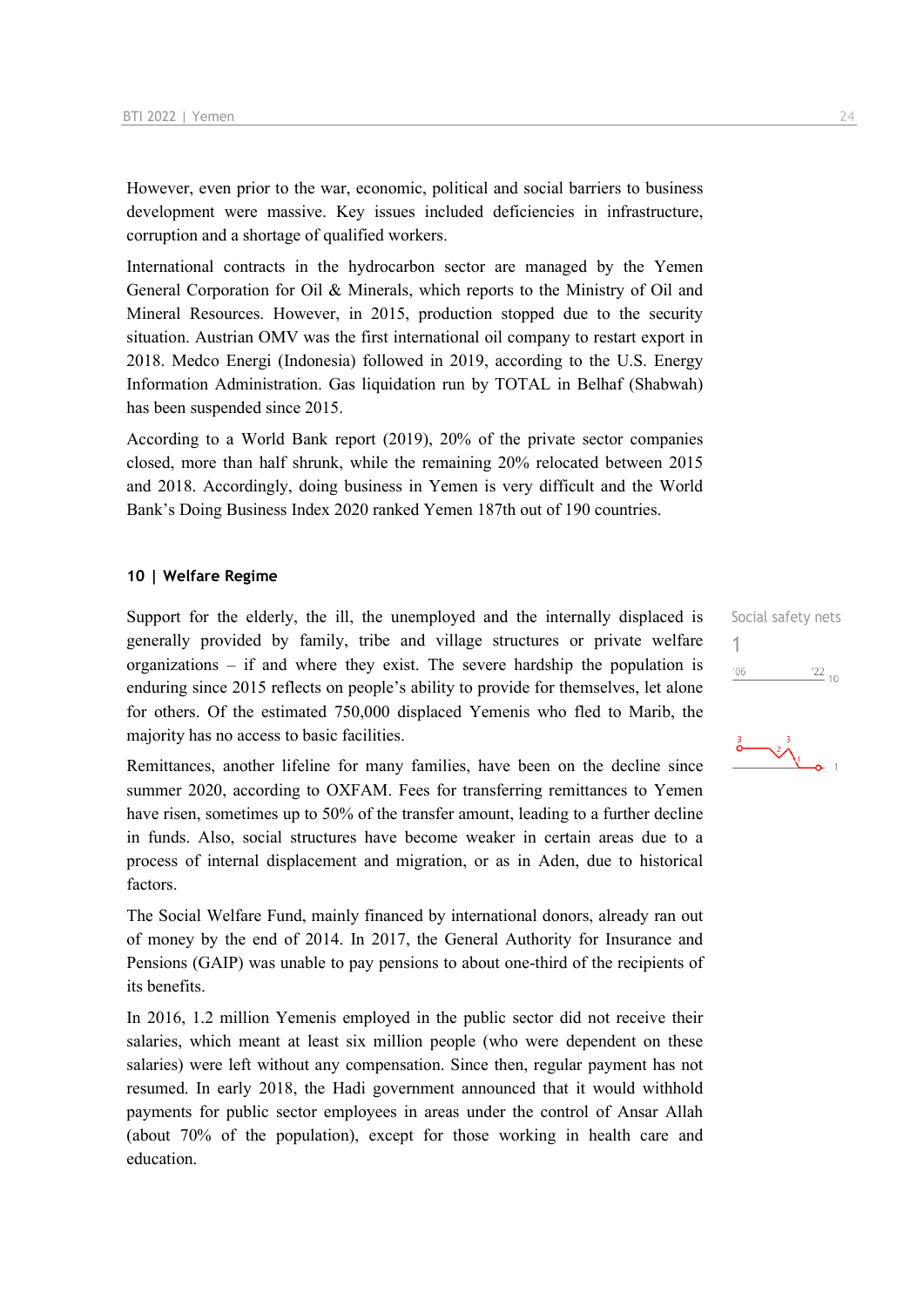One of the few public institutions, which has continued to provide at least a minimum level of welfare throughout the war, has been the largely donor-funded Social Development Fund (SDF), established in 1997.

The 2019 Yemen Humanitarian Response Plan was extended to include 2020. It is severely underfunded because Ansar Allah and others interfered in aid delivery, which made some donors cut their contributions. Nevertheless, international donor organizations played a major role in avoiding the worst consequences of the war for the civilian population. Moreover, local private sector companies often provide food, among other things, for free or even run their own charities.

Already before the war there were few institutions to compensate for gross social differences based on poverty, gender and social status. The Muhammashin as a disenfranchised group are still mostly employed in doing menial tasks, with very limited access to basic public services. According to the criminal law, homosexuals face flogging or the death penalty under specific circumstances, though no such cases have been reported. Ansar Allah persecutes Jewish Yemenis and members of the Baha'i Faith.

The current conflicts, internal displacement and rampant poverty have further reduced access to education for all. Girls' school enrollment, traditionally low, was increasing until 2015. Many parents are worried about the security situation or cannot afford school supplies for all their children. While boys, seen as less vulnerable and as "future breadwinners," are more likely to be sent to school and attend more years of schooling, their enrollment rates are also insufficient (mean years of schooling for boys 5.1 and 2.9 years for girls, according to the Human Development Report (HDR) 2020).

Apart from young people – half of Yemen's population aged between 15 and 24 are not in education, employment or training – the group most in need of improved access to opportunities are women. The ratio of female-to-male enrollment in primary schools is 0.9, in secondary schools 0.7, and 0.4 on tertiary level (WDI 2020). According to HDR 2020, 19.9% of Yemeni women older than 25 years have had at least some secondary education (compared to about 36.9 % of Yemeni men). Still, the female labor force declined from 11.7% in 2010 to 7.5% in 2020 (WDI 2020). Consequently, the estimated GNI per woman was \$186, while it was \$2,980 per man (GDI 2020).

Women are under-represented in the private and public sectors, especially in high government offices. The situation seemed to improve when a women quota was applied to the National Dialog Conference, four women were among the 17 members of the Constitutional Drafting Committee and – in principle – a women quota was anchored in the draft constitution of 2015. However, of the delegates that participated in the 2015 to 2016 peace negotiations only about 10% were female. In late 2018, when consultations were held in Stockholm, the U.N. special envoy

Equal opportunity

 $\frac{2}{6}$   $\frac{2}{6}$  1

 $\frac{22}{10}$ 

1 $06'$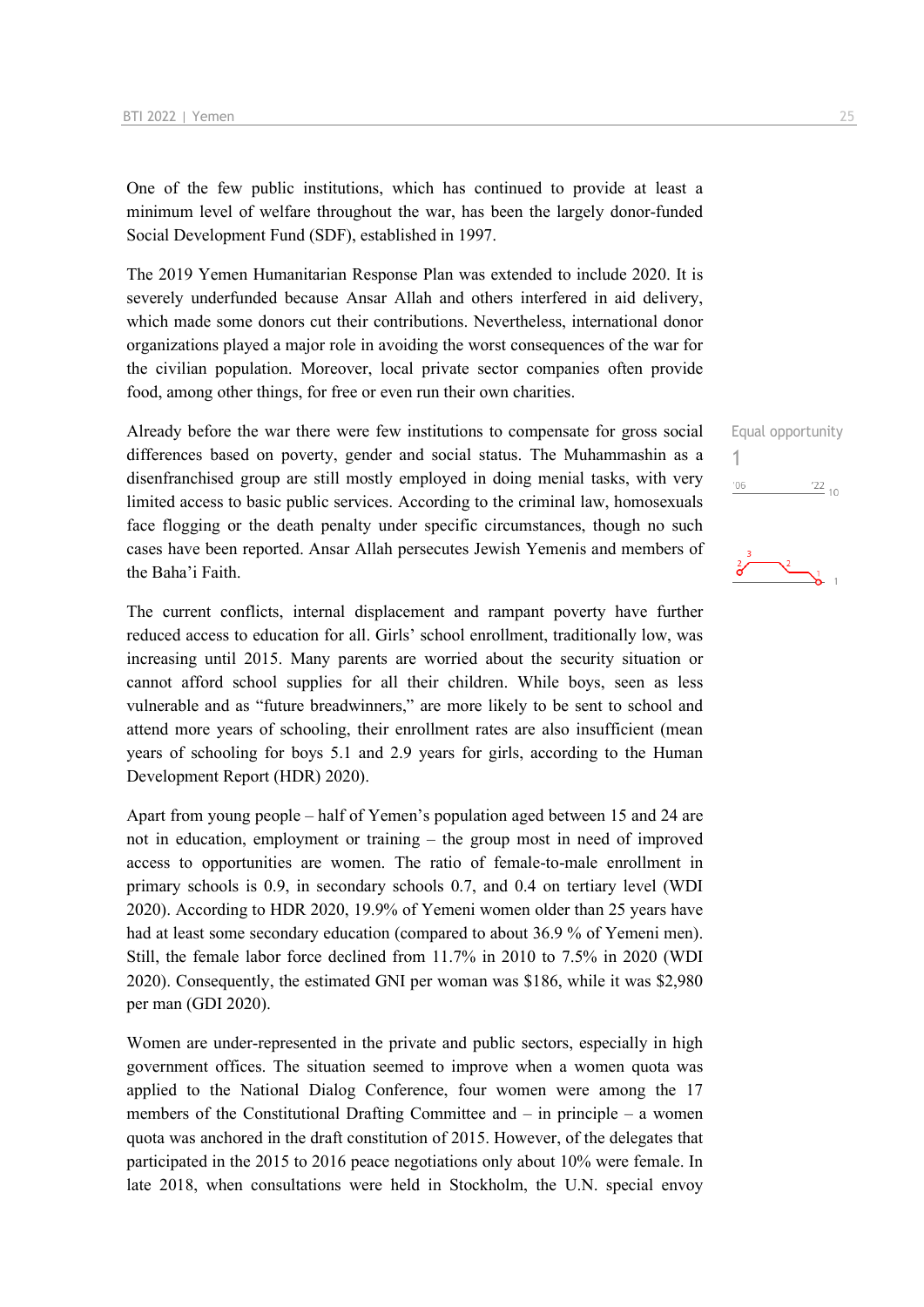employed an eight-member Yemeni Women's Technical Advisory Group. However, with one woman among the representatives of the conflict parties, the delegations were almost exclusively male. The cabinet as of December 2020 is entirely male.

Overall, patriarchal structures and informal decision-making in combination with gender segregation often lead to the exclusion of women from decision-making on all levels, as well as from the labor market. This is unlikely to be changed by Articles 76 and 128 of the 2015 draft constitution.

The implementation of Decree 75/2019, detailing a National Action Plan to implement UNSC Resolution 1325 on Women, Peace and Security, will need political and material support from the donor community.

#### **11 | Economic Performance**

Economic performance is extremely weak. Recent data are often based on estimates and numbers vary widely. However, experts agree that the GDP has been shrinking each year since at least 2015. The cumulative contraction in real GDP between 2014 and 2019 was estimated at 45% (YSEU 51) while GDP per capita in PPP declined from \$3,434 in 2014 to \$1,931 in 2020 (IMF).

The cumulative inflation rate reached almost 150% from 2014 to 2020 (YSEU 51), while public debt as percentage of GDP has almost doubled since the start of the war (2014: 48.7%, 2019: 76.5%).

Since 2015, exporting oil and gas has become almost impossible due to the security situation. Yemen's harbors are blocked or damaged by the SLC. Gas liquidation remains more or less suspended, but oil exports have resumed at a low level. Production rose from 12.7 million barrels in 2018 to 17.5 million barrels in 2019. With OMV and Calvalley stepping up their engagement in 2020, Yemen is expected to further increase production. However, given the high production costs compared to low global oil prices, a rise in production will not necessary be reflected in the state's budget (if one is ever prepared).

All in all, import and export of goods and services are on the rise, according to the World Bank. For example, the import of basic food more than doubled between 2016 and 2019, although CBY reserves are depleting. Saudi Arabia deposited more than \$2 billion in 2018 but the CBY in Aden may have "lost" a large amount on opaque foreign exchange transactions (U.N. Panel of Experts 2021). By December 2019, CBY reserves were down to \$1.4 billion – or 1.6 months of imports.



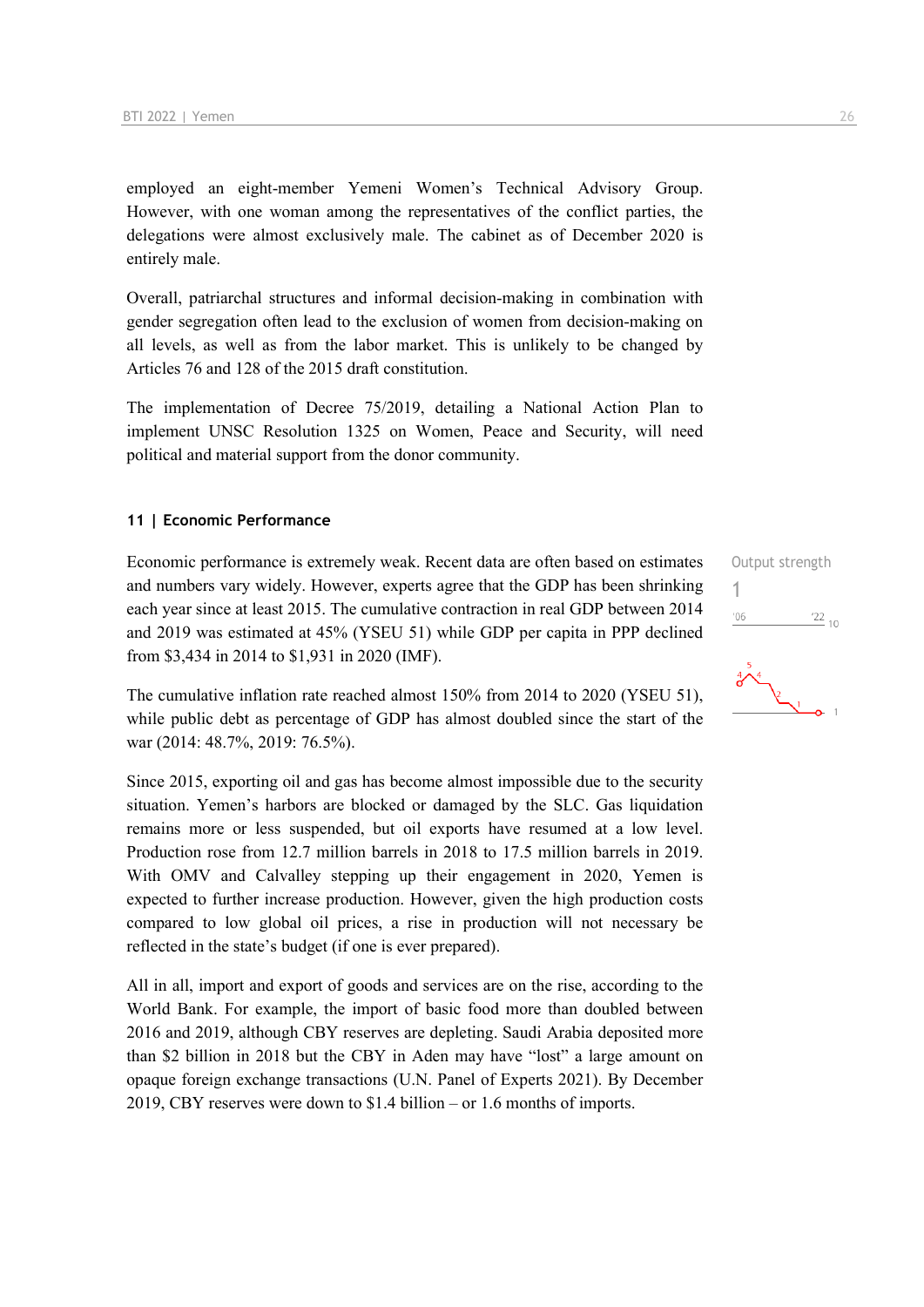#### **12 | Sustainability**

Yemen issued its first environmental protection law in 1995, signed the U.N. Framework Convention on Climate Change in 1996 and ratified the Kyoto protocol in 2004. The National Adaptation Program of Action (NAPA) was issued in 2009. Several government institutions are concerned with environmental issues (one of Yemen's four sites registered on UNESCO's World Heritage list is Soqotra Archipelago, currently under STC control). In late 2012, the government renewed its efforts to at least provide the framework for environmental protections. Laws 21 and 22 ratified the International Convention on Oil Pollution Preparedness, Response and Cooperation (OPRC) and the OPRC-Hazardous and Noxious Substances (HNS) Protocol. Yemen has an environmental protection strategy as well as an Environmental Protection Agency.

On the ground, environmental concerns may have played a role at the local level, but not the national. Awareness of the fundamental problem of water scarcity has been pushed aside by the need to ensure the provision of clean drinking water to as many people as possible. At times, diesel and spare parts for water pumps were in short supply, while the SLC targeted a desalination plant and other relevant infrastructure. Nevertheless, qat (a leaf with stimulant effects) is still produced and distributed, while only half of Yemen's population has access to clean drinking water.

As public power grids are unreliable and diesel for generators is scarce, the use of solar power is on the rise. Unfortunately, this positive development is outweighed by a general lack of concern for environmental issues, though a few NGOs are trying to raise awareness.

Apart from environmental and health problems arising from locusts, floods, garbage and leaking sewage and oil pipelines, Yemen's most urgent environmental problem is a 45-year-old oil tanker, moored in the Red Sea, close to the port of Hudaidah. It has been used for storage and offloading for 30 years and contains more than one million barrels of oil. The Safer tanker is "at risk of leaking, exploding or catching fire," according to the U.N. Although a spill or a fire would have devastating ecological and economic effects for all states bordering the Red Sea, Ansar Allah blocked a U.N. expert team from inspecting the tanker throughout 2020. An agreement reached in late 2020 awaits implementation in early 2021. With no access to the oil fields in Marib, Shabwah or Hadhramaut, Ansar Allah might consider one million barrels of oil a major economic asset and political bargaining chip.

Environmental policy 2 $06'$  $\frac{22}{10}$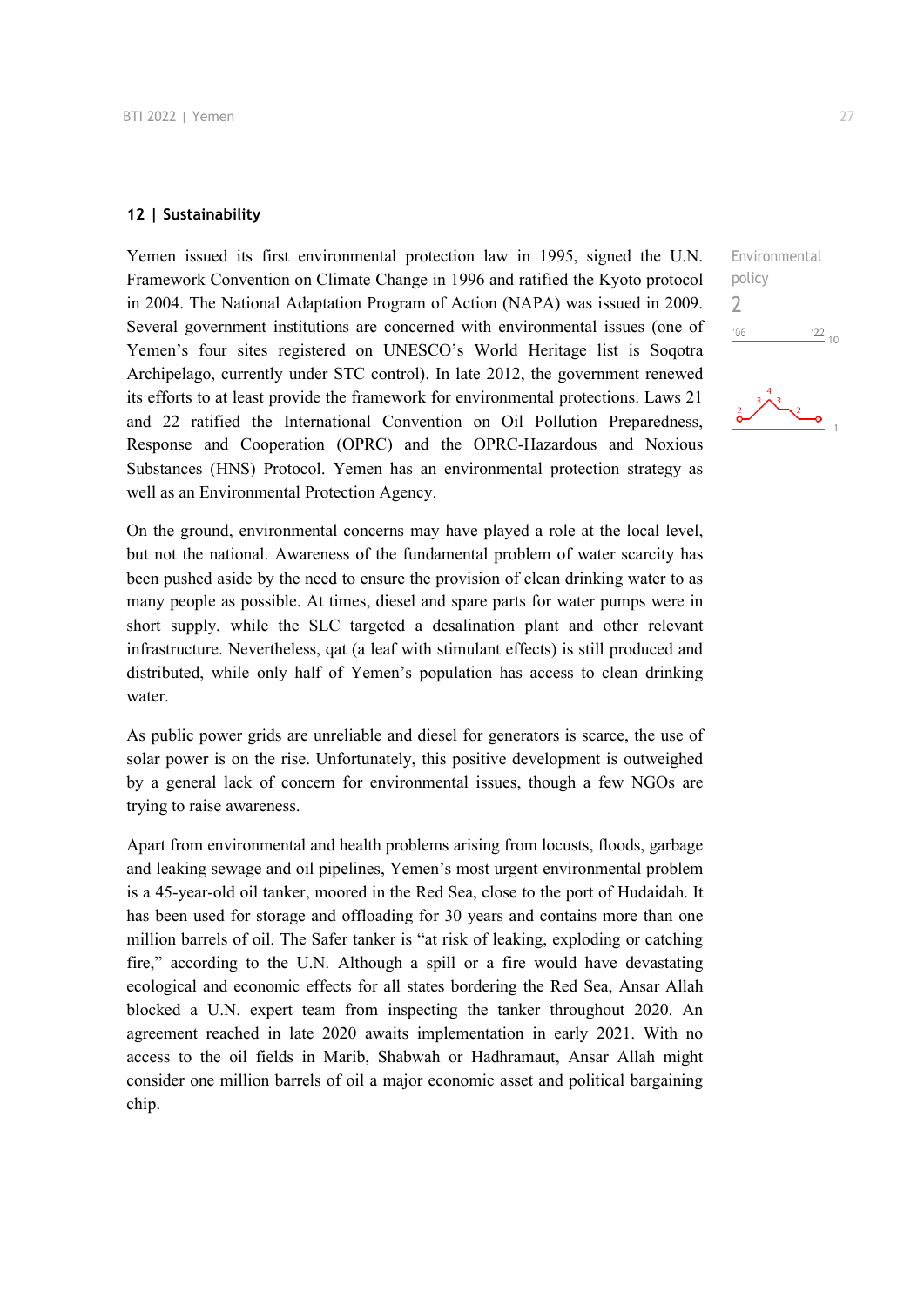In the face of Yemen's high population growth, educational institutions at all levels – despite substantial investment in the past – are hopelessly overburdened.

Only few Yemeni children are registered at birth (17%, UNICEF 2018). Therefore, enrollment data might not be reliable. Nevertheless, according to World Bank data, primary school enrollment rates are on the decline. They had reached 97.5% in 2013 but had fallen to 92.5% by 2016 (see also 10.2).

Enrollment rates for secondary (51% in 2016) and tertiary education (almost 10% in 2011) are low as well (latest data available).

According to UNICEF, the number of children who could not attend school had risen to two million by March 2018 because about 2,500 schools were damaged, occupied by internally displaced persons or combatants, or simply had no teachers due to unpaid salaries. By late 2020, more schools were closed, with dozens having been turned into COVID-19 centers.

According to HDR 2015, only 4.6% of GDP was spent on education, less than the previous year. It can be safely assumed that expenditures have further declined since (recent data is not available).

While there is statistically one teacher per 27 students (HDI 2020), salaries for teachers are low or not paid at all, many teachers need a second job to support their families. Surprisingly, unless closed to fight COVID-19, most schools and universities were still open.

Schools under the supervision of Ansar Allah have been used for recruitment and indoctrination while the SLC has repeatedly bombed education facilities. By late 2019, conflict parties had attacked 380 schools or their vicinities.

In 2020, the World Bank estimated that approximately \$500 million would be needed to recover and reconstruct the schools in the 16 cities it surveyed. According to the Ministry of Planning, one-third of Yemeni girls and one-quarter of Yemeni boys do not attend school regularly (YSEU 51/2020).

Prior to the war, the number of private education institutions grew. In 2014, there were 101 private universities and colleges, with 83,177 out of a total of 310,340 tertiary-level students enrolled in private institutions. Out of a total of 16,730 primary and secondary schools, 899 were private in 2016. Nevertheless, research and development facilities are still almost nonexistent and data on public research and technology expenditure is not available.

Education policy / R&D 2 $06'$  $\frac{22}{10}$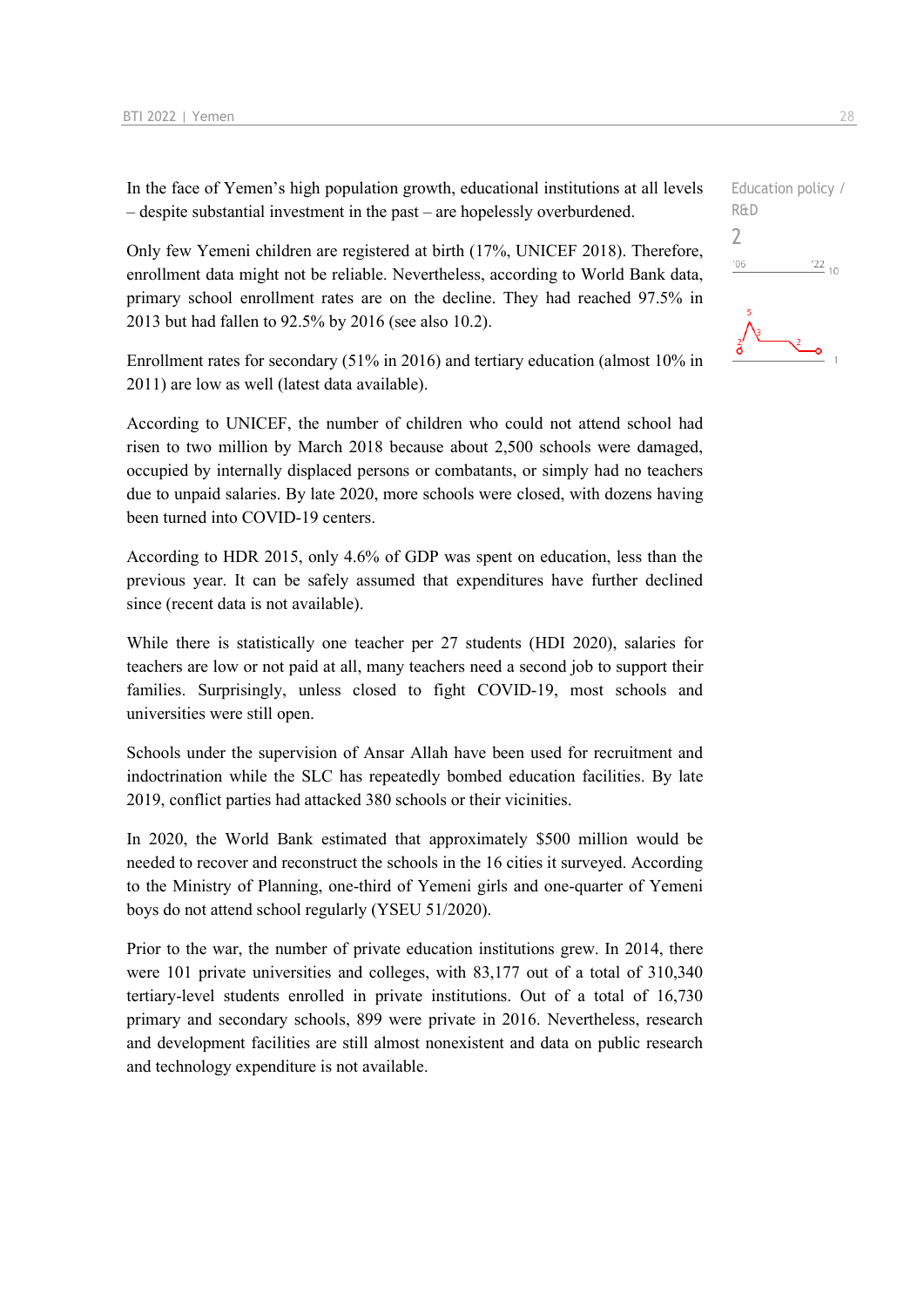## Governance

## I. Level of Difficulty

The violent conflicts that have plagued the country for years have exacerbated the high structural constraints on governance. Air raids and landmines further damage the country's rather poor infrastructure (airports, harbors, roads, hospitals, schools, factories). Yemen's internet almost exclusively depends on the FALCON submarine cable. When it broke down for more than a month in early 2020, this added another layer to the already existing constraints.

Suffering from a shortage of water and energy – and already the poorest Arab country before the war – Yemen's population has been pushed into extreme poverty. By early 2021, 24 million people were in need of some kind of humanitarian assistance, with 90% of the population having no access to electricity, up to four million people internally displaced and two million children out of school. Leadership struggles, large-scale corruption, the lack of strategy and a shortage of funds (including funds for salaries) have bled the public sector dry.

Moreover, about one million Yemenis have left the country in the course of the war. With many well-educated middle-class Yemenis among them, this results in a brain drain affecting state institutions, as well as the private sector and civil society. Meanwhile, the migration of Africans through Yemen to the rich Arab Gulf states continues unabated.

Given the high rate of malnutrition and the prevalence of infectious diseases like cholera (more than 200,000 cases in 2020), malaria, diphtheria, measles, dengue fever, and even a polio outbreak (in Saada in August 2020), authorities cannot do much to fight COVID-19. Moreover, the Assessment Capacities Project (ACAPS) found that the fragmentation of the country prevents coordinated action to fight against the disease. Nevertheless, some (donor-funded) COVID-19 centers were set up. The authorities temporarily closed borders between governorates, locked down neighborhoods with high infection rates, restricted social gatherings and temporarily closed courts and schools. Statistics show a low and unchanging number of approx. 2,100 cases COVID-19 cases (Johns Hopkins, December 2020/January 2021) and are extremely unlikely to reflect the real number of infections.

**Structural** constraints 10 $\frac{22}{2}$  10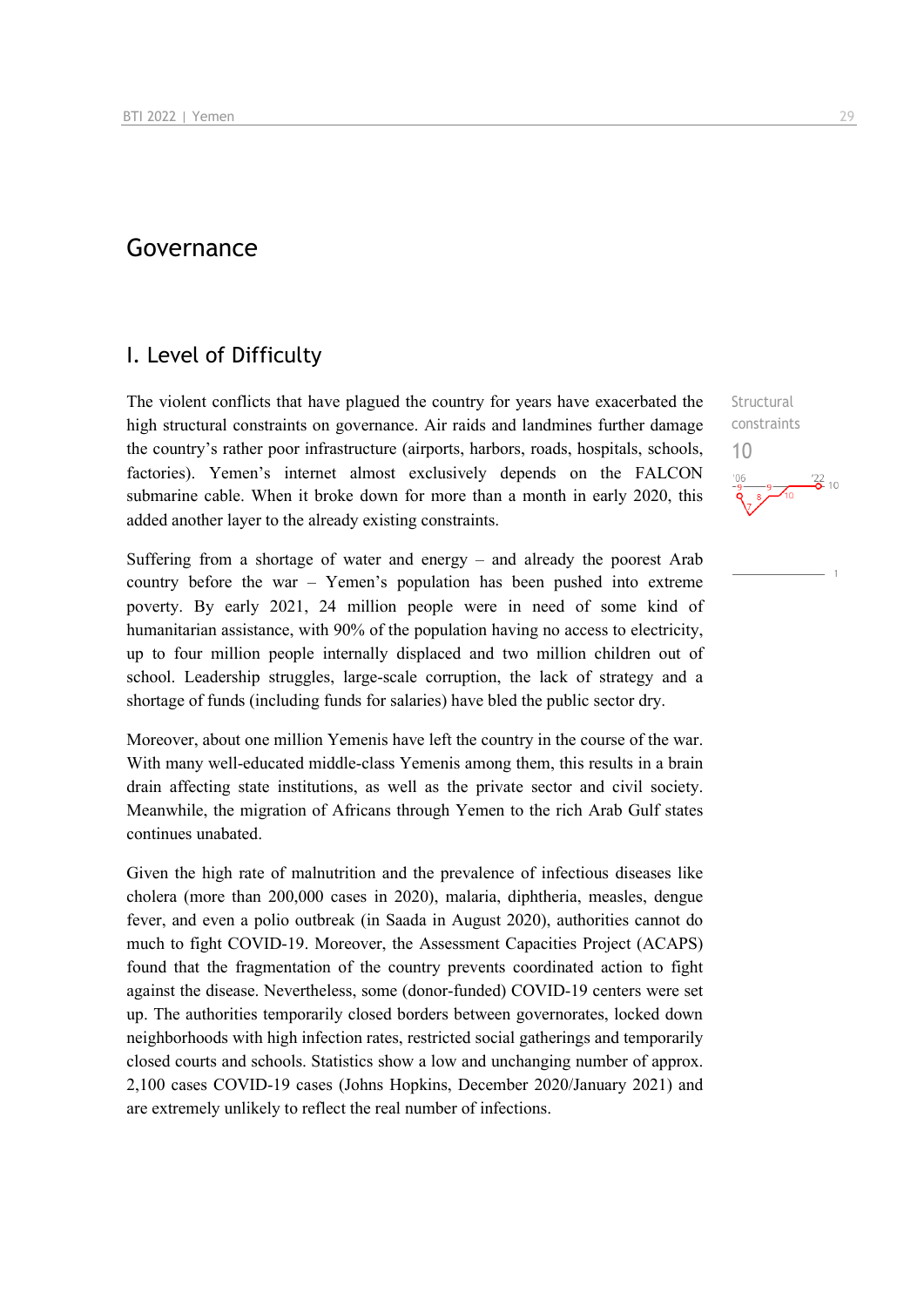The state has always been more or less absent in many areas of Yemen. Therefore, a large proportion of the population is quite capable of organizing their lives without a functioning government. Thus, Yemen has civil society traditions that go back to labor migrants' self-help organizations in the 1940s or a 1970s cooperative movement that was absorbed into the local administration and the GPC in the early 1980s. Still, tribal councils come together on occasion, usually at times of high political tension. Some even have the capacity to broker local ceasefires.

Most of the several thousand NGOs currently registered are charities with a limited geographical scope but prior to the war there were also several hundred, mainly urban, NGOs focusing on governance issues such as combating corruption and educating the public about human rights, women's rights and press freedom. Unlike other forms of civil engagement, NGOs are characterized by a strong representation of women among leaders and activists.

The Social Development Fund (SDF) and some donor organizations ran training programs for NGOs. But still many NGOs have very limited or no appeal to the general public, weak internal structures, depend on international donor organizations and generally lack a broad funding base. Some NGOs should be considered enterprises, are subject to manipulation by powerful individuals and political parties or were even founded to share human rights violations of their sponsors' political opponents to the international community. However, many civil society activists are highly committed, and several NGOs have been among the groups of protesters who finally ousted Ali Abdallah Salih in 2011.

The war has further exposed the weakness of civil society. Caught between a rock and a hard place, very few NGOs were in the position to maintain independence and stay operational without the presence of donors in the country.

Under the current circumstances, many NGOs have either become dormant or shifted their activities toward distributing humanitarian aid on behalf of the donor community. In other cases, activists have emigrated to escape persecution. Nevertheless, civil society has the potential to promote political and economic development and some NGOs still organize workshops, trainings, art exhibitions and public debates.

Though the civil war is based on social and political differences, it is framed as a religious or sectarian conflict by some conflict parties (in particular AQAP). In any case, untangling the different conflict lines seems almost impossible. Conflict intensity peaked in 2011 (with the ouster of Ali Abdallah Salih) and in 2014, when Ansar Allah started an offensive against those who they held responsible for spreading Saudi-sponsored Salafism, and the six wars in Sa'dah between 2004 and 2010. They directly attacked AQAP and its affiliates in several governorates and finally took control of the capital Sanaa in summer 2014. Ansar Allah looted or destroyed property belonging to its enemies and persecuted members of al-Islah.



Conflict intensity



 $\frac{22}{10}$ 

Civil society traditions

7

 $-06$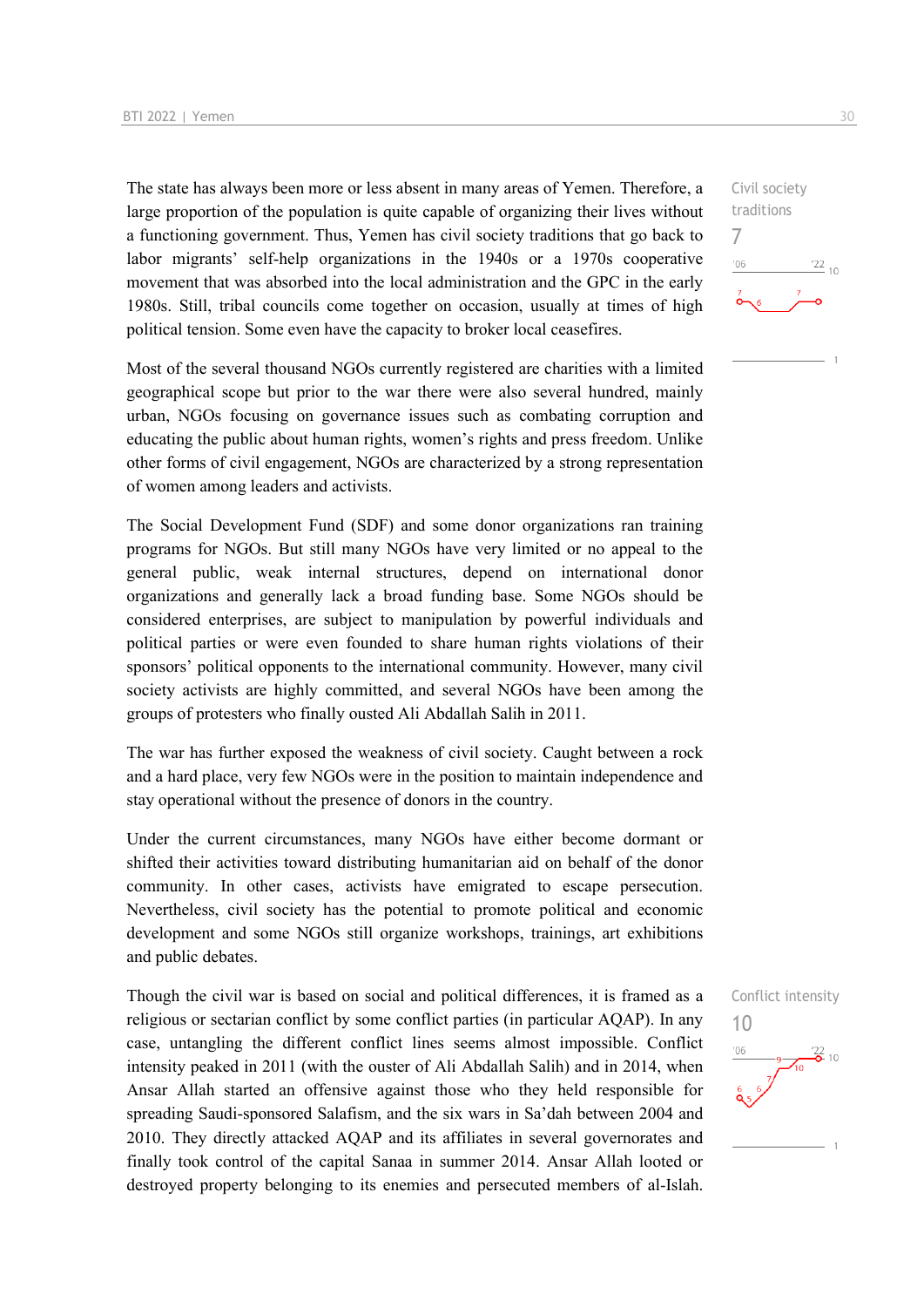Ansar Allah's temporary occupation of Aden in 2015 was followed by years of fighting between Ansar Allah militias and forces fighting in the name of the "legitimate government" (without necessarily supporting it), particularly in and around Taiz and al-Hudaidah.

There have been hundreds of assassinations and attempted assassinations of members of the security forces, high-ranking politicians, political activists, journalists and intellectuals. The Southern Movement has gained strength but is split between UAE-supported groups demanding independence and activists who refuse external intervention and/or would settle with a "southern state in Yemen." UAE-trained militias, fighting AQAP and Ansar Allah, function as the military arm of the Southern Transitional Council. Meanwhile, AQAP bombed civilian and military targets, even controlled villages and cities in the south, and has tried to create a base among some southern tribes. SLC air raids since March 2015 and fighting between the various military units and militias have killed tens of thousands and displaced millions. The U.N. estimated the number of (direct and indirect) victims of the war at 233,000 at the end of 2020.

However, developments at the local and regional levels may promise a decline in hostility, at least in some parts of the country.

## II. Governance Performance

#### **14 | Steering Capability**

Even though the country's technocrats have developed plans and strategies, at the top level there are no strategic priorities beyond raising funds for buying loyalty and financing military operations. The Recovery and Reconstruction Plan that President Hadi's government circulated among the donor community in summer 2016 was clearly beyond the capacities of domestic and international institutions. Government budgets have not been published since 2014. Only in January 2021 did the new government in Aden start to prepare a semi-annual plan and some strategies.

By contrast, the Ansar Allah-controlled government in Sanaa presented its own first plan in 2017, followed by its National Vision for the Modern Yemeni State 2019 – 30 and the Economic Revival and Recovery Strategy 2019 – 20.

Taken together, these plans might serve as a starting point for reconstruction, as they include vital input from Yemeni technocrats of different political affiliations.

To set priorities will remain the major challenge, however. COVID-19 clearly has not been a priority so far. While the Riyadh Agreement sets a clear focus on the distribution of offices and the security sector, it does not mention COVID-19 at all.

#### Question Score



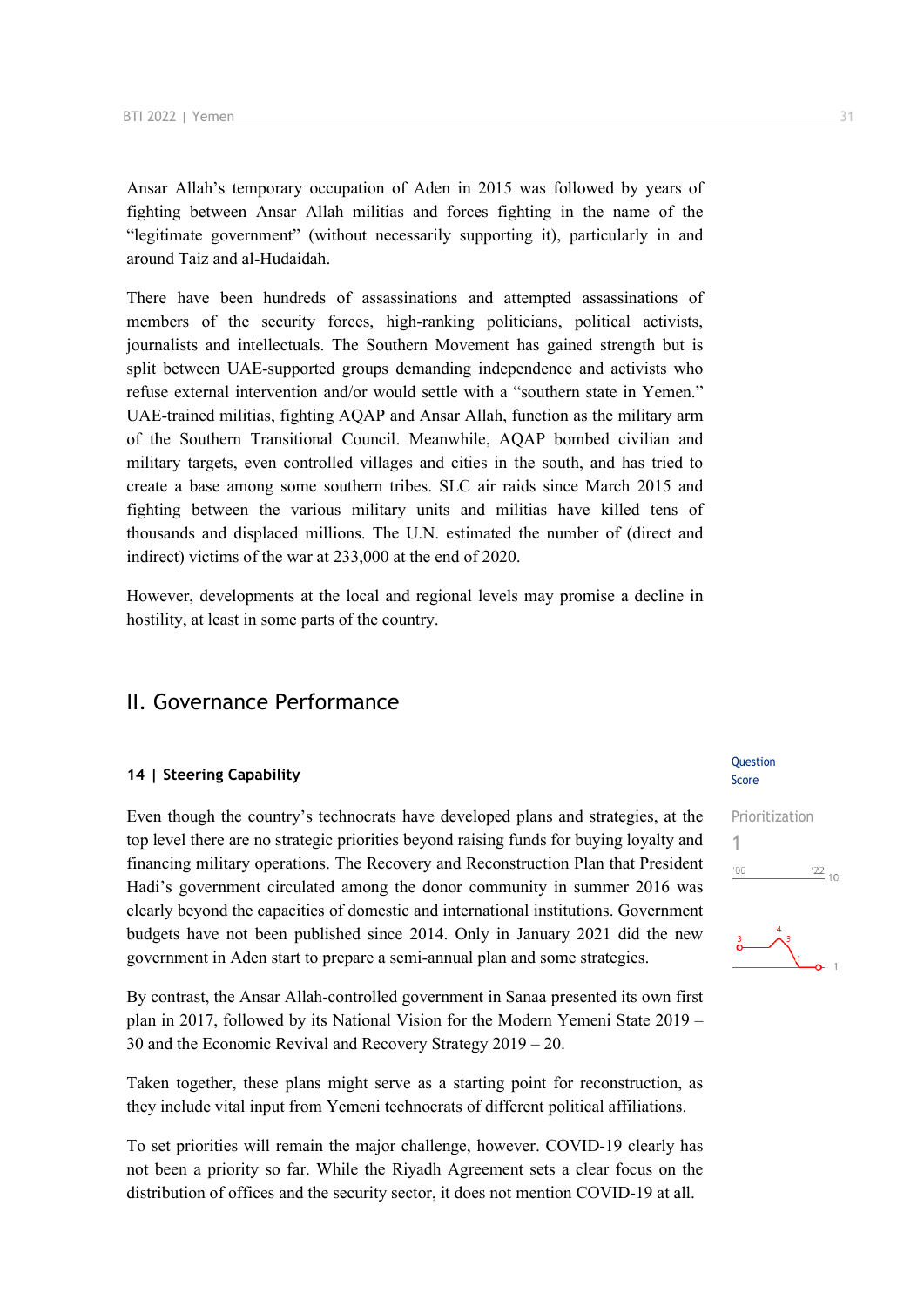The government is not able to implement its policies on the national level to a measurable degree. Indeed, it is debatable if there are any policies other than those related to military victory or simply hanging on to regional allies and their financial resources. The parties to the conflict have been unable and/or unwilling to sacrifice their political ambitions for the sake of the Yemeni population. The only (small) light at the end of the tunnel is the agreement reached by President Hadi and the STC in Riyadh in late 2020, as the newly formed joined cabinet might have the actual capacity to implement policies, at least in some areas. However, most of the agreement's elements (forming a 50:50 government, redeployment of regular forces and militias, reorganization of the security apparatus, enhancing transparency, strengthening public institutions including the central bank) are linked to security issues and still await implementation as of early 2021.

With most technical staff still in Sanaa, implementation would remain challenging in any case.

Given its dependence on Saudi Arabia (and other Gulf states to a lesser degree), the internationally recognized government has very limited freedom to act. Hence, in general, the possibility of policy learning is extremely limited. Over the last six years, President Hadi has failed to understand that he will not regain Sanaa by simply insisting on the GCC initiative, the National Dialog Conference outcomes or UNSC Resolution 2216, especially when the SLC keeps bombing northern Yemen, where the majority of the population lives. Whether the new cabinet of December 2020 will follow a different course is yet to be seen. Examining the patterns according to which Hadi appoints high-ranking politicians shows no indication of policy learning.

In contrast, Ansar Allah has learned a lot. Having emerged from a protest movement in one of the remotest parts of the poorest country in the Arab world, Ansar Allah has developed into a militia that controls major parts of state institutions and is yet to be defeated by a coalition of the richest Arab states armed with the most advanced weapons. This, however, does not correspond to "striving for democracy and a market economy."





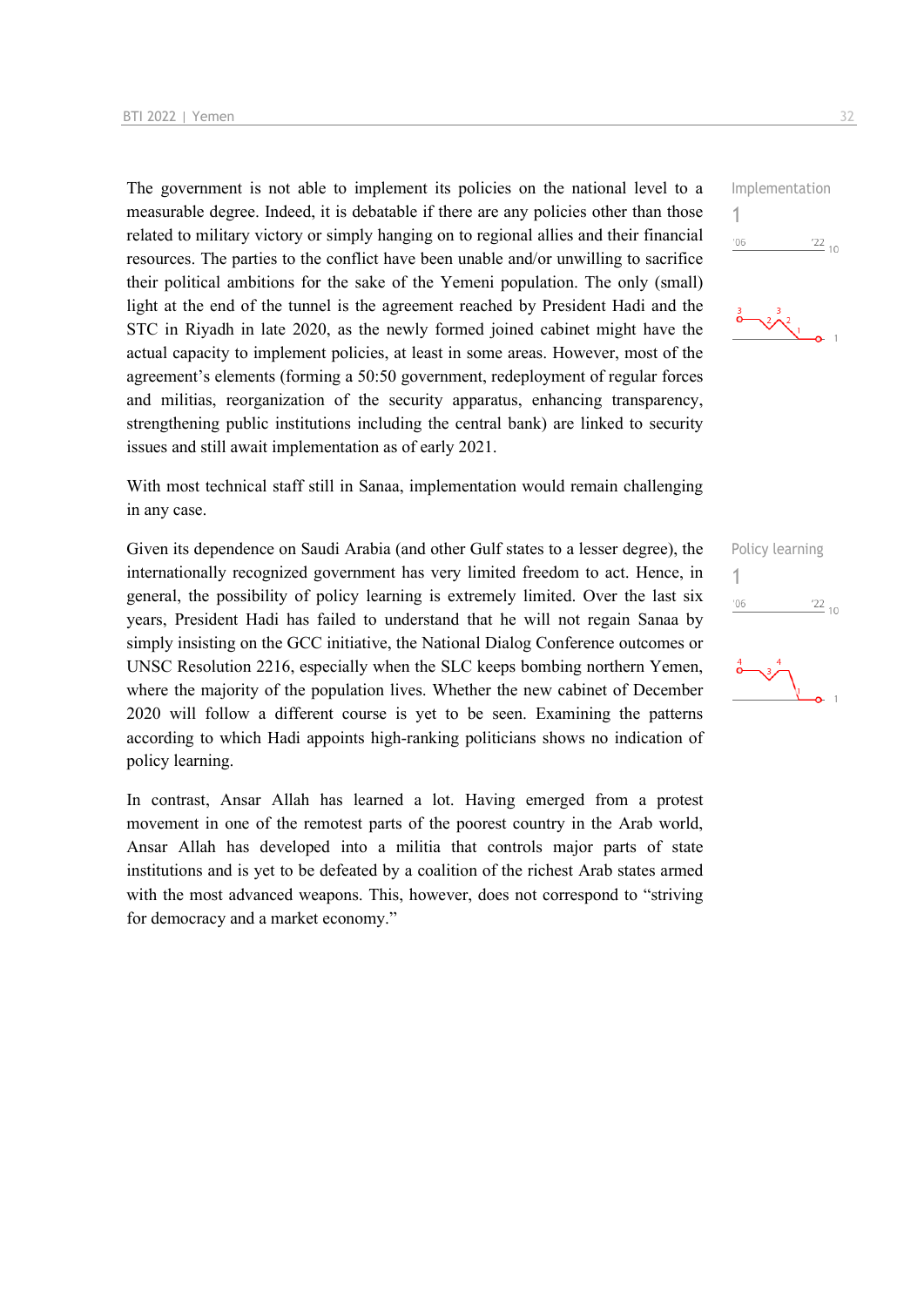#### **15 | Resource Efficiency**

There is no efficient use of budget resources. Recruitment of government administrative personnel is often based on political considerations and nepotism. Budget resources cannot be audited as no official national budget exists. With the Riyadh Agreement (2019/2020), the signatories are expected to adhere to "spending based on the approved budget, in accordance with Yemeni law and presenting a regular report that is transparent regarding government revenues and spending to the parliament for evaluation and audit."

Already prior to the war, 30% of the budget was spent on public sector salaries. By 2016, public debt services, salaries and wages used up the remaining reserves, and there was nothing left for much-needed capital investment.

While Yemen's GDP is shrinking, the parties to the conflict have added more civilian personnel, militias and regular forces to the public payroll (though not necessarily paying their salaries). In spring 2020, Ansar Allah began to systematically divert the religious Zakat tax, thus further crippling the budgets of local councils.

Seen from a macroeconomic perspective, the only positive development has been the de facto abolishment of fuel subsidies that consumed about 30% of the national budget. In 2014, Ansar Allah used the cutting of subsidies to mobilize protests, only to find out that the subsidies could no longer be funded.

Public administration, traditionally not very efficient, was further hampered by air raids and fighting in many areas, as well as by unpaid salaries, lack of electricity and fuel. Some essential institutions like the central bank were damaged by shortsighted political decision-making. Telecommunications are on the verge of breaking down, due to having become a bone of contention. It is therefore remarkable that ministries and local councils have shown resilience and are still functioning to some extent.

The international community (via U.N. organizations, and bi- and multilateral agreements) has taken over some essential governmental service functions, such as ensuring the provision of clean water, food, medicine and shelter. International organizations sometimes even compensate for the irregular payment of public sector salaries. However, the Yemen Humanitarian Response Plans have been increasingly underfunded. By 2020, of the required \$3.4 billion, only \$1.8 billion were provided.

Efficient use of assets 1 $06'$  $\frac{22}{10}$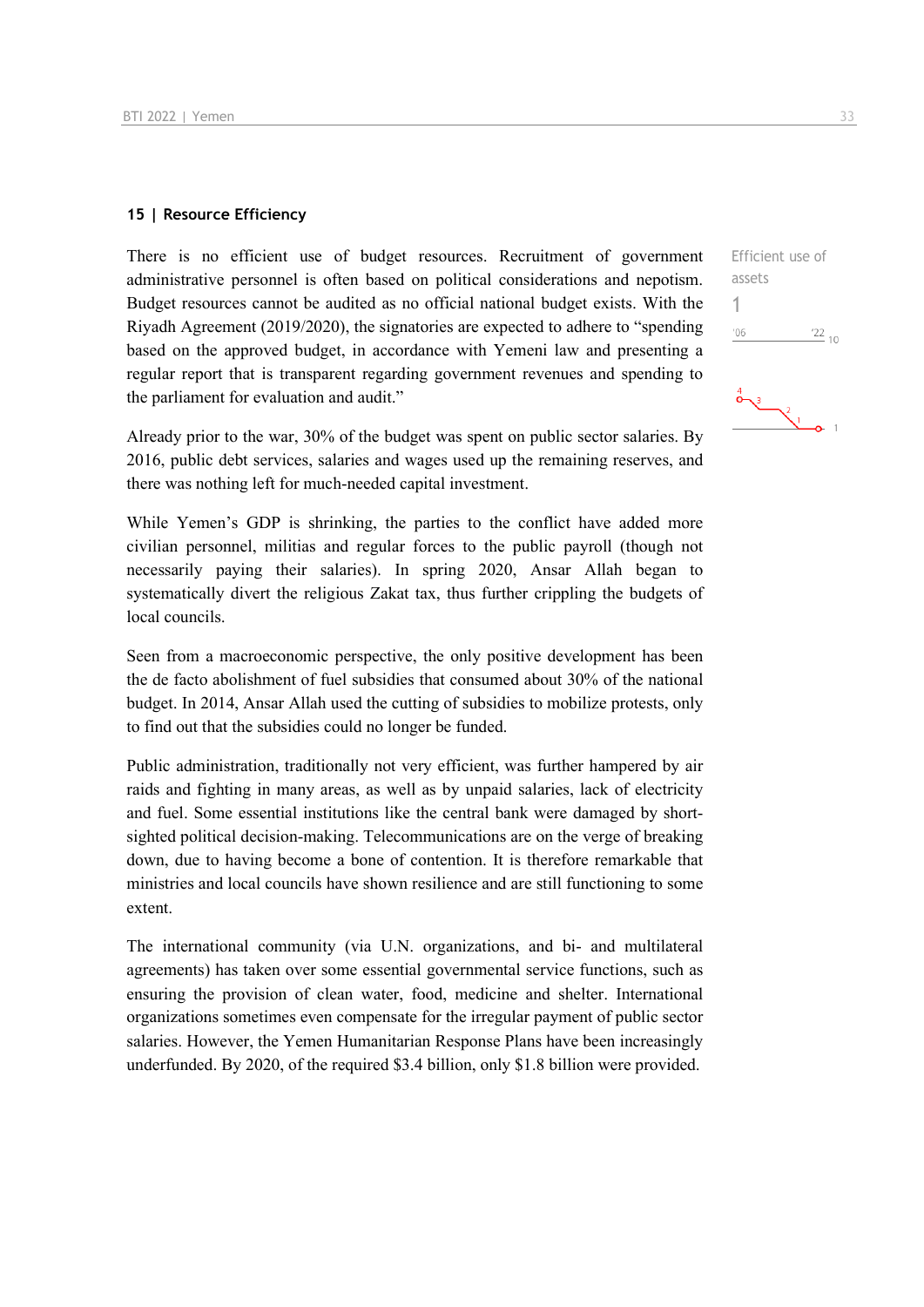The two or more parallel governments follow no nationwide policy coordination, and even within their apparatuses horizontal and vertical cooperation is lacking. Clearly defined mandates between the different state institutions (ministries and others) are often lacking, and different political interest groups as well as external actors intermingle in national policymaking.

However, there are unconfirmed reports that there has been some coordination among the different parties to the conflict to fight COVID-19.

Moreover, after two years of negotiations, the Riyadh Agreement (already signed in November 2019) is finally being implemented. A new cabinet took office in December 2020. The 24 offices were distributed among 12 ministers from the north and 12 from the south of Yemen, including five members of the STC. Though other political forces obviously perceive the agreement between the two major political camps in southern Yemen as a threat (when the ministers arrived in the "temporary capital" of Aden, the airport was attacked), the capacity of the internationally recognized government to fulfill its role has increased, at least theoretically.

After making substantial progress prior to 2012, the anti-corruption regime has almost ceased to exist. The National Anti-Corruption Strategy (NACS) expired in 2014 without renewal or revision. One of the main players, the Supreme National Authority for Combating Corruption (SNACC), was already handicapped by President Hadi's (illegal) decisions concerning the board in 2013. Nevertheless, at least until March 2015 the revision of Yemen's anti-corruption legislation was underway.

The Ansar Allah-controlled government is aware of corruption as a problem and made "Improving the degree of integrity, transparency and combating corruption" a strategic goal in its National Vision in 2019. Hence, the SNACC (under the Ansar Allah-controlled government in Sanaa) processes the financial disclosure files of high-ranking public office holders and started the process of developing a new anticorruption strategy  $(2021 – 2025)$ .

Other relevant public institutions, like the Central Authority for Control and Auditing (COCA) and the High Authority for Tender Control (HATC), managed to continue working at a reduced capacity in spite of war damage, lack of electricity and "supervision" by representatives of Ansar Allah.

No matter how good the initial intentions, under the current circumstances, the above organizations are likely be used to cover up illicit property confiscations and as political weapons. The last COCA president, appointed by Hadi in 2012, fled to Aden in early 2018, reportedly taking several sensitive files with him. According to the Riyadh Agreement, the COCA (unlike the SNACC) is supposed to be strengthened.

Policy coordination 1  $'06$  $\frac{22}{10}$ 



Anti-corruption policy 2 $106$  $\frac{22}{10}$ 

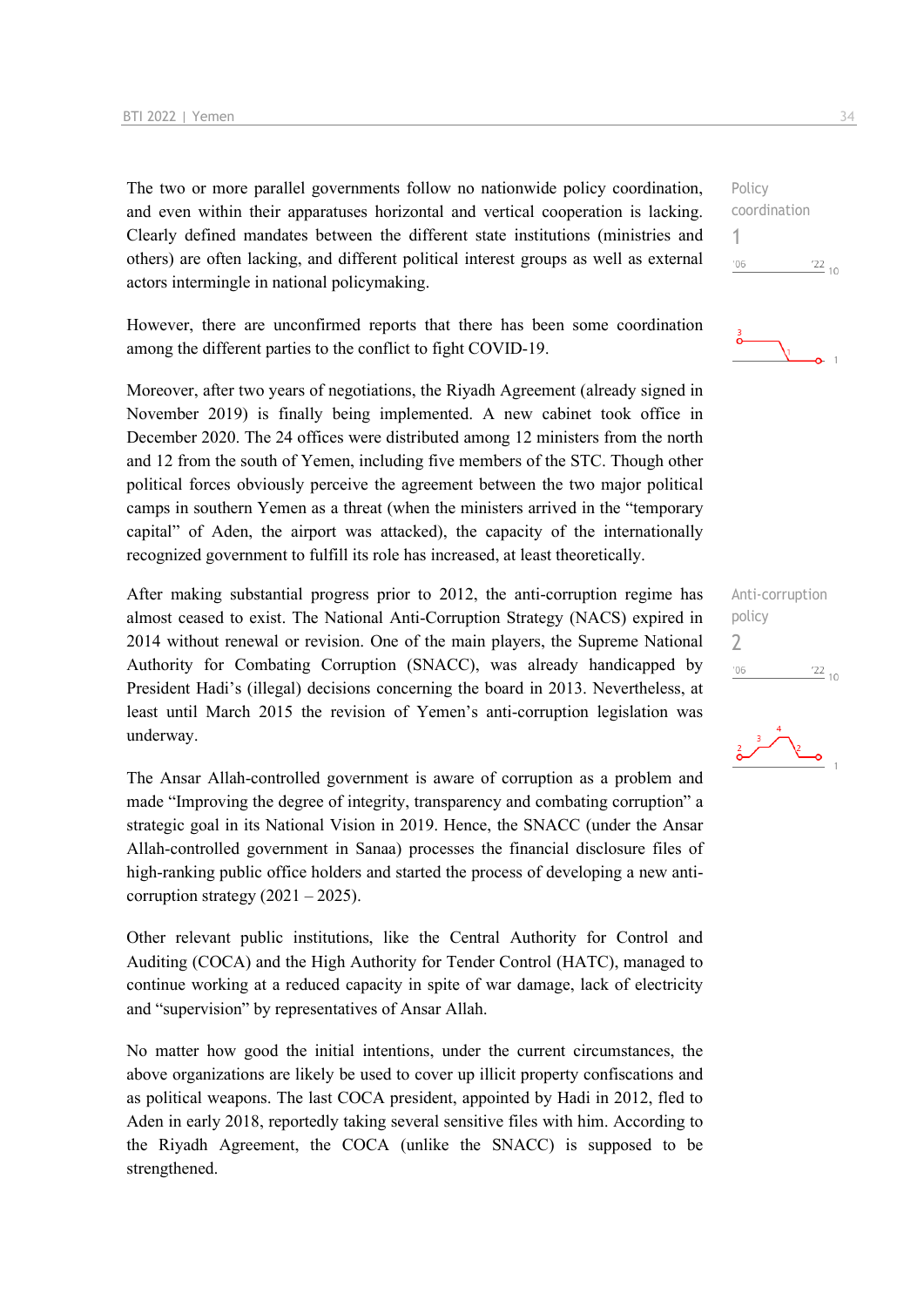However, Ansar Allah started the introduction of e-payment for government transactions and to "modernize the central bank's digital infrastructure," according to the World Bank. This move might at least reduce the privatization of public offices in Ansar Allah-controlled regions and could indicate contradictory objectives and strategies within Ansar Allah's leadership. In other parts of the country, not even symbolic measures to fight corruption have been taken. The declarations in the Riyadh Agreement that relate to transparency and accountability await implementation.

Civil society organizations have very limited space for action. Several have been raided by militias, especially in Ansar Allah-controlled areas. Hence, on the ground, there is no auditing of public spending. The U.N. Panel of Experts concluded in 2021 that "those in the top political leadership compete to enrich themselves from limited state and public resources," while the World Bank's "control of corruption" indicator scored Yemen 1.9 (out of 100) in 2019.

Interestingly, there has been no public discussion about recovering the assets (estimated to be \$30 – 60 billion) that former President Salih diverted (Yemen signed and ratified the U.N. Convention against Corruption, UNCAC).

#### **16 | Consensus-Building**

Prior to 2015, there was some consensus on the formal level – between government parties and NGOs – as to the value of a market economy and democracy. The final documents of the National Dialog Conference (NDC), especially of the working groups on state-building, good governance, independent institutions, rights and freedoms as well as transitional justice and sustainable development clearly reflect the ambitions of the 565 delegates.

President Hadi keeps referring to the NDC recommendations as one of the three core documents (the others being UNSC Resolution 2216 and the GCC initiative and its implementation mechanism). The Ansar Allah-controlled government only pays lip service to NDC outcomes in documents like the "National Vision for the Modern Yemen."

According to the draft constitution, "the national economy is a free social economy." Other available documents suggest that the Hadi government aims to diversify the economy, strengthen the role of the private sector and improve the business environment, while, at the same time, ensuring justice, employment, sustainability and social welfare. The programmatic documents of the government in Sanaa address similar issues but are more focused on creating revenues and reducing dependence on external funds and imports. The two regions are developing different characteristics. While Ansar Allah finance their version of governance mainly through taxes and fees, President Hadi and his government remain dependent on oil and political rents.

Consensus on goals  $\overline{\phantom{a}}$  $\frac{22}{10}$  $'06$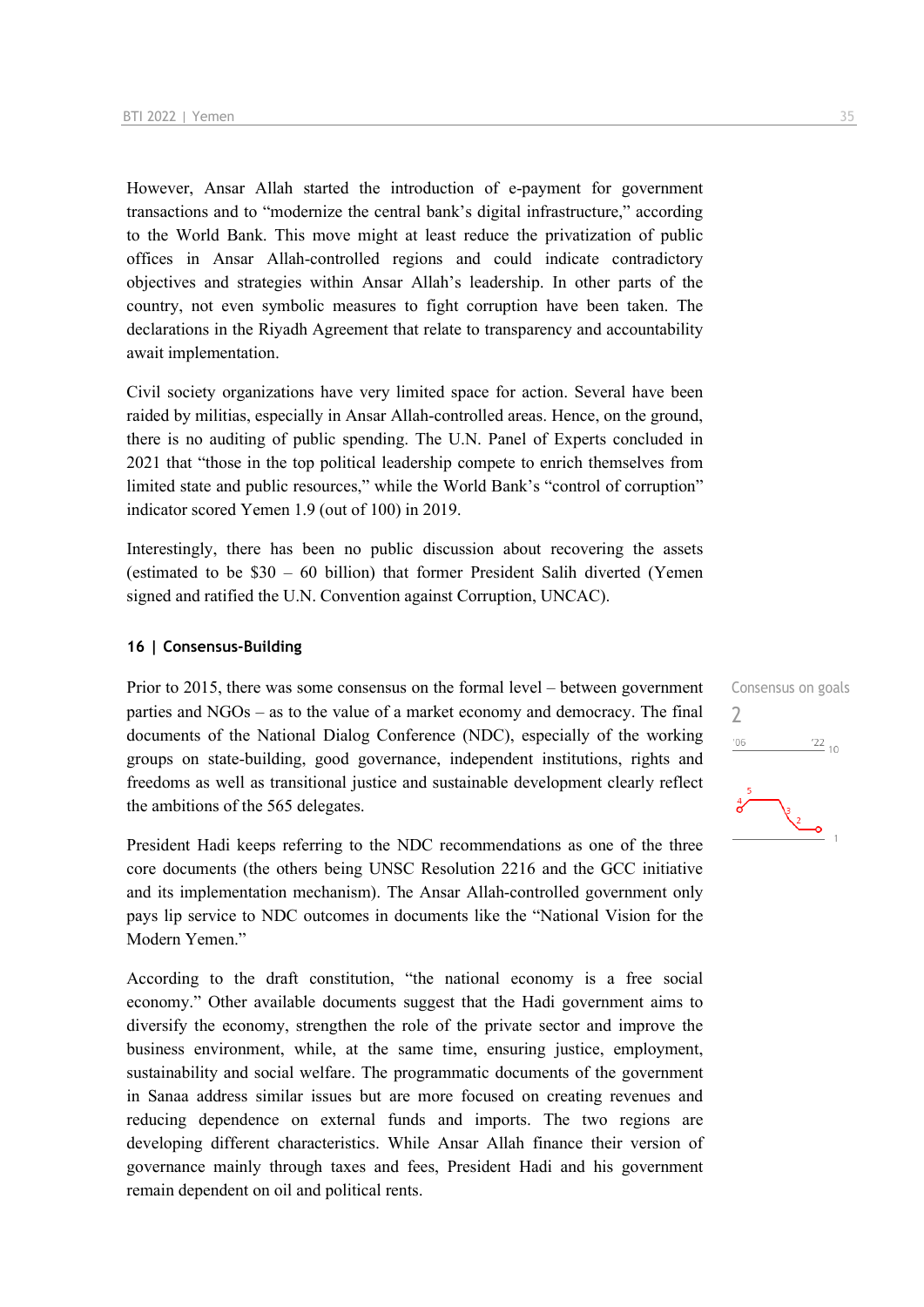However, the U.N. Panel of Experts regularly reports cases of "illicit enrichment" on both sides, the Aden-based government of Yemen and the Sanaa-based Ansar Allah, through the diversion of frozen assets and public funds, as well as moneylaundering and corrupt practices.

Reformers – whether in the Ansar Allah-controlled institutions or in Hadi's cabinet – have no control over anti-democratic actors. Unless supported by the international community, reformers, including ministers and parliamentarians, have no clout compared to actors with veto powers who are backed by influential military or tribal figures and leaders with assets abroad and good relations to regional powers, most obviously Saudi Arabia, the UAE and Iran. The biggest challenge Yemeni democrats have to cope with is political interventions by powerful undemocratic neighbor states competing for regional hegemony.

Political parties can no longer bridge regional cleavages, civil society has very limited scope for action, and political leaders contribute to deepening regional and political cleavages.

President Hadi missed the opportunity to implement substantial points from the lists of measures to appease the south that were prepared in the wake of and during the National Dialog Conference. Consequently, members of the Hirak calling for southern independence boycotted the NDC in  $2013 - 2014$ . The decision, officially made by a committee, to divide the country into six federal states alienated Ansar Allah along with major parts of the southern movement.

When Ansar Allah attacked the Salafi center in Dammaj (Sa'dah) in 2013, dislodging hundreds of students in the process, the government did not intervene. Some observers argued that Hadi was trying to imitate his predecessor by using Ansar Allah to weaken al-Islah and thus refrained from intervention.

Hadi's decision to make General Ali Muhsin Salih al-Ahmar vice president in April 2016 was a clear provocation of Ansar Allah, as he was the commander of the Northwest Military Region under President Salih and thus in charge of fighting Ansar Allah until 2010. It also made clear that Hadi would follow the Saudi government to foster their networks, rather than the UAE which had supported Khalid Bahah, the vice president in 2015 – 2016.

Allegations that Hadi favors his home region Abyan raise further questions about his ability to bridge existing cleavages.

Although the inclusion of STC representatives in the new government (December 2020) constitutes major progress, Hadi missed the chance to appoint a cabinet balanced with regard to region and gender. This earned him public complaints from members of parliament representing the Tihamah Region, which in terms of population size, almost equals the southern regions, as well as from NGOs because no women were among the ministers.







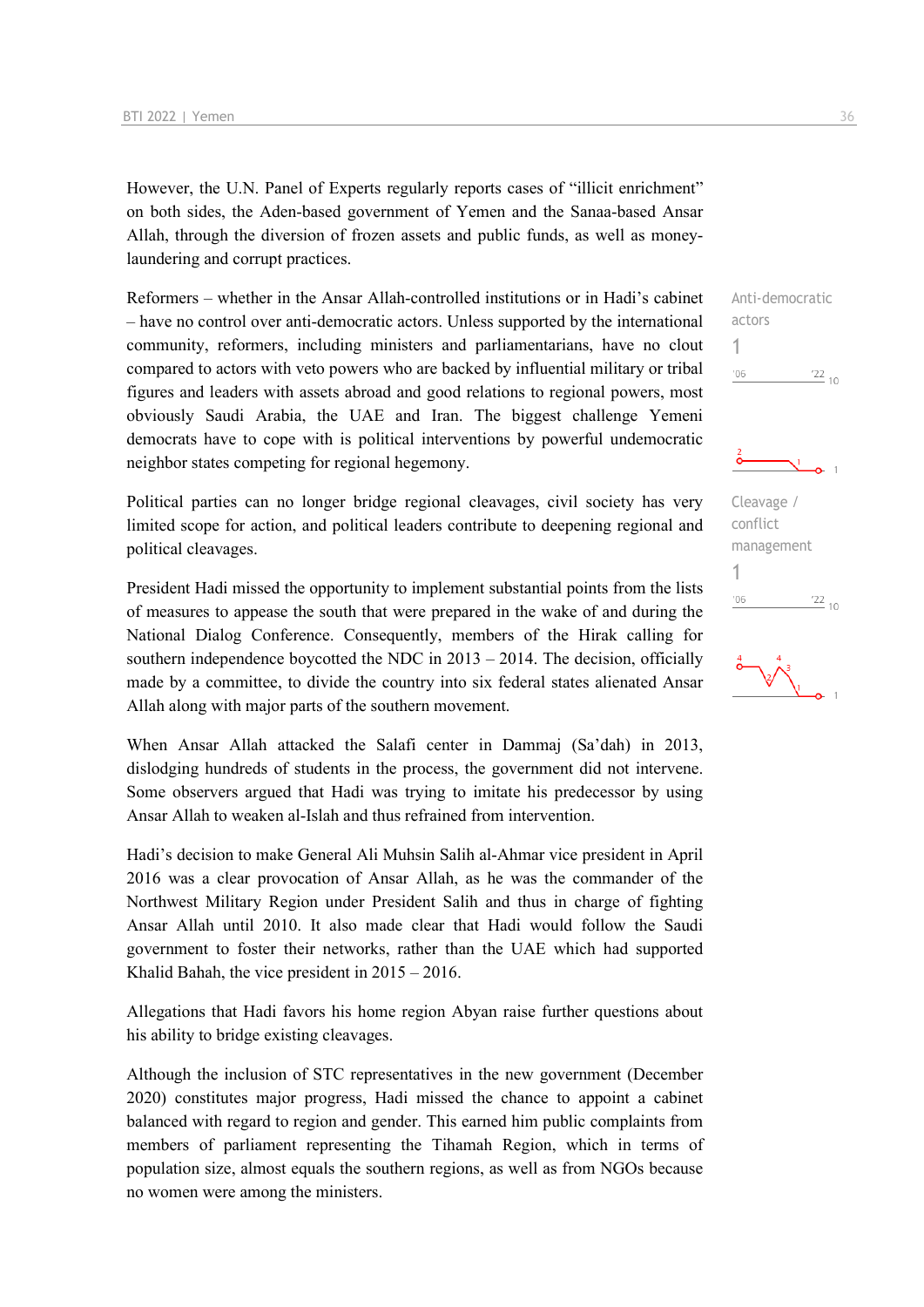Moreover, ongoing neglect of the security features outlined in the Riyadh Agreement and the risk that the STC might use the agreement to acquire complete control of the south, could lead to more violence there.

Neither party to the conflict seems interested in changing the status quo, which could entail risking the loss of power and funds.

Under the GCC Implementation Mechanism the government is bound to take the input of civil society actors into consideration. NGOs were represented in the National Dialog Conference (40 out of 565 seats) and influential civil society actors have played a significant role before, during and after the NDC. However, in many public institutions resistance to involving too many stakeholders in decision-making survived. The understanding that civil society has a role in governance is still limited, even among otherwise rather reform-minded high-ranking officials. With a number of civil society activists appointed as ministers into the 2014 government, civil society was likely to gain a stronger position when it came to agenda-setting, as well as monitoring NDC outcomes. This cannot be said with regard to subsequent governments.

Although the weakness of the government(s) and the risk of total breakdown of public services could enhance the role of civil society, the political and security situation combined with repression limit its potentials. As in the Salih era, civil society is kept on a constant state of alert and increasingly restricted. Many civil society actors have left Yemen or aligned with the conflict parties, while others have limited their activity to humanitarian aid or activities tolerated by the respective authorities and their external patrons, thus trying to avoid arrest or assassination. Nevertheless, many NGOs and civil society activists are still working on subjects related to peacebuilding or conflict management.

The U.N. has sponsored peace talks in Geneva/Biel (2015), Kuwait (2016) and Stockholm (2018), but only the Stockholm Agreement of December 2018 has produced limited results: Hudaidah Harbor has been kept operational and a major prisoner exchange (one of the main elements of the agreement) took place between Ansar Allah and the Hadi government/SLC in October 2020. While about 1,000 men have been released, another 15,000 are still being detained on both sides.

Moreover, the last years have produced scores more of victims of injustice, thus adding another layer to a complicated issue. The fact that war crimes might involve other states, like Saudi Arabia and the UAE, makes reconciliation decidedly difficult. As the U.N. Panel of Experts noted in its autumn 2020 report: "there are no clean hands in this conflict…violations have been committed by the government of Yemen, the Houthis, the Southern Transitional Council, as well as members of the Coalition, which is led by Saudi Arabia and United Arab Emirates."

Civil society participation 2  $^{\prime}06$  $\frac{22}{10}$ 

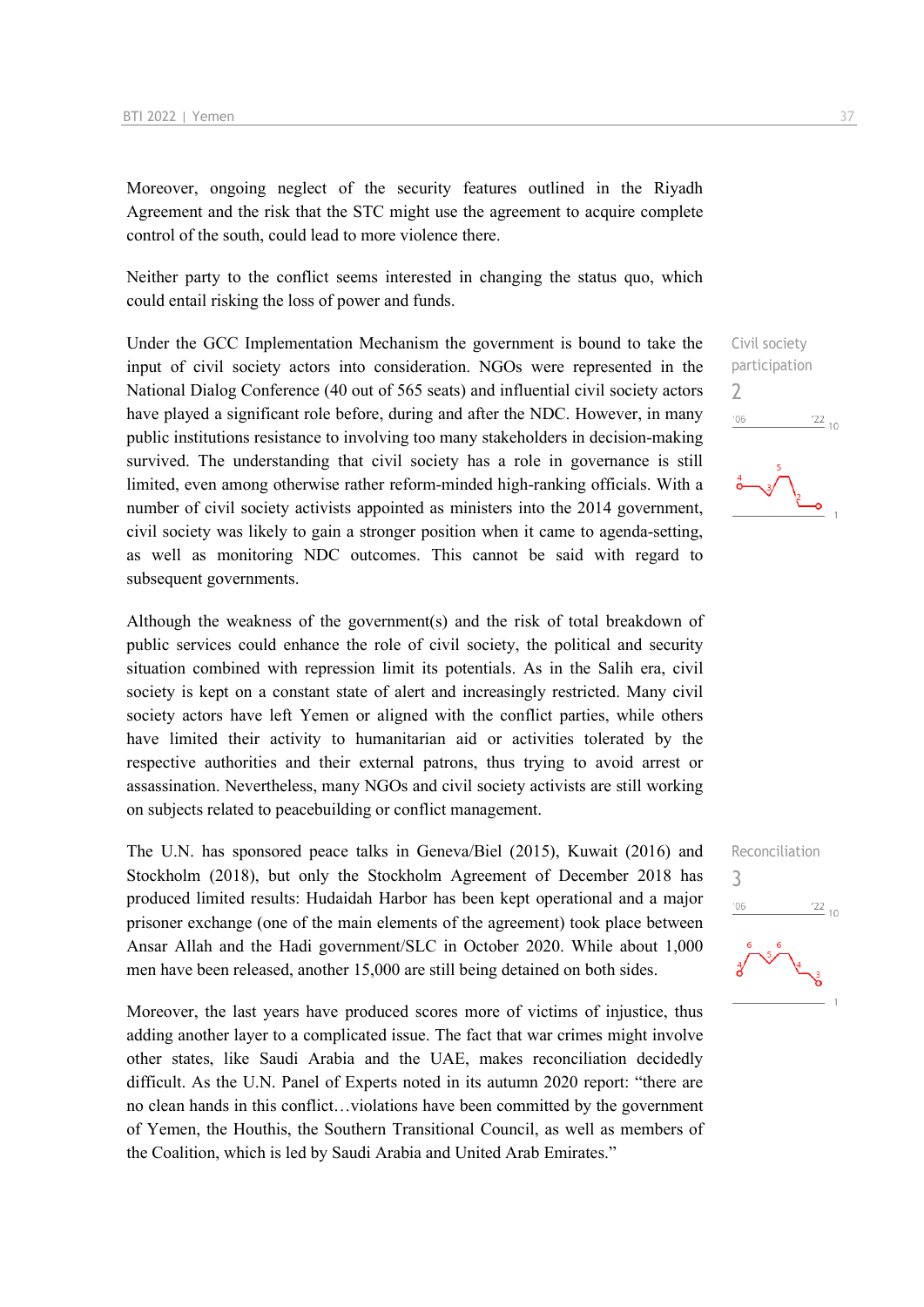In the period under review, the government has not addressed any acts of injustice, historic or recent. Before the war, many political and social forces had claimed that they were victims of past injustice and most demanded compensation or at least recognition. These include Ansar Allah ("Sa'dah issue"), the Southern Movement Hirak ("southern issue"), the victims of 2011 and their families, as well as a large number of former elites who spent the last decades in exile.

The government, as bound by the GCC Implementation Mechanism, at least officially recognized the need to deal with historical events perceived as acts of injustice. And while the Sa'dah issue and the southern issue as well as the victims of 2011 have been officially acknowledged, the transitional justice law recommended by the NDC has not been issued because there is no consensus about the period to be covered and hence the victims who are eligible for compensation. The transitional justice and the looted funds draft laws were presented to the cabinet in June/July 2014 but were never issued. In 2013, a fund was to be set up with Qatar allegedly promising \$350 million of the required \$1.2 billion.

The Commission on the Forcibly Retired in the Southern Governorates and the Commission on Land-Related Disputes, set up with UNDP support in 2014, suspended work in 2015. According to a CARPO report, about \$1 billion would be required to compensate only those who lost their job in the public sector or their property in the southern part of the country between 1994 and 2011.

If the issue is addressed again, the overall situation requires careful consideration as attempts to compensate for historic injustices could lead to further conflict and more corruption.

Ansar Allah prefers to ignore the Hadi government as much as possible. Rather, it addresses their demands (including for compensation) directly at the SLC, i.e., the Saudi leadership. In fact, unofficial direct talks between the Saudi leadership and Ansar Allah have occasionally led to limited ceasefires.

#### **17 | International Cooperation**

The Hadi government as well as Ansar Allah seek international support to finance immediate needs (e.g., public sector salaries or military assistance). Equally important, all parties to the conflict are eager to receive international recognition as legitimate representatives of the Yemen population or parts thereof. This may also be the reason Ansar Allah gave up its demand to tax international aid in 2020. Even so, it did not give up its claims to control (and impede) humanitarian aid through the Supreme Council for Management and Coordination of Humanitarian Affairs and International Cooperation (SCMCHA), established in November 2019. Regarding a long-term development strategy, the Ansar Allah-controlled government clearly can draw on more technical expertise than can the Hadi government.

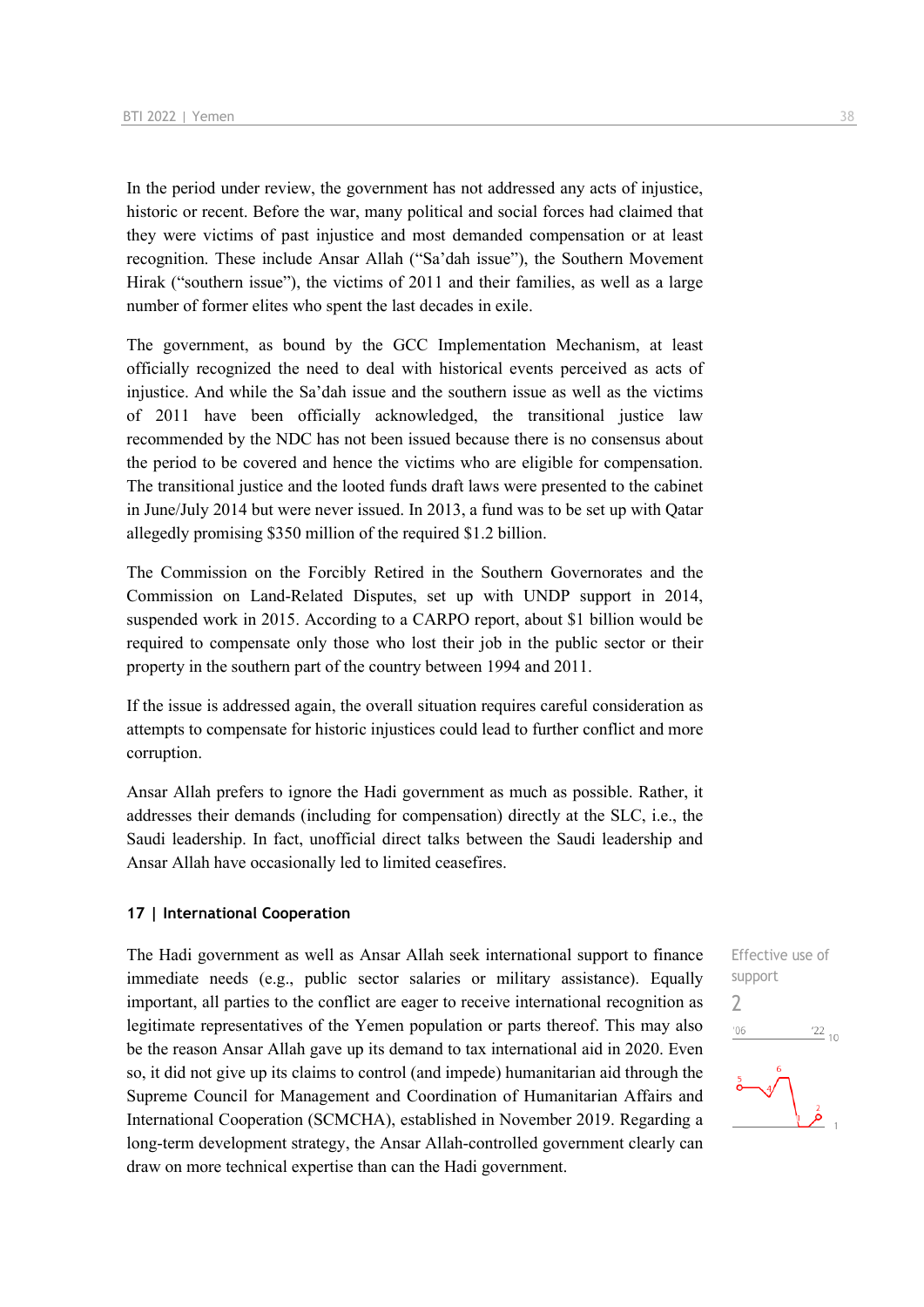However, seeking international assistance in an effort to end the conflict is fairly limited. Only in late 2018 were the two main conflict parties ready to accept suggestions from U.N. Special Envoy Martin Griffith. At that time, Ansar Allah had cut itself from former President Salih's funds, while the SLC had advanced on Hudaidah. Simultaneously, international pressure increased against Hadi's main sponsor, Saudi Crown Prince Muhammad bin Salman, in the aftermath of the killing of prominent Saudi journalist and U.S. resident Jamal Khashoggi. Two years later, little has remained of the Stockholm Agreement – in particular, fighting in and around Ta'izz has not come to an end.

That the STC finally signed the Riyadh Agreement in November 2019 und joined the cabinet in December 2020 may indicate pressure from regional allies and an increasing need among the main sponsors of the anti-Ansar Allah alliance to develop an exit strategy.

The conflict parties show no respect for Yemen's international human rights obligations and little enthusiasm for international cooperation efforts.

Since the current special envoy, Martin Griffith, has taken over, the main conflict parties have shown a more cooperative attitude toward the United Nations. However, they claim the U.N. is biased, disrespect U.N. staff, impede international humanitarian support to the Yemeni people and are neither credible nor reliable. Ansar Allah members even threaten and intimidate U.N. staff.

Ansar Allah frames the conflict as external aggression (by the KSA, UAE, U.S., Israel, etc.), keeps attacking Saudi territory with drones and rockets and was consequently designated a foreign terrorist organization (FTO) by the outgoing Trump administration in January 2021.

Given the circumstances, investors shy away from engaging in Yemen. Moreover, the Yemeni government stopped serving its international debts (except debts owed to the IMF and the International Development Association) in 2016.

COVID-19 reporting is so deficient that the data can be ignored.

Knowing perfectly well that Yemen's future depends on the financial support of GCC members and on the political development of states in the Horn of Africa and the Middle East, the country's past leaderships tried to promote regional and international integration. For example, Yemen is a signatory to the Djibouti Code of Conduct (amended in Riyadh in 2017), a regional initiative to tackle piracy around the Horn of Africa.

However, currently there is no coherent approach to cooperation with neighboring countries and each local conflict party attacks the others for having connections with regional allies.



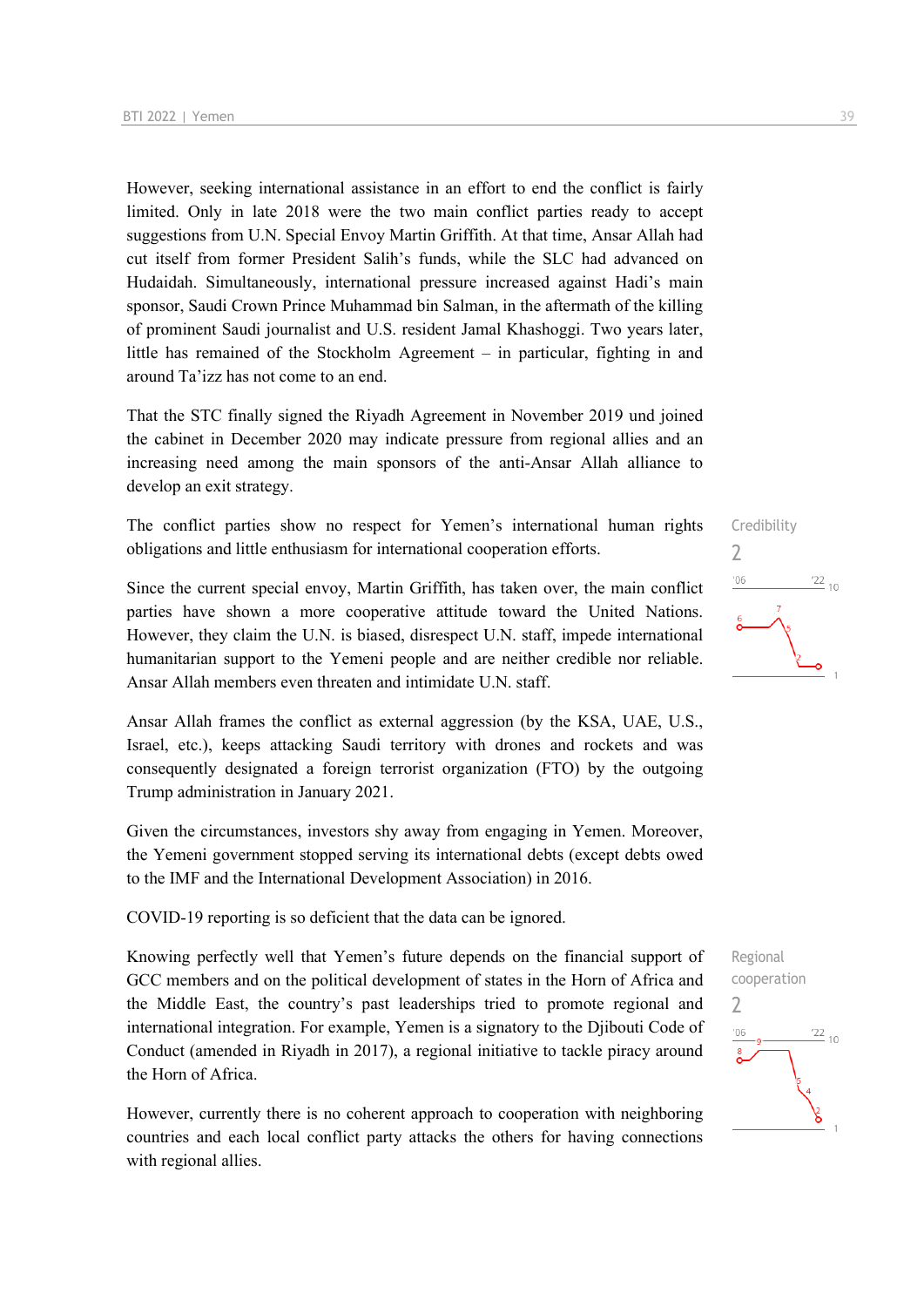Although Ansar Allah is supported by Iranian military experts and hardware, analysts consider Iranian influence on Ansar Allah to be limited. With the arrival of Iranian Ambassador Hasan Irlou, who is connected to the Al-Quds Brigade of Iran's Revolutionary Guards and on the U.S. sanction list, in October 2020, relations between Ansar Allah and Iran are likely to intensify. Hadi, on the other hand, is fully dependent on his regional allies, in particular on Saudi Arabia.

Yemen's long-term efforts to gain admittance to the GCC have produced very limited results but the topic is still on the agenda of the Hadi government. Its relations with other countries in the SLC (mainly the UAE, the second major actor in the Saudi-led coalition, Oman, the only GCC member that chose not to join the SLC, and Qatar, no longer a member of the SLC since Bahrain, Egypt, Saudi Arabia and the UAE blockaded Qatar from 2017 through early 2021) reflect the relations between these other countries and Saudi Arabia.

For Saudi Arabia, poor and populous Yemen is primarily a security issue. In the past, security cooperation seemed generally good. For example, both states signed an extradition agreement in July 2014.

However, the decisions of the Saudi government, which significantly affect Yemen's political and economic development, lack consistency. This could either reflect a strategy to keep Yemen in a fragile state between failure and stability, on the one hand, and the conflicting strategies within the Saudi leadership, on the other.

Due to the absence of a comprehensive arrangement concerning the legal entry of Yemeni labor migrants into GCC states, illegal migration (especially to Saudi Arabia) continues to cause problems for both sides. In 2013, Saudi Arabia tightened the visa regulations for migrant workers and deported up to 200,000 Yemeni workers, increasing pressure on the Yemeni government and tainting the Saudi government's own reputation because many of the returnees reported human rights violations. Meanwhile a (rather expensive) solution for the remaining Yemenis in Saudi Arabia has been found.

After years characterized by a mix of providing and withholding financial and inkind support to the Yemeni government, the Saudi government started Operation Decisive Storm in 2015. It thus not only further destabilized Yemen, but also provoked retaliation in the form of border skirmishes and rocket attacks on Saudi territory.

Relations with Iran, although occasionally strained in the past, have reached an alltime low since 2014, reflecting strained Saudi-Iranian relations. Various Yemeni governments accused Iran of supporting Ansar Allah as well as southern separatism. That said, Ansar Allah's activities (such as attacking U.S., UAE and Saudi naval ships, and Saudi territory) may harm Iran's international standing.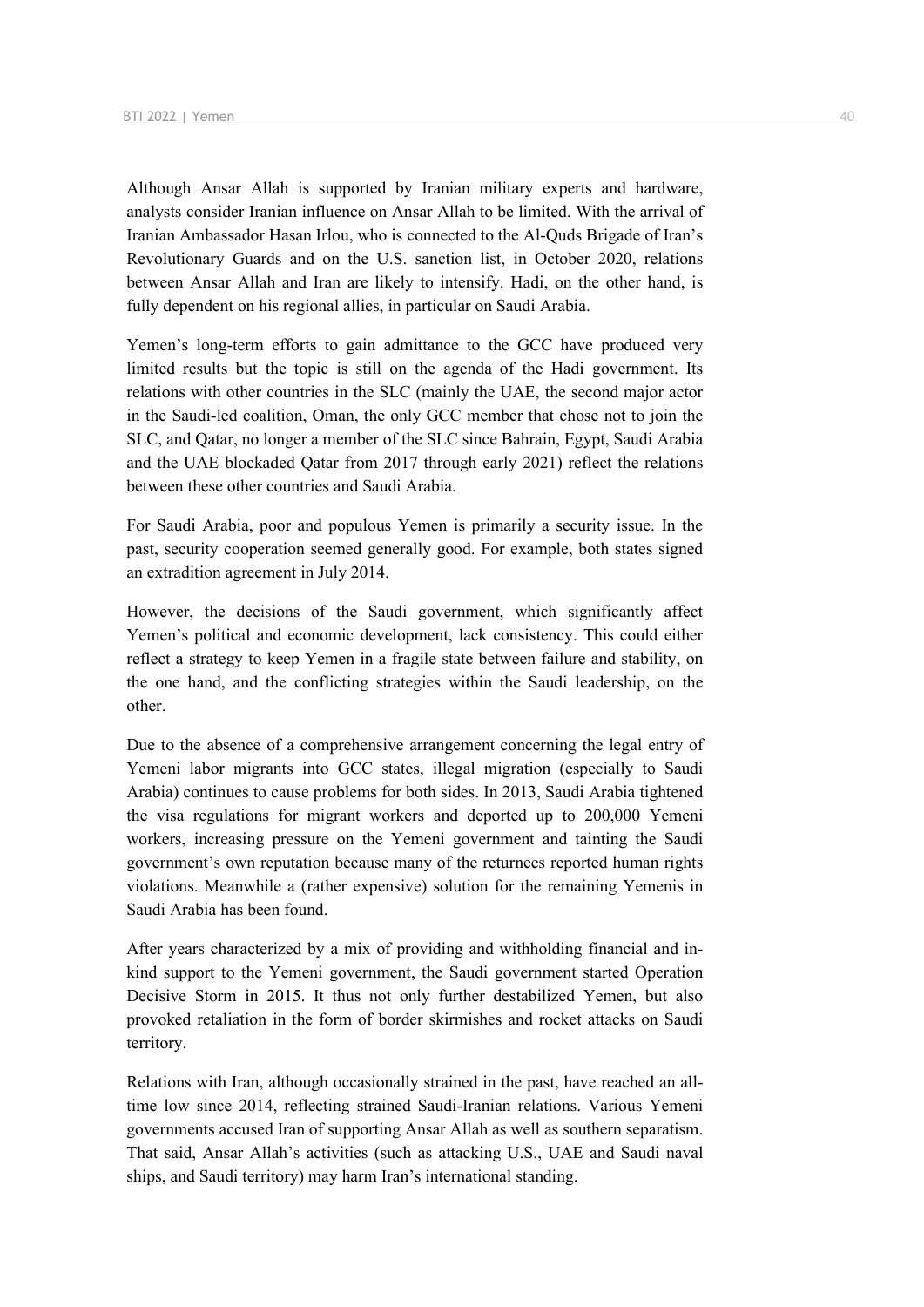In late 2020, GCC members managed to reconcile. At least three of the six GCC states are cooperating with and thus have some influence on different Yemeni conflict parties: KSA supports the Hadi government, the UAE support the STC and the various southern militias, while Qatar is likely to have some influence on al-Islah and maybe even Ansar Allah. Moreover, Oman has already proven its potential as a mediator. If the GCC members agree to end the conflict(s) in Yemen, they will have improved their capacity to do so in 2020. In January 2021, Qatar offered to act as a mediator between members of the GCC and Iran. Such regional initiatives may reflect on the situation in Yemen because several GCC members and Iran support competing Yemeni factions.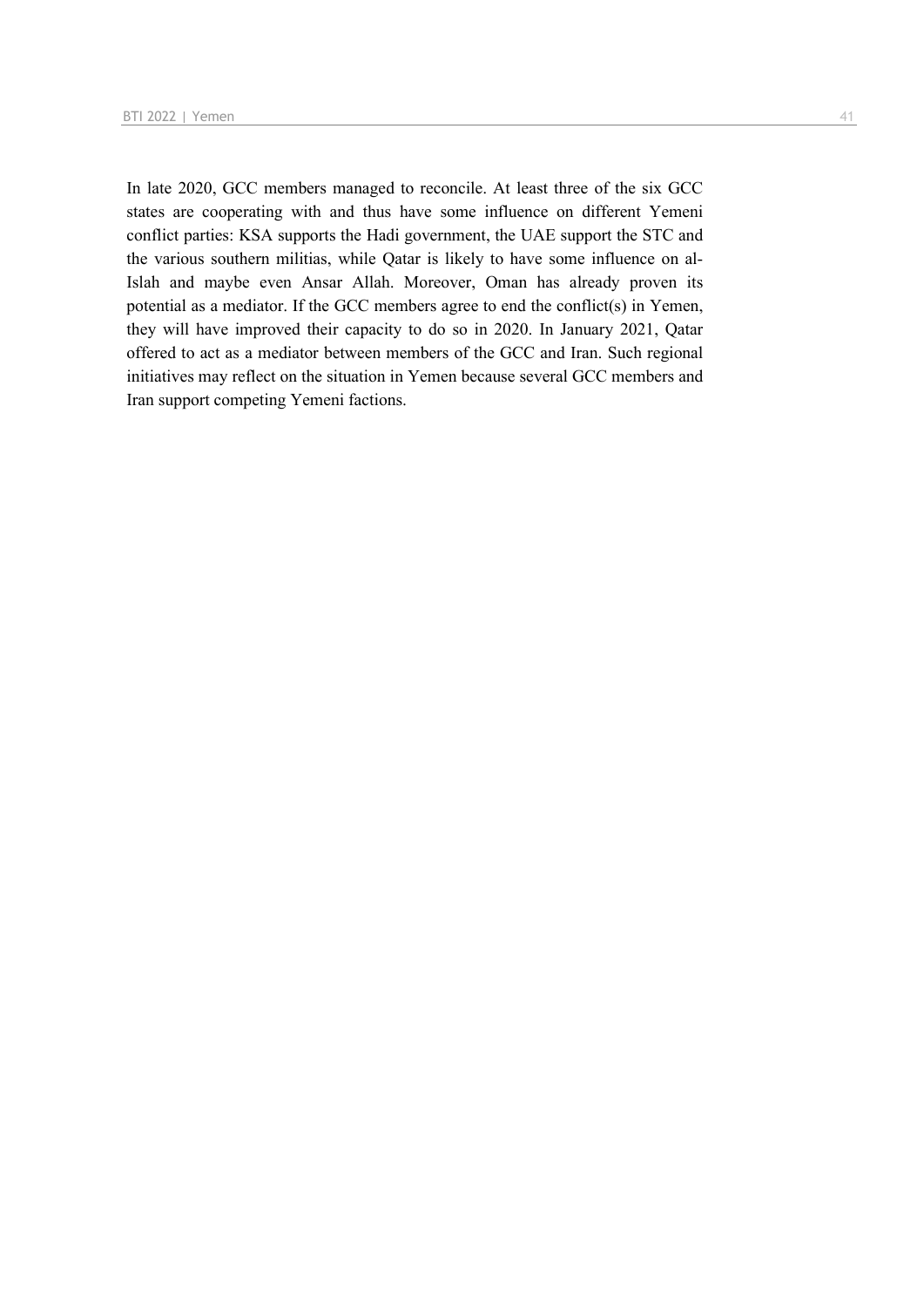## Strategic Outlook

In early 2021, and despite Ansar Allah's assault on Marib, the overall situation seems to have improved slightly. Internationally, the new U.S. administration has sent positive signals to Iran. Regionally, Qatar has been re-admitted to the GCC. Hence, a rapprochement between GCC states and Iran is more likely than in the past. In Yemen, the Hadi government and the STC have taken some steps toward ending their destructive competition in the south. While the Riyadh Agreement could support the economy's recovery, including oil and gas export, it consolidated Hadi's ongoing loss of power. There is also the risk that the agreement remains a declaration of intent and that the STC will hijack the process in order to obtain control of the south.

With Iranian support seemingly limited to propaganda, training and arms supply, Ansar Allah may have overstretched itself. One of the main elements of Ansar Allah's narrative is that it defends the country against (Saudi, UAE, American, Israeli, etc.) "aggression." Encouraging its external allies and enemies to withdraw from the conflict may weaken the Yemeni conflict parties by depriving them of funds, weapons – and justifications.

Even if peace talks resume and an inclusive agreement can be negotiated, the level of political violence, human rights violations and corruption will remain high. Too many front lines have opened and too much of the social fabric has been destroyed. Well-intended efforts at peacebuilding could be counterproductive. But there are some areas where the international community could step up its support. For example, cross-regional initiatives and activities, especially among youth from different regional and political backgrounds, could enhance social cohesion.

What is beyond doubt is that massive investment is needed to fund the recovery of Yemen's infrastructure, including schools, hospitals, water and sewage systems, the oil and gas sector and telecommunications. That solar power has become very popular in Yemen offers a good starting point for further development of this sector.

In general, the private sector has taken over many services that used to be provided by the state. However, investment into the economy may have to accommodate the fact that two different systems are emerging: one tax-based (north) and the other rent-based (south).

The international community could help to depoliticize and rehabilitate Yemen's central bank. However, deposits, ideally at regular intervals, should be linked to the conduct of the domestic conflict parties. Generally, the flow of money into and out of the country needs to be monitored more closely than it currently is. As the government does not seem capable of performing this task, a solution needs to be found. Likewise, a massive improvement in border control (entailing cooperation with Oman and Saudi Arabia) and strengthening the UNVIM's presence could help reduce the flow of arms to various militias.